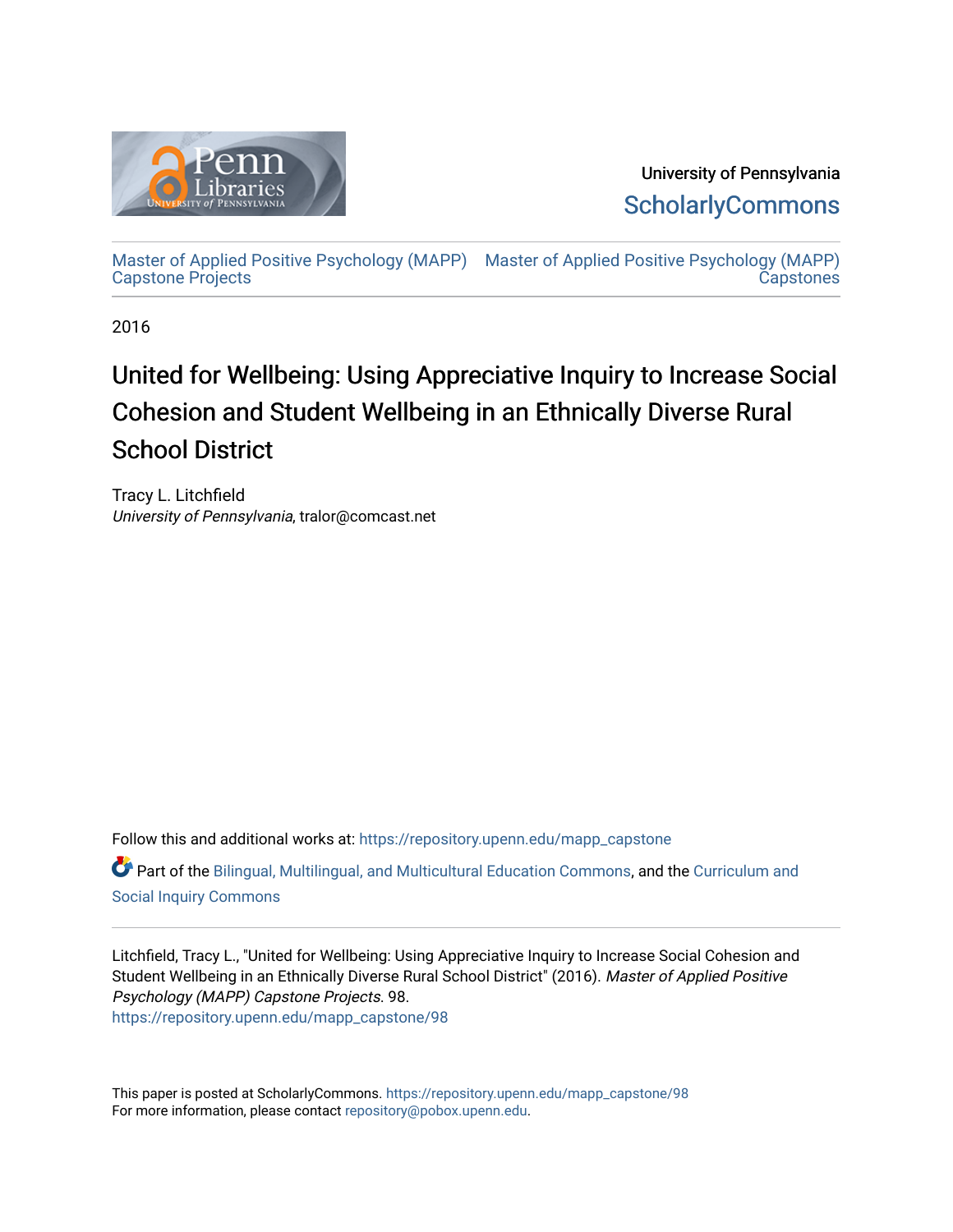## United for Wellbeing: Using Appreciative Inquiry to Increase Social Cohesion and Student Wellbeing in an Ethnically Diverse Rural School District

## **Abstract**

Across the United States many rural communities rely on migrant populations for agricultural labor. Migrant families bring with them children who must be educated and made to feel part of a larger school community. Increasingly rural communities and the school districts that comprise them struggle to ensure that all students have equal opportunities for educational success and improved subjective wellbeing. Educators have expressed concern that communities themselves are dealing with increasingly divided populations wherein majority and minority populations do not appear to interact effectively or work collaboratively. This paper will look at the struggles of migrant families, the theory behind social constructivism, social cohesion, and group efficacy, and the importance of student wellbeing. This will be done through the lens of positive psychology as bedrock on which to build a more cohesive community. An Appreciative Inquiry perspective will be taken to determine methods for increasing social cohesion in order to improve the wellbeing of the region of Southern Chester County, PA. The final product will be a proposal letter initiating the development of a possible 2-3 day Appreciative Inquiry summit, combined with proposed educator-only trainings, to be implemented as a kick-off to the creation of a united Southern Chester County.

## Keywords

migrant students, student wellbeing, social cohesion, community wellbeing, group efficacy, Appreciative Inquiry, positive psychology

## **Disciplines**

Bilingual, Multilingual, and Multicultural Education | Curriculum and Social Inquiry | Education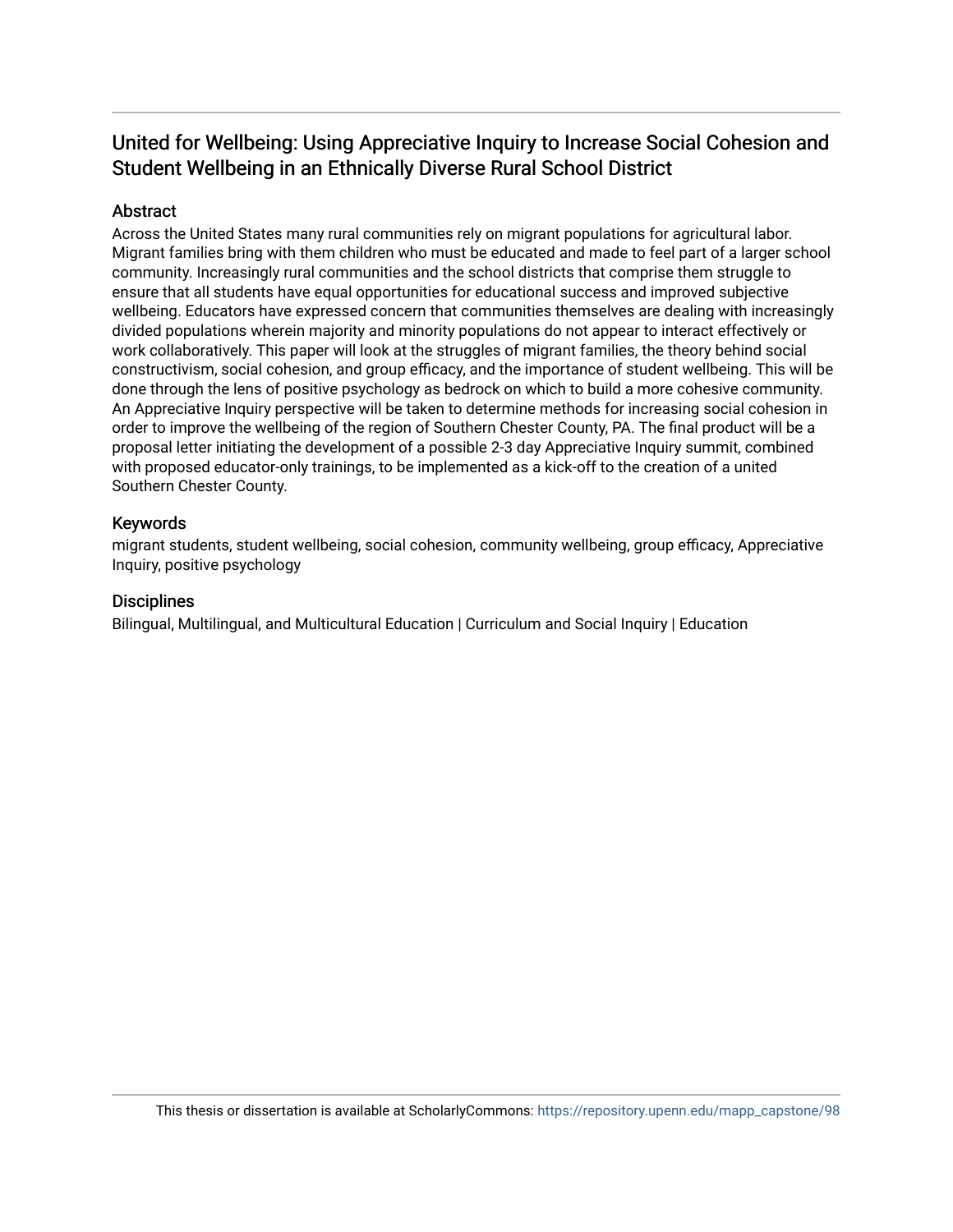## United for Wellbeing: Using Appreciative Inquiry to Increase Social Cohesion and Student Wellbeing in an Ethnically Diverse Rural School District

Tracy L. Litchfield

University of Pennsylvania

## A Capstone Project Submitted

In Partial Fulfillment of the Requirements for the Degree of

Master of Applied Positive Psychology

Advisor: Gabe Paoletti

August 1, 2016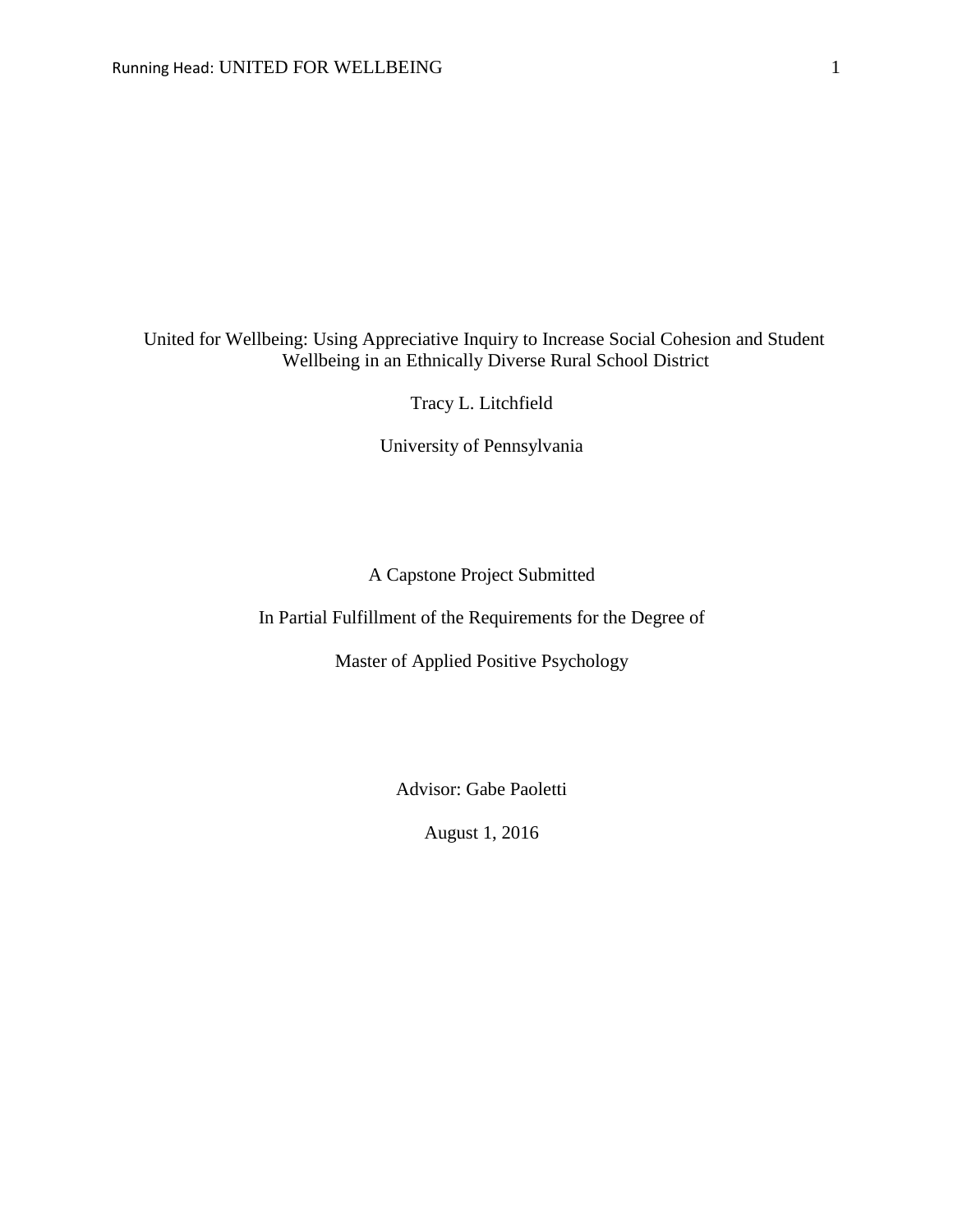## United for Wellbeing: Using Appreciative Inquiry to Increase Social Cohesion and Student Wellbeing in an Ethnically Diverse Rural School District

Tracy Litchfield

Capstone Project Master of Applied Positive Psychology University of Pennsylvania Advisor: Gabe Paoletti August 1, 2016

## Abstract

Across the United States many rural communities rely on migrant populations for agricultural labor. Migrant families bring with them children who must be educated and made to feel part of a larger school community. Increasingly rural communities and the school districts that comprise them struggle to ensure that all students have equal opportunities for educational success and improved subjective wellbeing. Educators have expressed concern that communities themselves are dealing with increasingly divided populations wherein majority and minority populations do not appear to interact effectively or work collaboratively. This paper will look at the struggles of migrant families, the theory behind social constructivism, social cohesion, and group efficacy, and the importance of student wellbeing. This will be done through the lens of positive psychology as bedrock on which to build a more cohesive community. An Appreciative Inquiry perspective will be taken to determine methods for increasing social cohesion in order to improve the wellbeing of the region of Southern Chester County, PA. The final product will be a proposal letter initiating the development of a possible 2-3 day Appreciative Inquiry summit, combined with proposed educator-only trainings, to be implemented as a kick-off to the creation of a united Southern Chester County.

*Keywords:* migrant students, student wellbeing, social cohesion, community wellbeing, group efficacy, Appreciative Inquiry, positive psychology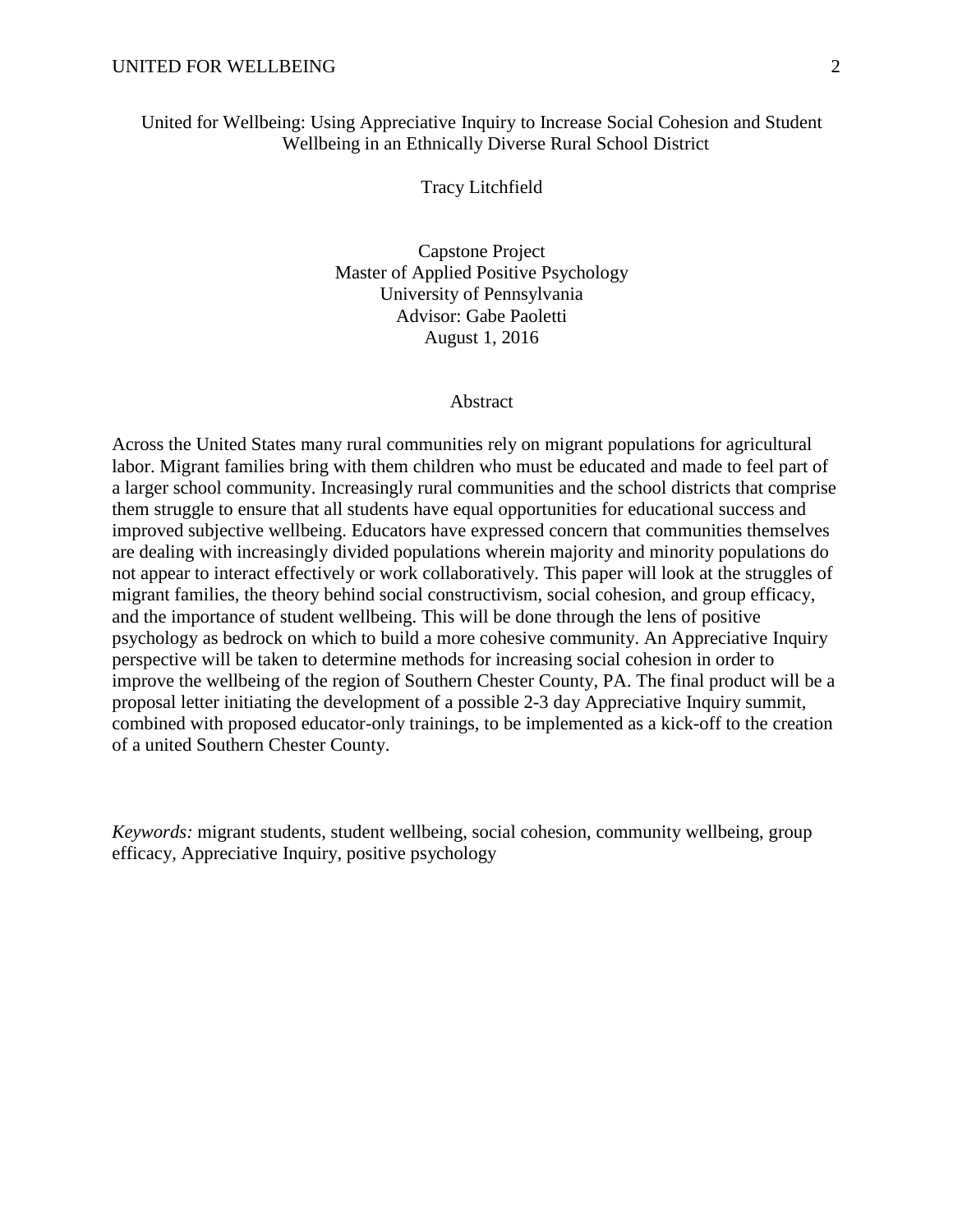## **Introduction**

*"Give me your tired, your poor, your huddled masses yearning to breathe free, The wretched refuse of your teeming shore, Send these, the homeless, tempest-tossed to me, I lift my lamp beside the golden door!" Emma Lazarus, 1883.*

The Statue of Liberty–Ellis Island Foundation, Inc., contends that this iconic quote from the poem, "The Great Colossus" wasn't originally written with the intention of becoming a beacon for worldwide immigration to the United States, but rather as a fund-raiser for building the statue's pedestal (Statue of Liberty-Ellis Foundation, 2016). Nonetheless, it has become one of the great anchoring points for those seeking freedom and a better life. Recent statistics from the American Psychological Association note that 75% of all U.S. farm workers are immigrants, while  $1/3$  of the overall immigrant population in the U.S. is from Mexico. By 2020 it is estimated that 1 out of 3 children in the United States will be born from immigrant parents (American Psychological Association, 2012). While immigration continues to be a hot button political and economic issue in this country, the fact remains that these children and their families are residing within the borders of the U.S. and are currently being underserved by our public institutions. Many public schools serve a large migrant population without the proper supports for their students, their teachers, and their communities. This is particularly true in the Southern Chester County portion of Pennsylvania where school districts are struggling to properly instruct individual migrant students, while also fostering a shared sense of community cohesion across diverse ethnic groups. Positive psychology can provide migrant students, their families, and their communities a synergistic learning environment with a forward-looking construct. Using the tenets of positive psychology this paper proposes that the development of regional social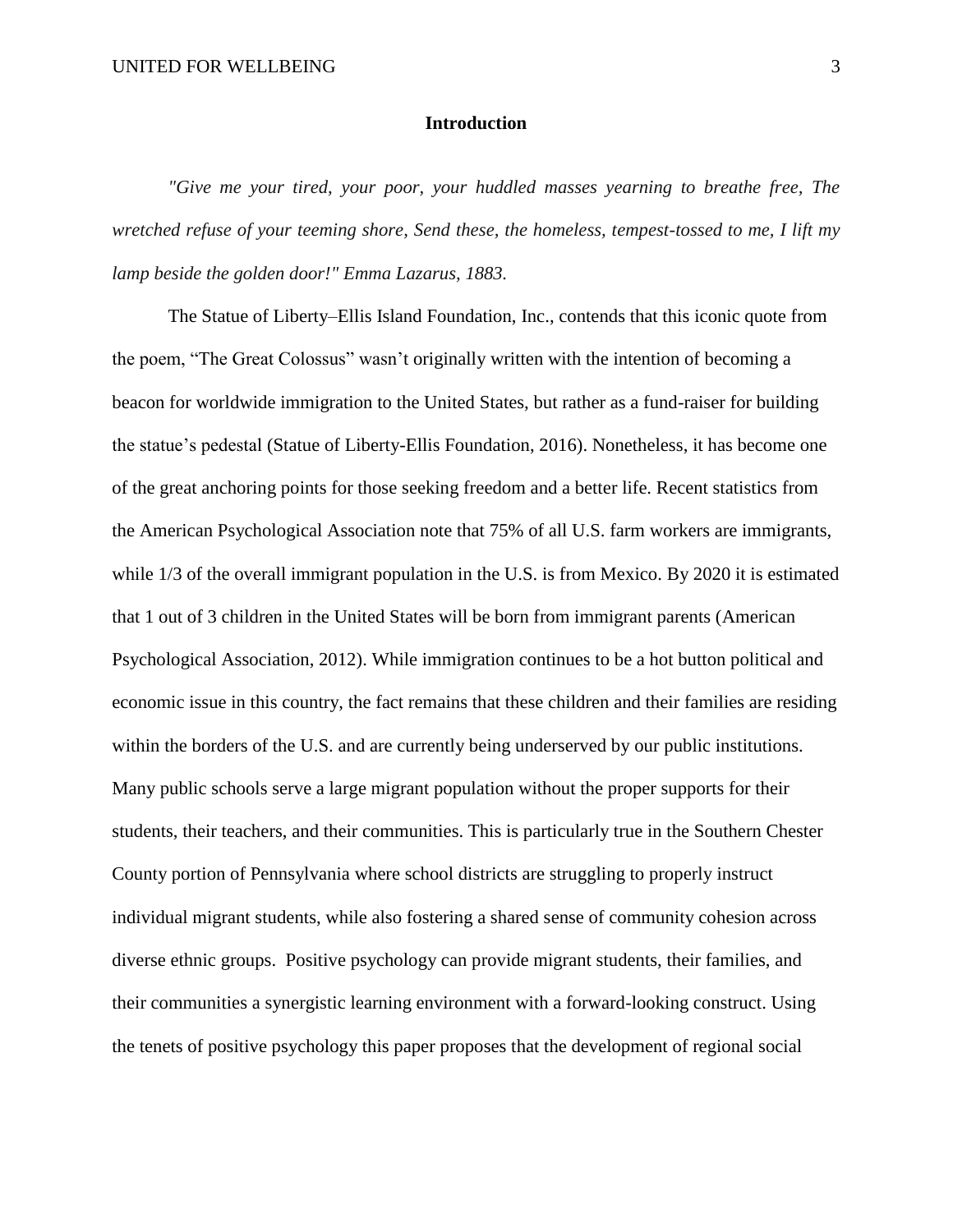cohesion across the ethnic divides of Southern Chester County (SCC), PA will aim to increase the subjective wellbeing of students and consequently community members. The paper will further argue that social cohesion will lead to implementation of a whole community approach to benefit the education of each child. This whole community approach will be furthered through educator training on ways to improve student wellbeing. The methodology proposed for improving social cohesion will be through the development and implementation of a regional Appreciative Inquiry (AI) Summit, a practice whose roots are intertwined with positive psychology. Utilization of AI will require background research into the migrant student experience, the practices of social constructivism and social cohesion, the stages of group development and interaction, and finally the importance of student wellbeing to community success. The mission is a united Southern Chester County that synthesizes the strengths of the diverse community from toddlers to retirees, and from business owners to religious institutions. The product will be a collaborative, coherent and engaged regional community where the focus shines on the success and wellbeing of Southern Chester County's students, families, and community members.

## **Southern Chester County Demographics and the Migrant Experience**

Charles Vickery (2013) in a report for The United Way of Southern Chester County writes that this region of Pennsylvania comprises 256 square miles and houses approximately 109,000 residents. There are four southernmost school districts that make up SCC, Avon Grove School District (AGSD), Oxford Area School District (OASD), Kennett Square Consolidated School District (KSCSD), and Unionville-Chadds Ford School District (UCFSD) (Vickery, 2013). SCC is a regional subsection of the larger Pennsylvania County of Chester that has the highest per capita income of the entire state of Pennsylvania and counts in the top 1% of national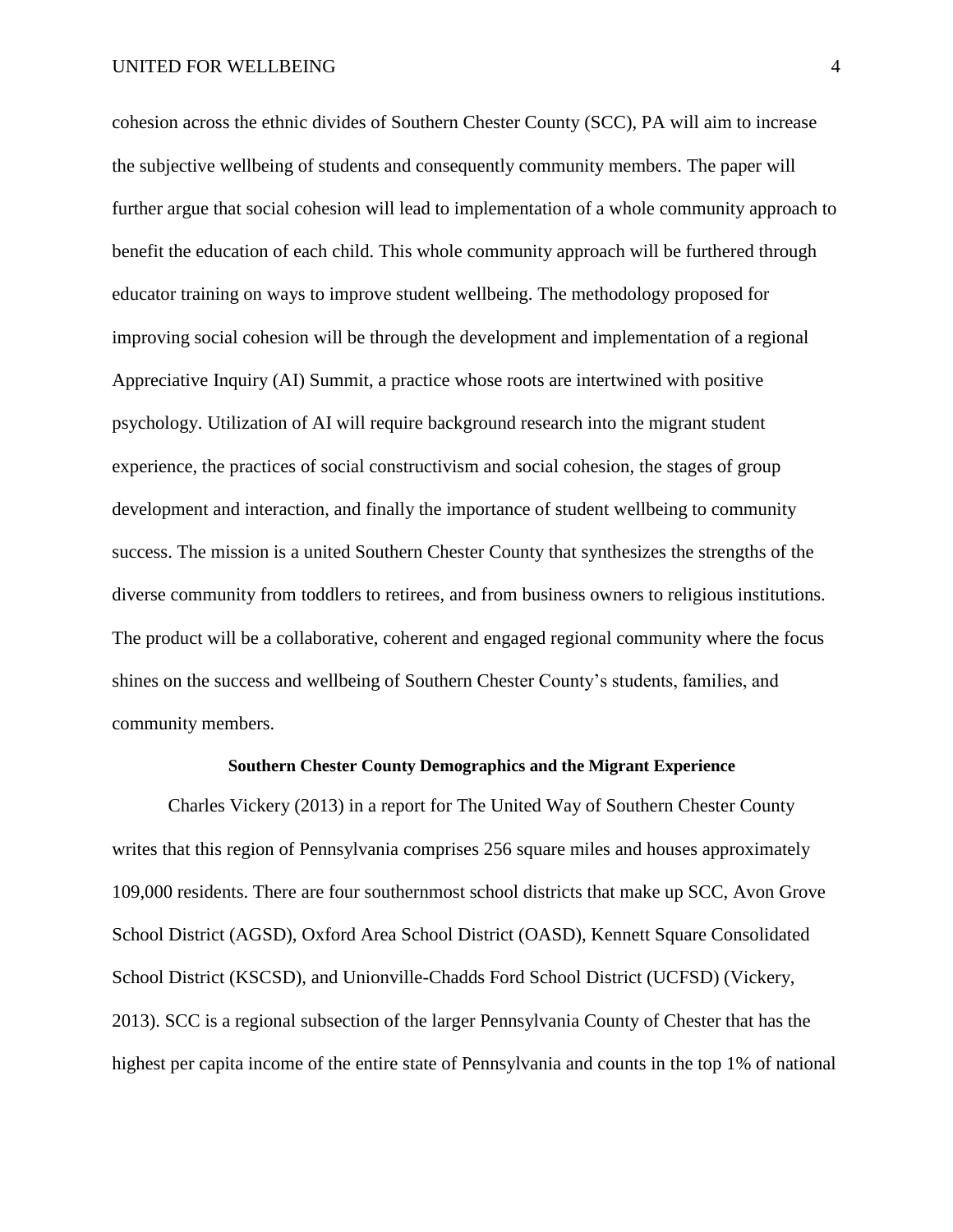per capita income (Vickery, 2013). Despite the vast wealth at the overall county level, at the regional level of SCC there are vastly disparate income levels existing within each individual school community, and even across the four comprising districts (Public School Review, 2016; Vickery, 2013).

The four small towns of SCC contain a concentrated amount of businesses devoted to mushroom farming. Kennett Square is known as "The Mushroom Capital" of the world, and dedicates an entire weekend every fall to a Mushroom Festival. This agricultural industry brings a great deal of money into the area and requires a labor force willing to engage in difficult tasks. Workers in the mushroom farms are primarily young men and women from Mexico, Guatemala, and other Central American locations. The percentage of the population of SCC that was of Hispanic or Latino ethnicity was 14.4 percent in 2013 with Spanish being the primary home language for 12 percent of residents (Vickery, 2013). In the time period from 1990-2013 the area Hispanic population increased 325.3%, compared with just 45.6% among non-Hispanics (Vickery, 2013). Having such a large population of Hispanic workers in the area puts a heavy demand on the local school districts to educate the children of these families. Kennett Square Consolidated School District currently has an enrolled Hispanic population of 41%, (Public School Review, 2016) as compared to the state average of 3% (Public School Review, 2016). Avon Grove School District, and Oxford Area School Districts respectively educate 20% and 23% Hispanic populations (Public School Review, 2016). It should be noted that the Unionville-Chadds Ford District currently has only 4% Hispanic student enrollment (Public School Review, 2016). Kennett High School and Unionville High School are separated by a seven-minute drive of 3.2 miles, however the difference in community make-up and lifestyle is vast.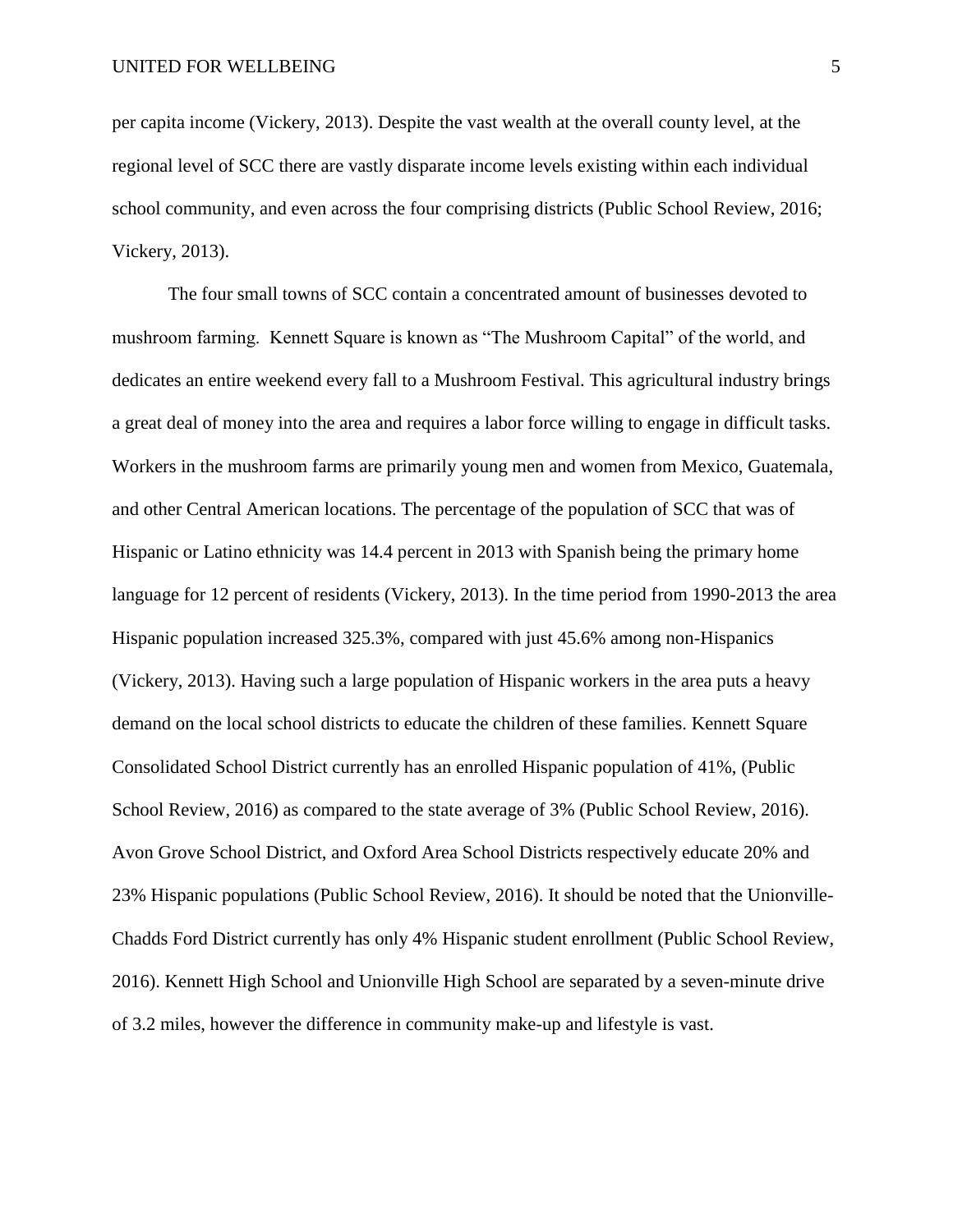While Chester County itself is counted as one of the wealthiest in the country, in the smaller region of Southern Chester County childhood poverty rates have been on the increase with the largest upticks being seen in the wealthiest district of Unionville-Chadds Ford. UCFSD has seen a 231.6% increase in students eligible for free and reduced price lunches from 2007- 2013 (Vickery, 2013). The National School Lunch and National School Breakfast Programs are the country's method of determining childhood poverty based on a formula related to total family members versus total family income (Vickery, 2013). In 2013 there were 4,643 SCC students eligible for free and reduced price lunches (Vickery, 2013). Each summer when school ends local food banks are overwhelmed by the number of families seeking assistance to feed their children who were getting both breakfast and lunch at school. Low-cost meals are provided to nearly 6,000 kids daily during the school year. With just \$5.00 a day in food cost allotments there is a three million dollar shortfall in food assistance for the impoverished population of Southern Chester County (Vickery, 2013).

In addition to socioeconomic factors, personal discussions with teachers, administrators, and parents in the SCC school systems, reveal that the language barrier is a concern across the area as more and more white residents are unable to speak Spanish, and more and more Hispanic residents are unable to speak English (personal communication, 2016). Coaches of local youth sports leagues report that their athletes are predominantly white children; for example 4 out of the 97 players on the Avon Grove High School football team roster are Hispanic, .04% (personal communication, 2016). The extra-curricular event roster for Reading Olympics, held at Avon Grove Intermediate School, shows that out of 100 participants, none were of Hispanic ethnicity (personal communication, 2016). Personal observation as a parent and teacher in SCC leads this author to posit that Hispanic youth, while given access to the same opportunities as the rest of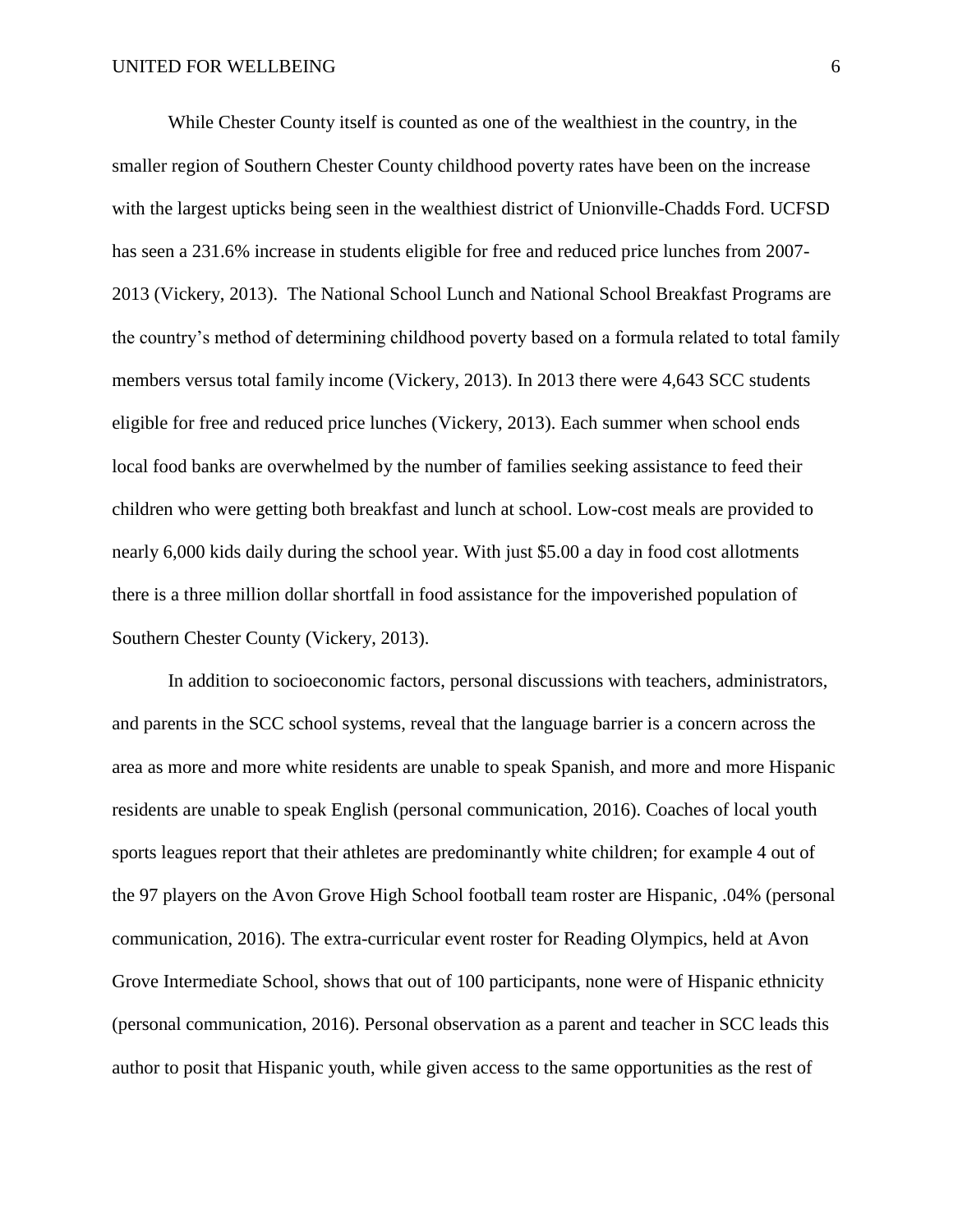their school peers, do not historically take advantage. One can assume that this divide leads to essentially segregated populations within the same school district as well as the same community.

In effect, throughout Southern Chester County, there are two distinct cultural groups existing, who hardly ever interact with each other. With experience as a teacher at the intermediate level, and as a parent of students at the secondary level the author has observed that as early as middle school, students tend to separate into two groups and it is very rare to find both ethnic groups interacting with each other outside of the elementary school classroom. The Pennsylvania Department of Education website statistics illustrate that for 2014-2015, across Pennsylvania, Hispanic students have the highest drop out rate from area high schools at 3.06% compared to 0.94% for Caucasian students (Pennsylvania Department of Education, 2016*)* while Telles and Ortiz (2008) report these students suffer from the lowest education levels and highest dropout rates of any ethnic group in the country (Telles & Ortiz, 2008 p. 106-112). In personal interviews with numerous high school guidance counselors and teachers in the rural area of SCC they contend that even for those graduating students the lack of computer access and funds for application fees make it difficult for Hispanic families to help their children navigate the complexities of college and the workforce (personal communication, 2016).

To successfully unite the people of SCC we need to understand the barriers that are sometimes faced by a minority ethnic group and identify the benefits of a unified community. The agricultural nature of mushroom farming lends itself to an influx of immigrants seeking to make a better life in a more stable labor market than can be found in their native county. According to Portes and Rumbaut (2014) migration tends to be a "network-driven process" (Portes & Rumbaut, 2014 p. 83) wherein new arrivals to a geographic area are naturally guided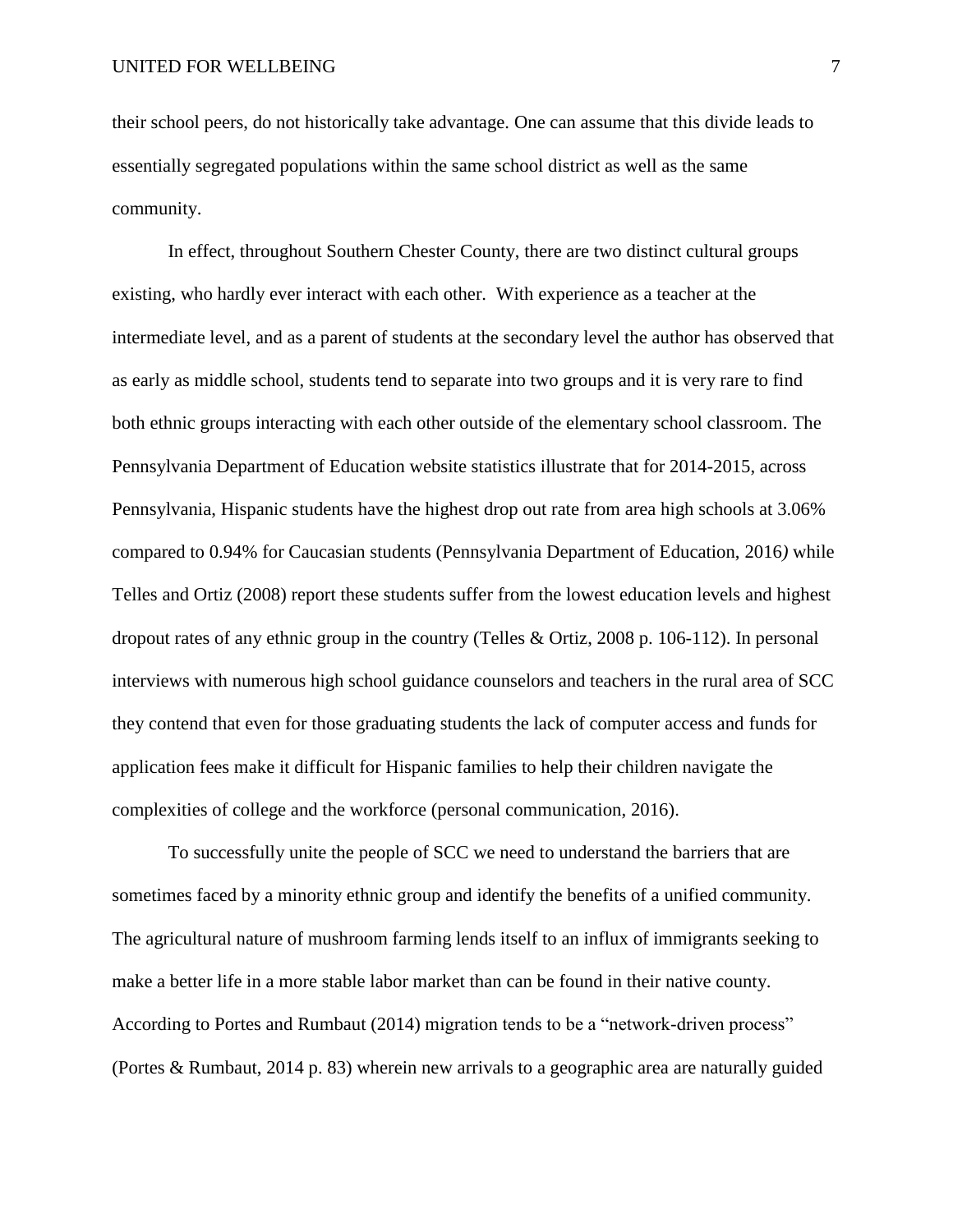by family members already residing there. These prior arrivals have had a chance to establish that jobs, neighborhoods, and resources are conducive enough to encourage extended family and friends to follow (Portes & Rumbaut, 2104 p. 83). While this region funneling can be helpful for assimilation to a new culture and allows for ties to ethnic social groups, it can have an adverse impact on the economic advancement of the immigrant group as a whole. Studies by Barry Chiswick and Paul Miller (2002) have shown that living in clumped areas of ethnic homogeneity can lead to decreased overall job opportunities, as well as lower wage earning ability (Chiswick & Miller, 2002). In areas where there is a small cluster of language homogeneity housed within a larger English-speaking majority, the cost of material goods such as social networks, products, and services, is higher which in turn leads to a negative effect on wages (Chiswick & Miller, 2002). The reverse can be seen in large areas of language homogeneity such as inner cities (Chiswick & Miller, 2002), this would support the need for clusters of diverse ethnic groups to work together with the majority population to promote group cohesion and community-wide success in an effort to advance family earnings. Immigrant populations from Mexico have been found to have a 30% earnings disadvantage when compared to European immigrant groups (Chiswick & Miller, 2002) furthering the need for closing the diversity gap within SCC. In areas where the population of an ethnic minority is smaller and more transient, such as rural regions, migrant workers meet with increased discrimination and public perception that certain jobs would be more "appropriate" for their ethnic group (Telles & Ortiz, 2008, p. 155-157). Existing stereotypes, pre-established beliefs, and the weak educational and economic leverage of the ethnic minority are believed to factor into the behaviors of both the majority and minority populations (Telles & Ortiz, 2008, p. 155-157). As noted earlier via the experiences and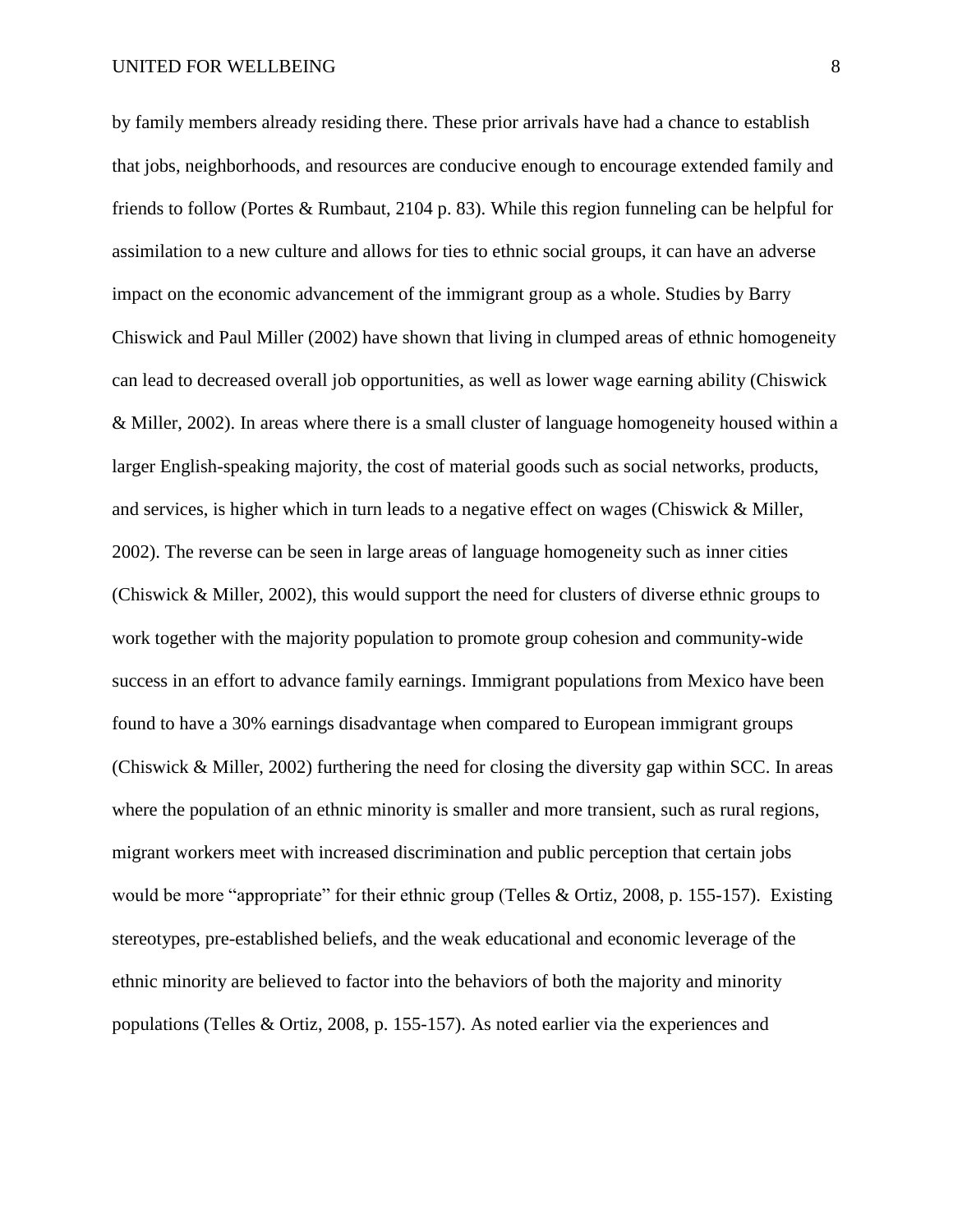anecdotal reports of the educators, students, parents, and community members of Southern Chester County, it would appear that this research is corroborated.

These effects look to be continued over time. Longitudinal research completed by Telles and Ortiz in 2008 found that for each subsequent generation of migrant families established after the first generation arrivals there is a "linear and downward pattern of assimilation" (Telles and Ortiz, 2008 p. 283-285). The longer a migrant family stays in a rural region, the less likely subsequent generations are to achieve education and economic success. The majority of other immigrant populations (Asian, Middle Eastern) will see an increase in their socioeconomic status the longer they reside in the U.S., however for Hispanic families this does not occur (Telles & Ortiz, 2008, p. 155-157). A persistent assimilation downward, particularly in working class/labor groups struggling to mesh with the ethnic majority, leads to class stagnation or even degeneration (Portes & Rumbaut, 2014 p. 279-28). Researchers theorize that this negative effect is the result of the growing tendency for American society to be divided along class, rather than race, lines (Portes & Rumbaut, 2014; Telles & Ortiz, 2008).

These negative effects apply not only to economics but to family relations and education as well. Portes and Rumbaut (2014), discuss what they term "selective dissonant acculturation" (Portes & Rumbaut, 2014, p. 282) to illustrate that subsequent generations of migrant families learn the native language of their host country and forget the language and culture of their grandparents (Portes & Rumbaut, 2014, p. 282). By the third generation a migrant family's ethnic heritage and language of origin cease to play any viable role (Portes & Rumbaut, 2014, p. 235-238). The personal experience of the author with several generations of migrant families in Southern Chester County bears this out. Students attending conferences with their parents or grandparents have shared their inability to communicate with their older family members – the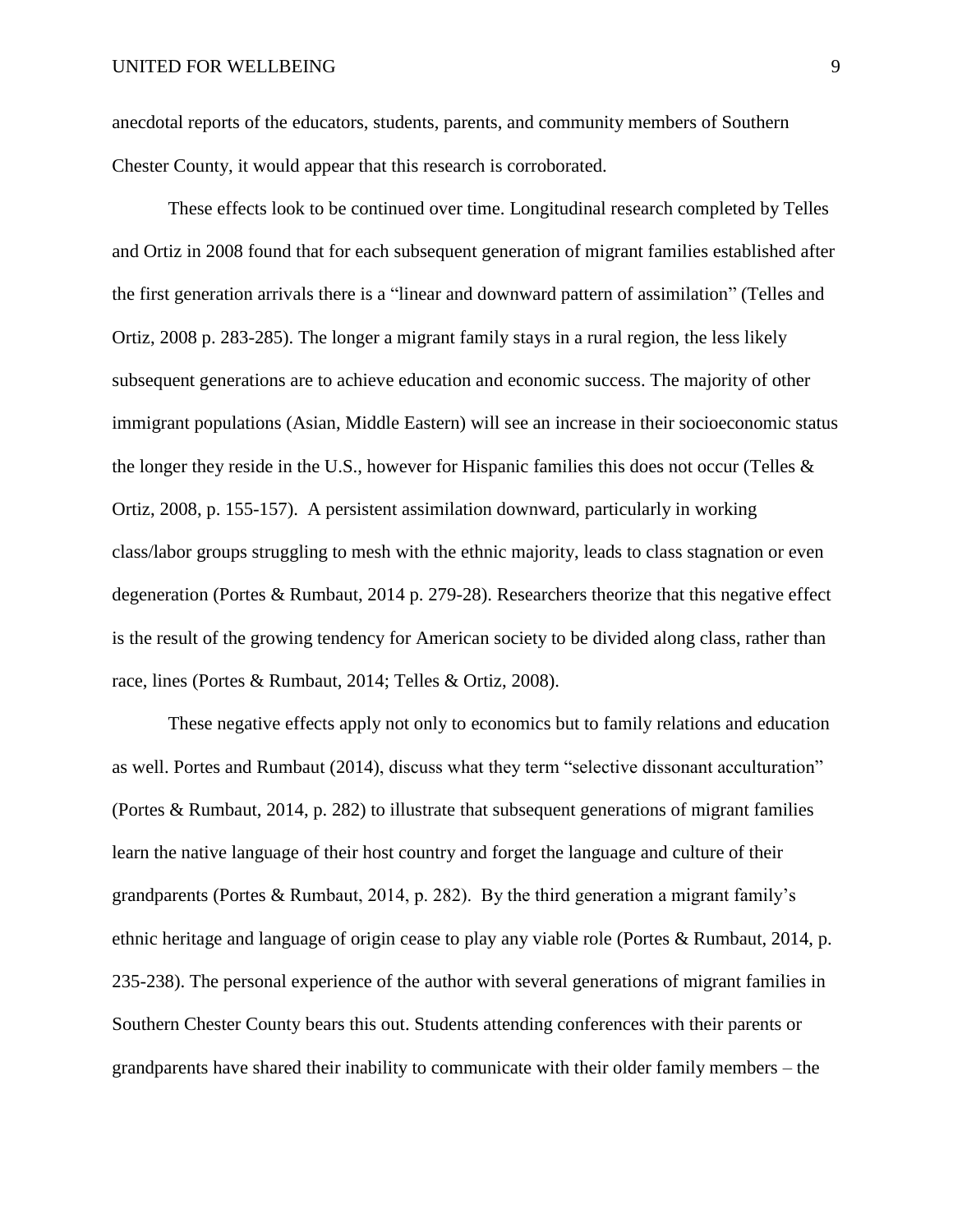students are speaking predominantly English and the parents predominantly Spanish. The author has seen first hand how this inability to communicate in the home leads to increased frustration over academic and behavioral expectations.

Understanding the experience of migrant families affords us the opportunity to develop methods for eliminating this "racialization" (Portes & Rumbaut, 2014, p. 294-295) in an effort to combat what becomes a self-fulfilling prophecy of decreased socioeconomic status. Telles & Ortiz (2008) posit that racialization is a sociological process that "naturalizes social distinctions and creates stereotypes that guide individuals in how they interact with or value others…. in effect making racial differences meaningful" (Telles & Ortiz, 2008, p. 36). The signals given off by the surrounding community not only effect economics but also the way in which young people feel about and engage with their schools and communities (Portes & Rumbaut, 2014, p. 295). One aim of a school community should be to help second and third generation migrant children assimilate in such a way that language and culture are not lost, ensuring continued opportunities for parental guidance (Portes & Rumbaut, 2014, p. 282).

According to research completed by Putnam, Feldstein and Cohen (2003), working as a unified community to ensure the success of all children benefits society by increasing social capital, which they define as the ability to build interconnected, reciprocal networks marked by a feeling of trust and mutuality (Putnam, Feldstein & Cohen, 2003, p.2). The more a neighborhood works to ensure that everyone knows each other's names, as well as the names of the children the less likely that neighborhood is to fall victim to acts of criminal behavior (Putnam, 2000, p 310- 311). In fact this goes beyond just knowing the names of neighbors, Algan, Beasley, Vitaro, and Tremblay (2013) report that increasing the sociability of adults and children has shown that kids do better academically, and the communal economy improves overall (as cited in Putnam, 2015,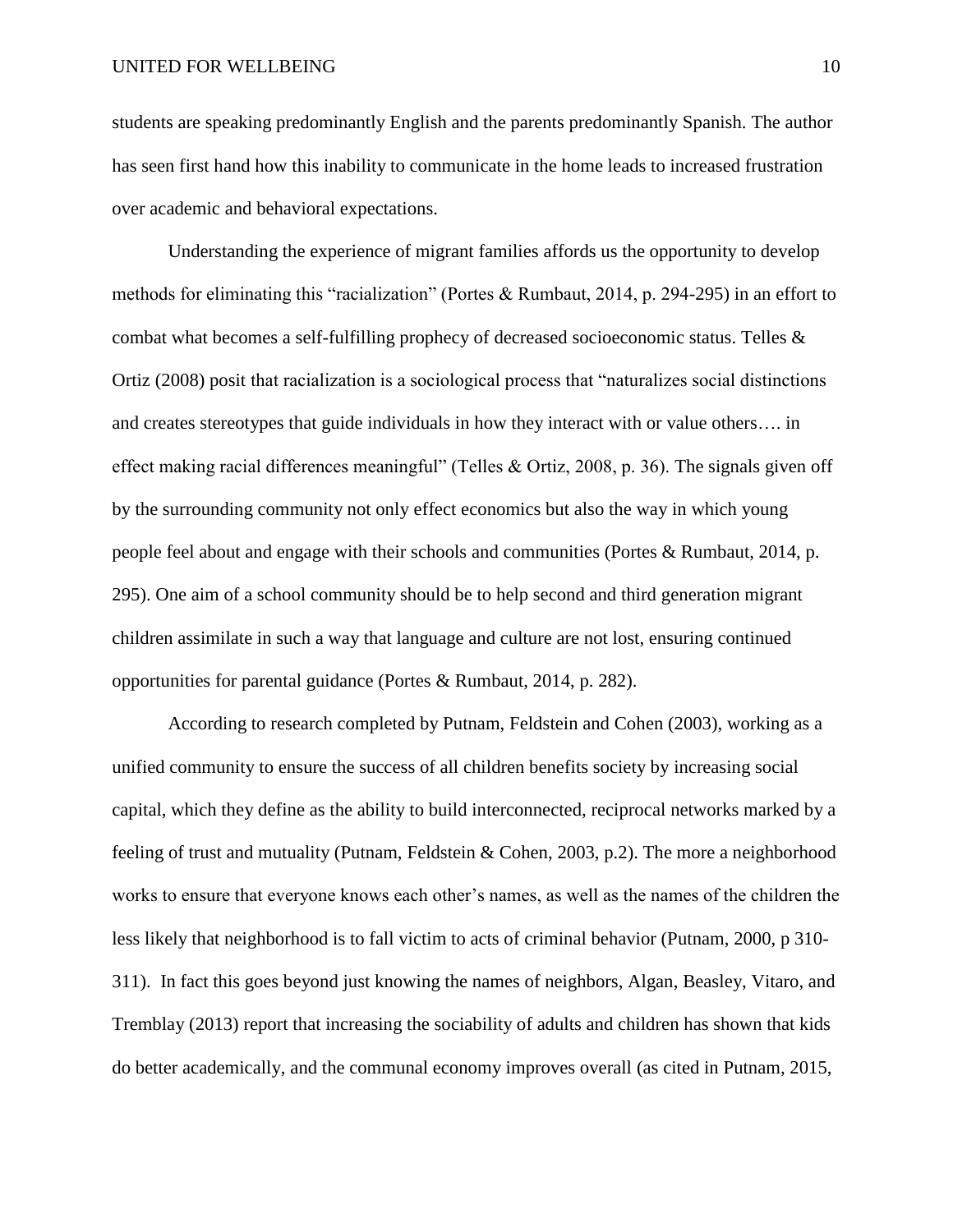p. 115). The bonds of community and the resources provided by social connections have an extensive effect on multiple aspects, such as health, public safety, and child welfare (Putnam, 2015, p. 207) While most majority population Americans, particularly middle class, have a more rosy picture of the neighborhood connections at all class levels, lower class Americans tend to be more "socially isolated" from neighbors with most connections occurring with family members (Putnam, 2015, p. 207).

Not taking the time to invest in building stronger communities leads to what Goldin and Katz (2008) term the "decreased utilization of the less educated" (as cited in Putnam, 2015 p. 231) as the skill sets of the ethnic minority populations fail to keep pace with the technological focus of employers (as cited in Putnam, 2015 p. 231). As this phenomenon spreads the general tendency has been for society to place the blame on the education system, rather than taking a larger look at the socioeconomic imbalance (Putnam, 2015, p. 231). Studies show that the socioeconomic gap is more a function of a child's life outside of the school system, as opposed to what occurs inside the school's walls (Putnam, 2015, p. 182). One way to combat this is to build a reciprocal community that supports the school environment. The Coalition for Community Schools (2016) states that "integrated" schools and communities focusing on "academics, health and social services, youth and community development, and community engagement lead to improved student learning, stronger families, and healthier communities" (Coalition for Community Schools, 2016). Cultivating an understanding of social cohesion through the process of Appreciative Inquiry can deepen this desire for a unified school and community, while at the same time perpetuating an understanding that a rising social tide of wellbeing raises all boats.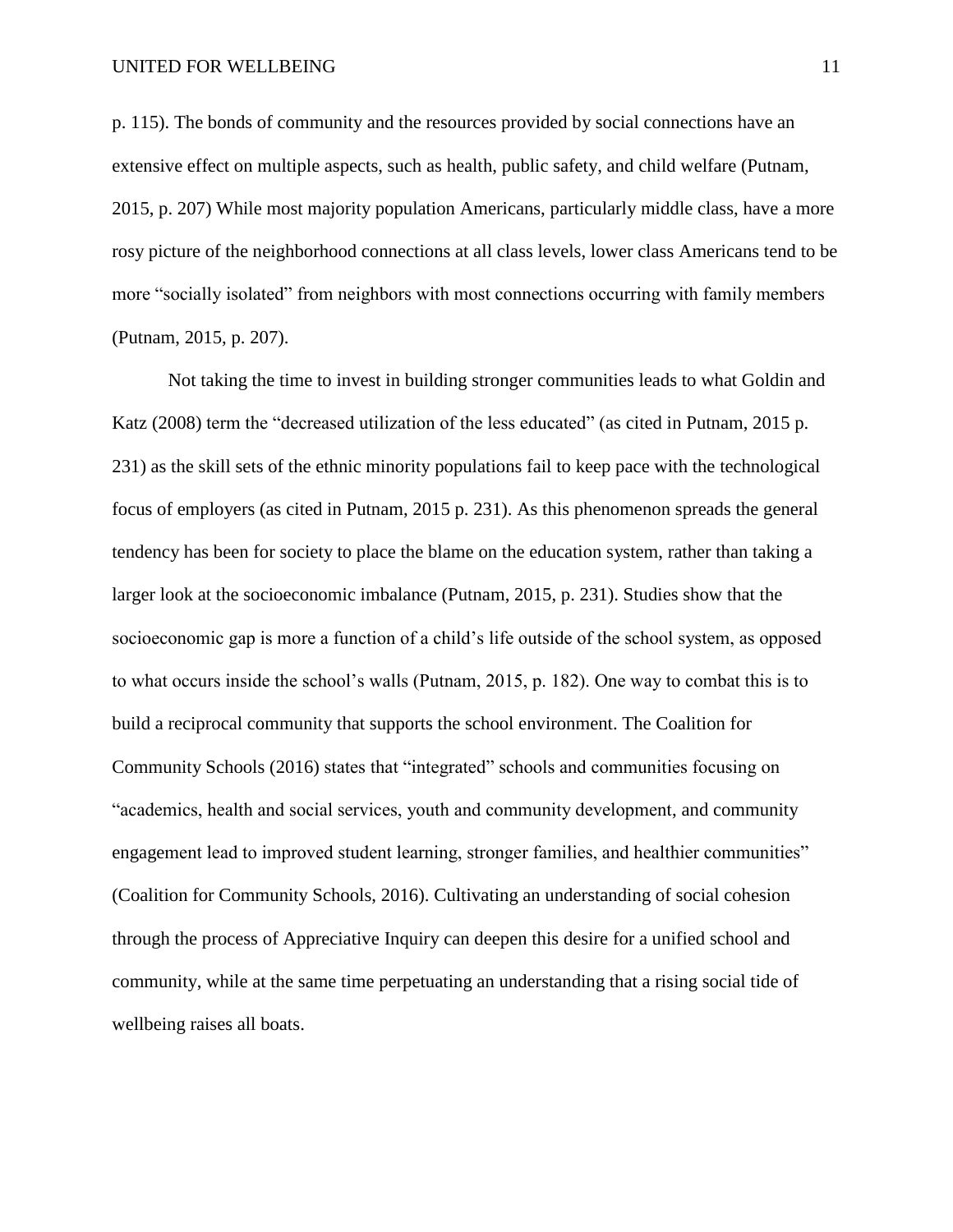The argument of this paper is that Southern Chester County would benefit from the creation of connections between all community aspects, as well as increased dialogue between all stakeholders in each town/school district. In addition those who are working on the front lines with the children of SCC, our educators, would profit from an understanding of the theories and background outlined within. The challenge is to bring groups together in a true environment of inclusiveness, collaboration and shared ideals for the future success of the students and families of Southern Chester County. The author's position is that the positive, forward-focused orientation of Appreciative Inquiry would serve as a useful tool to generate change.

## **Social Cohesion's Roots in Social Constructivism**

A search of the University of Pennsylvania database returns over 400,000 titles of articles containing the term social cohesion. The concept has been studied for decades by sociologists, psychologists, and social scientists, dating back to pioneering research by John Thibaut and Leon Festinger in the mid 1950s (Festinger, 1950; Thibaut, 1950;). Researchers of social cohesion can trace the roots of their study even further back to the social constructivist perspective. Social constructivism focuses on explaining the processes by which human beings make sense of who they are within the larger social domain (Gergen, 1985) and is founded in the belief that constructing knowledge is a continuous process of social and individual interactions (Palinscar, 1998).

Social constructivism and consequently social cohesion, owe their existence to the studies of Lev Vygotsky in the 1920's and 1930's. Vygotsky (1930) espoused that all human activity occurs within social and cultural contexts and therefore any research or study of human development or interactions should also occur within those contexts (as cited in Palinscar, 1998). Social constructivists believe that in order for human beings to function together they must have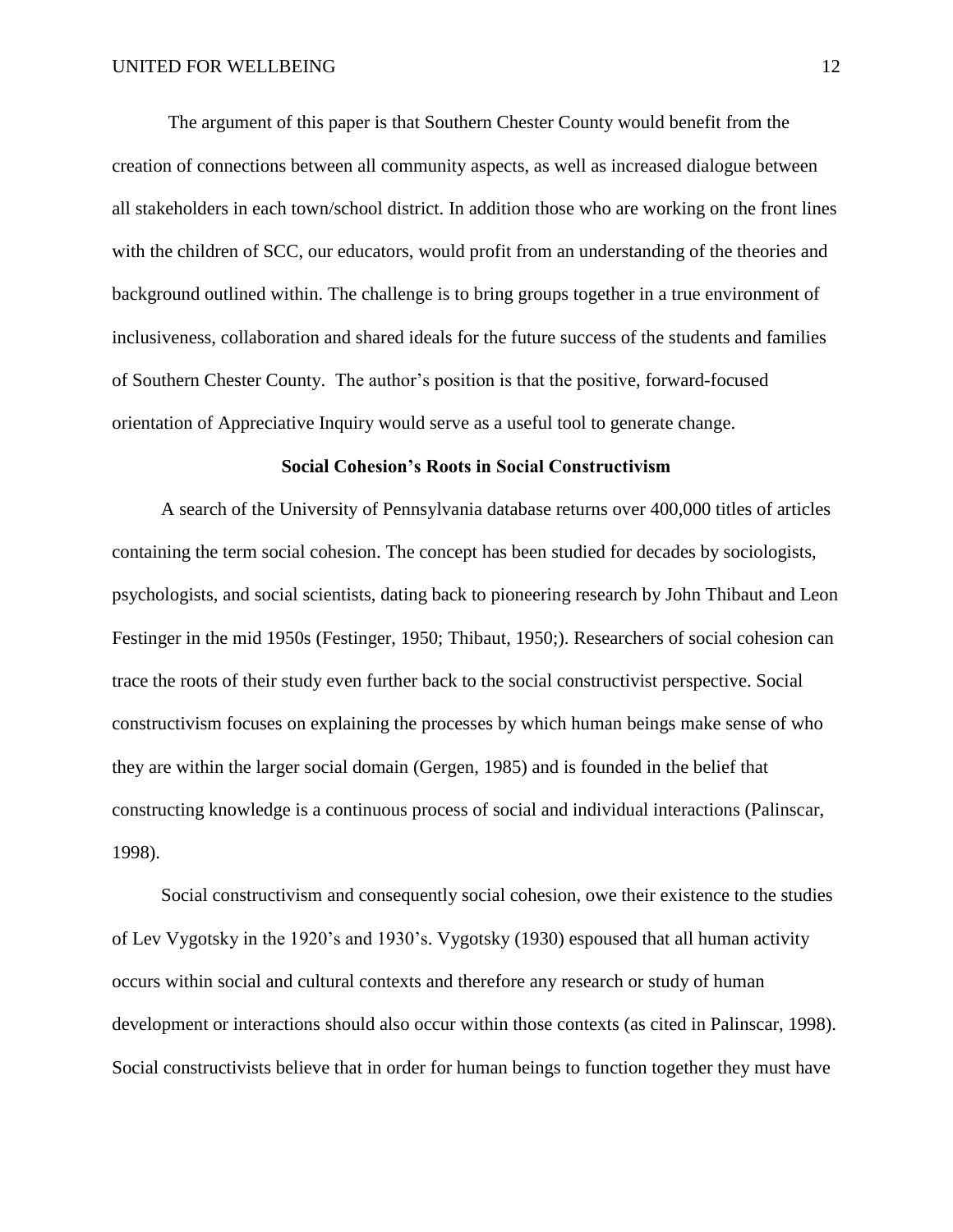agreed- upon common systems of understanding, with language being one example (Gergen, 1985). These systems of interaction are integral to effective social engagement (Gergen, 1985).

Regardless of cultural background all human beings have a common understanding of the basic emotions of anger, sadness, disgust, and fear, although they may have varying methods for displaying and reacting to those emotions (Gergen, 2010). These cultural differences in displaying emotional understandings illustrate the need to engage more deeply in cultural activities in order to ensure group understanding and success (Palinscar, 1998). Research has shown that by drawing upon collective knowledge and varying cultural backgrounds groups are able to show more success than lone pockets of individuals attempting to affect change (Palinscar, 1998).

A difficulty when applying the tenets of social constructivism is helping group members to internalize a co-construction of meaning in an effort to build common foundations (Palinscar, 1998). Crook (1994) and Rommetveit (1974) termed this fabrication of communal understanding as "intersubjective attitude" (as cited in Palinscar, 1998) and can be quite challenging to achieve when working with groups that contain members of Western societies that tend to be more individualist in nature (Palinscar, 1998).

Robert Putnam (2007) is one researcher who believes that the social constructivist theory of community wide cohesion is not necessarily beneficial and in fact can lead to higher levels of distrust within and across community subgroups (Putnam, 2007). He calls this phenomenon constrict theory and reports that people living in more diverse ethnic neighborhoods feel less desire to interact with the outgroup population as well as with members of their own homogenous population (Putnam, 2007). His theory proposes that people disengage from other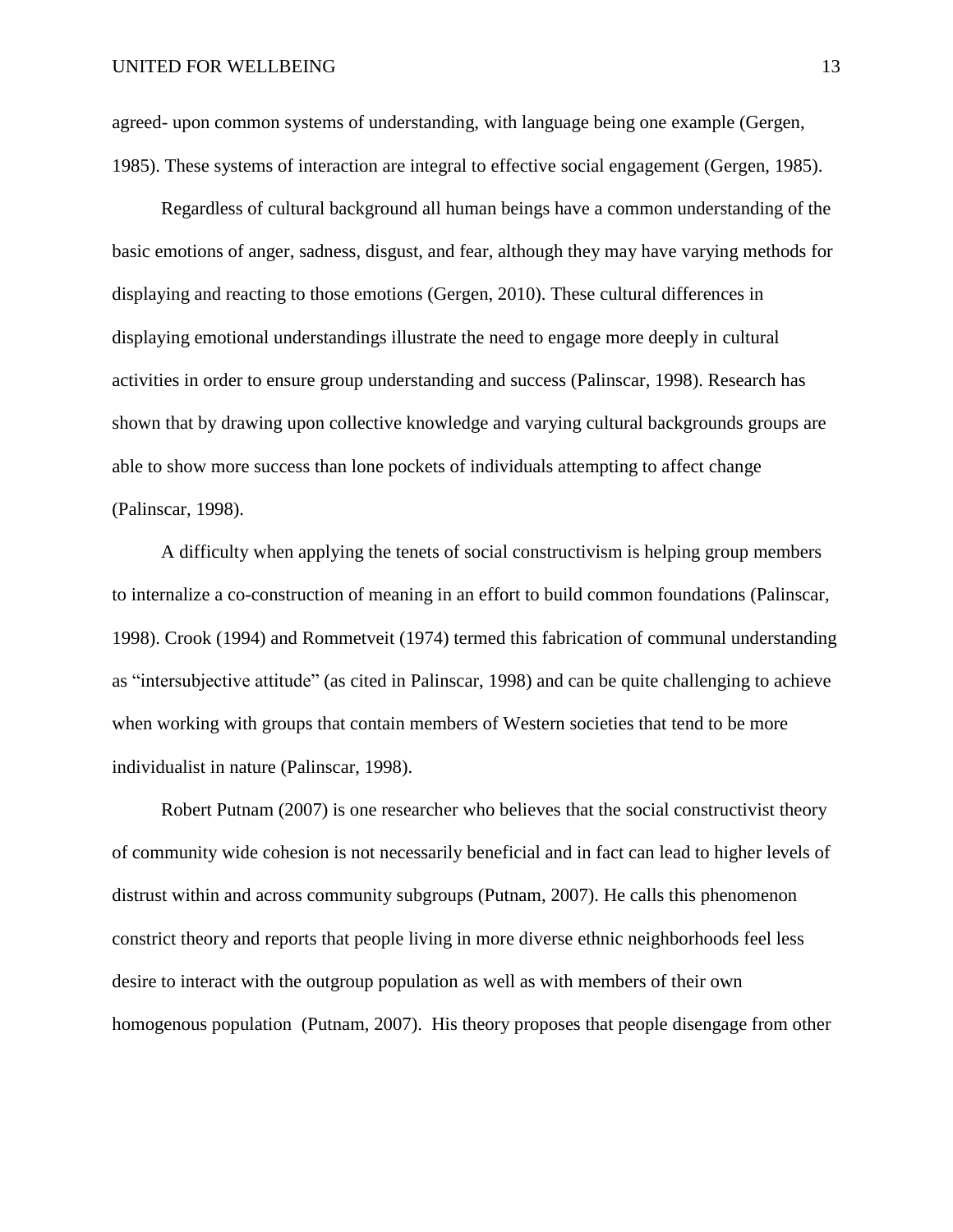members of their community due to increased levels of distrust and feelings of threat – in effect humans begin to "hunker down" like turtles pulling into their shell (Putnam, 2007).

Similar research completed more recently by Miles Hewstone points to the exact opposite findings of the pessimistic view of Putnam (Hewstone, 2015). Hewstone (2105) posited that instead of hunkering down humans will engage in "intergroup contact theory" wherein positive contact with outgroup members leads to increased feelings of positivity toward both ingroup and outgroup members (Hewstone, 2015). He cites the research of Pettigrew and Tropp (2006) in which data revealed that quality contact between diverse members of the group serves as a moderator to issues of distrust and minimizes disengagement (as cited in Hewstone, 2015). There is growing evidence that positive outgroup contact carries secondary transfer effects meaning that feelings of trust transfer from one outgroup to another outgroup despite having no immediate contact with the second group (Pettigrew & Tropp, 2008, as cited in Hewstone, 2015). Hewstone's research was completed primarily in neighborhoods and he acknowledges that further study is necessary in schools and other community organizations (Hewstone, 2015) yet his preliminary findings would appear to dispute the earlier hypothesis of Putnam. Ultimately Hewstone urges that an integrated community of citizens should be an aspiration, as opposed to just groups of people living together, but apart (Hewstone, 2015). From a social constructivist perspective building these integrated groups will be a crucial component of overall social cohesion.

## **Social Cohesion**

Social cohesion encompasses many constructs but has come to generally be accepted as positive ties among group members that allow for the formation of a strong group with ongoing participation by members (Friedkin, 2004; Rios, Aiken & Zautra, 2011). In seminal studies on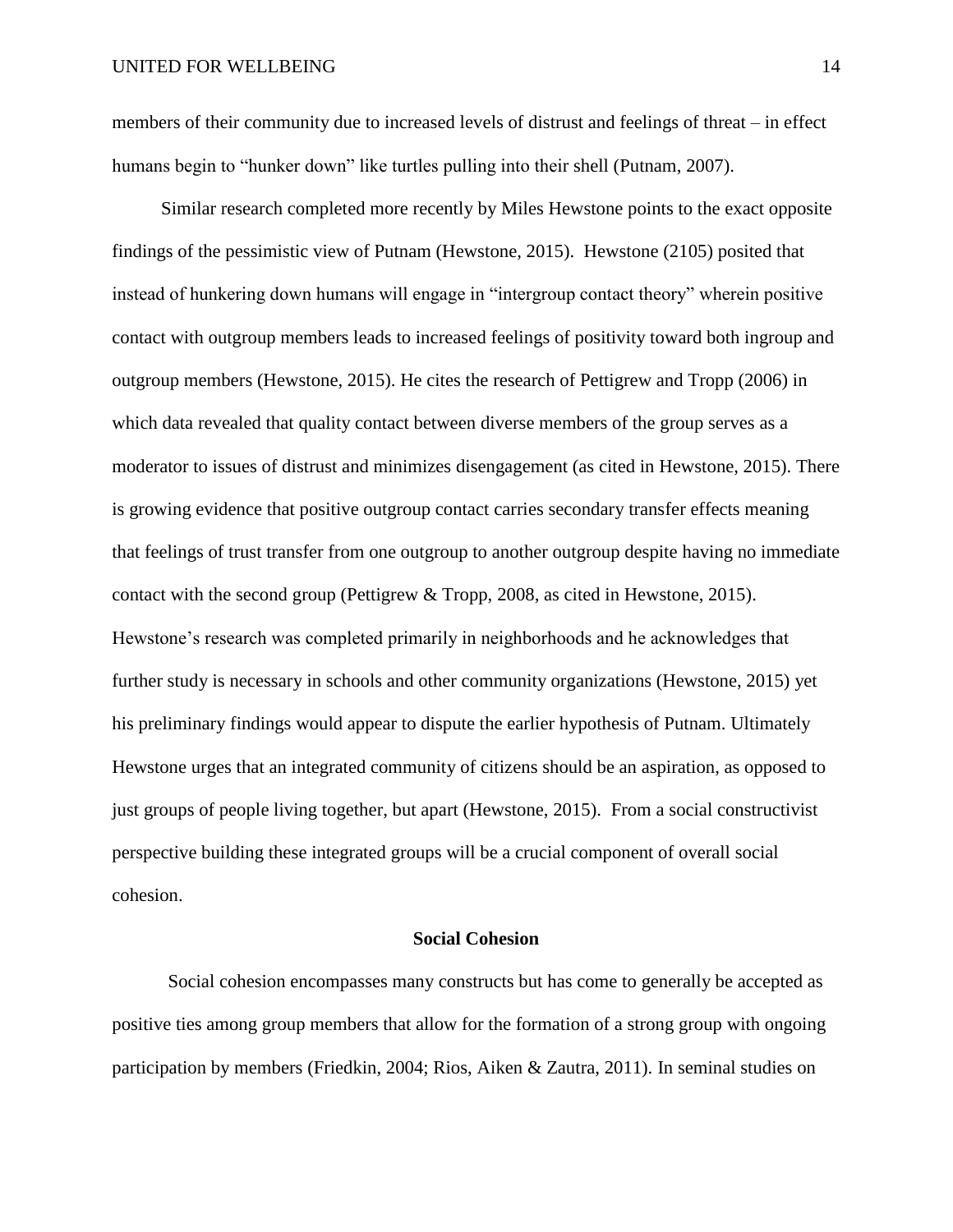group cohesiveness social psychologist John Thibaut found "the concept of cohesiveness is of central importance in the psychology of groups…a minimum amount of cohesiveness, or integrating force, is necessary for a group to exist at all" (Thibaut, 1950). The most fundamental element of social cohesion can be distilled down to the beliefs and attitudes of individuals (Friedkin, 2004). These individual beliefs translate into larger group norms of mutual trust and connection, leading to increased social networks, improved resources, and better collective group efficacy (Rios et al., 2011).

The concepts of social cohesion and group development have their heritage in several deeper and more historical theories. Decades ago psychologist Mildred Parten (1933) studied the play habits of small children and discovered several distinct phases. In one of the earlier stages children engage in what she termed parallel play occurring when several children participate in similar activities however there is no contact between each child (Parten, 1933). It was Parten's belief that parallel play was a stage of immaturity that would eventually lead to more social types of play. She posited that following parallel play children begin to engage in associative play where some small interest in what the other children are doing is displayed, but no coordination is made to bring activities in sync (Parten, 1933). The final stage is cooperative play in which activities become more organized and the participants show interest in what the other members are doing (Parten, 1933). Parten identified cooperative play as the highest level of play because of it's ability to increase self identification within a group and create an emergent group entity (Parten, 1933). As children mature and their social and communication skills more fully develop cooperative play increases in frequency.

In the mid-1960's social psychologist Bruce Tuckman used a framework similar to Parten's and other child development stage theorist's (such as Piaget and Vygotsky) in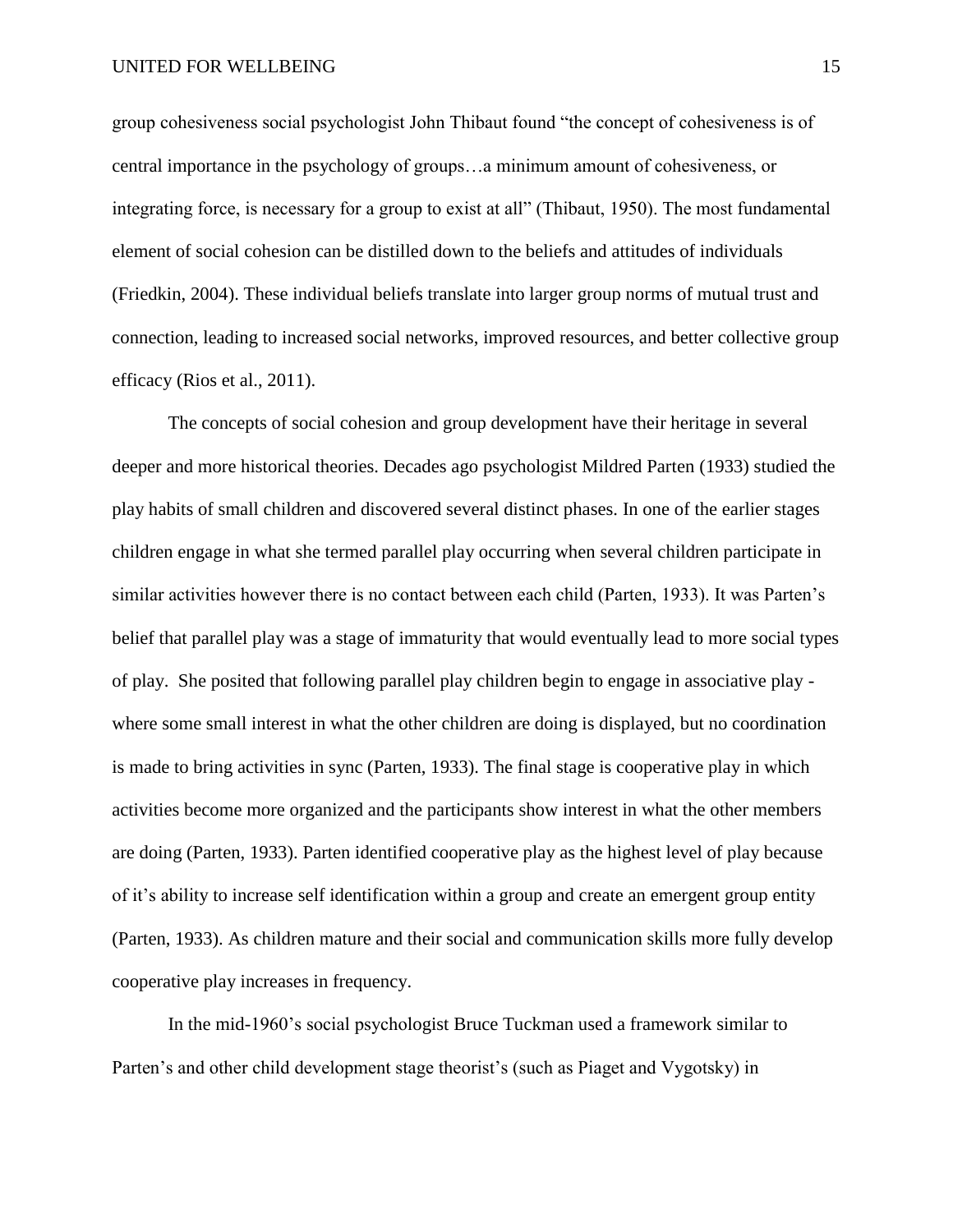synthesizing his stages of group development. Tuckman's (1965) work reveals parallels between the stages of child development, and the stages that groups go through as they develop cohesion. His research was based on studies of groups that had been brought together to complete a social or professional task (Tuckman, 1965). Tuckman proposed that there were four distinct stages of group development that he termed, "forming, storming, norming, and performing" (Tuckman, 1965).

Tuckman (1965) theorized that in the forming stage the group is figuring out their footing as an entity and look primarily to any assigned or emergent leaders for guidance. The storming stage is where many groups run off the rails into chaos as they begin to display their individual beliefs and identities in ways that can sometimes come off as hostile or aggressive, resulting in an overall lack of cohesion. In the third stage, norming, the group begins to do just that – develop norms for its continued progress. Group members begin to coalesce around the greater cause and personality quirks are blended into the developing entity. It is in the final stage of forming that the group becomes a coherent problem-solving agent. The group members are able to fully incorporate the strengths and weaknesses of each individual into roles or functions that will serve the overall achievement goals of the group (Tuckman, 1965). Tuckman's research further supported that each group stage corresponded to a task activity stage; becoming oriented to the task fell into the forming stage, emotional responses to task demands equated with storming, open and respectful exchanging of ideas connected to norming, and the emergence of workable solutions dovetailed with performing (Tuckman, 1965). One could make the argument that Tuckman's research illustrates an alignment of group development with the play stages of child development and postulate that the same sort of progression would be seen as social communities develop from isolation to group cohesion. In effect likening the collaborative play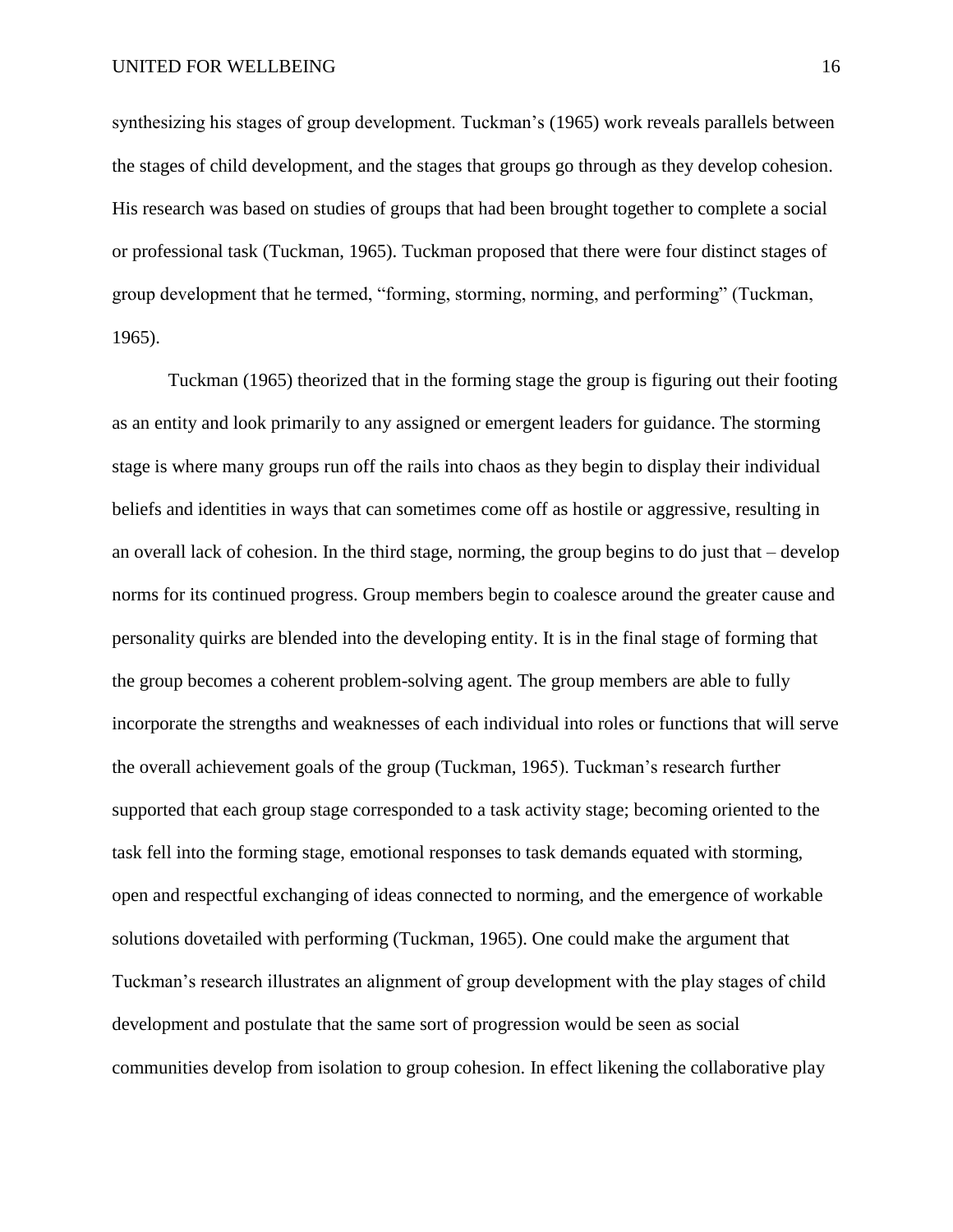#### UNITED FOR WELLBEING 17

of children with the production and completion of common group goals in the adult population. The author of this paper proposes that groups striving to develop cohesion may benefit from a foundational understanding of these two types of group progression.

The difficulty in developing social cohesion within a community lies in ensuring that members move beyond the parallel or associative activity stages to full cooperation in order to reach the social, group maturity that Mildred Parten and Bruce Tuckman identified. A school district, or a network of school districts comprising a geographical area, is a community that must work on the development of cooperative social cohesion. For some school districts this community cohesion may happen naturally, but for others the social cohesion becomes more complex. While there are many factors affecting the complexity of a community's cohesion one significant factor, and a large one for the Southern Chester County (SCC) region of Pennsylvania is increasing ethnic diversity. The school districts that comprise (SCC) contain a minority population of migrant Spanish speaking families within the larger community demographic of Caucasian middle-class families.

Currently community wide engagement in SCC can be likened to Parten's stages of play or Tuckman's stages of group development. Personal observations of the author, over a period of twenty years residing in SCC, reveal that the two populations exist side by side and occasionally notice what the other one is doing, but there is no attempt made to create cooperative groups between the ethnic minority and the majority. This is evident throughout the community starting in elementary schools, progressing through high school, and through the larger adult community. Hispanic students rarely participate in after school activities such as athletics, drama, or music. Within the schools students naturally segregate into ethnic groups at lunch and in the hallways. Community outreach programs cater to one population or the other, but rarely both. As someone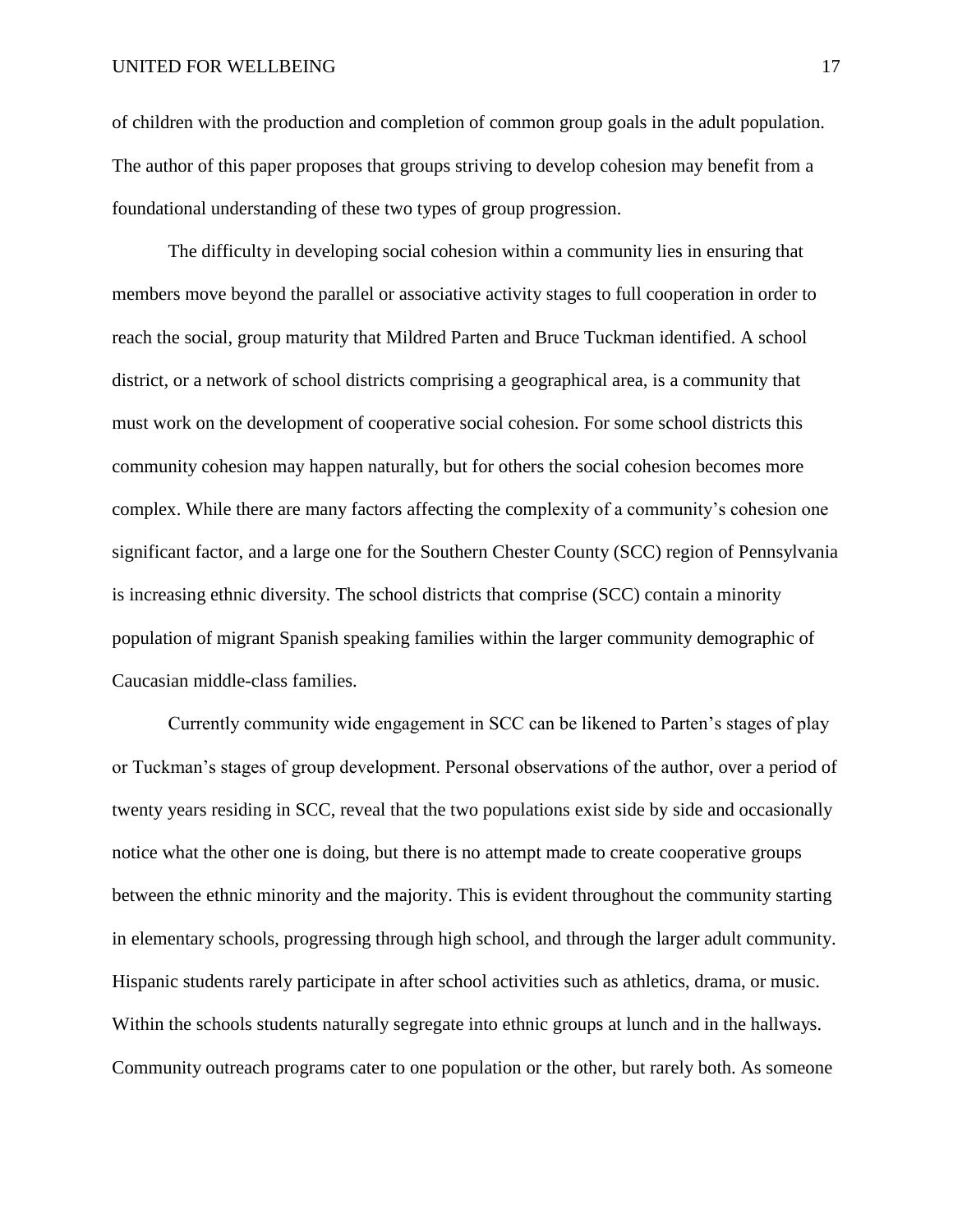involved in education, community outreach, and other community organizations it is the author's observation that adults in the minority and majority populations give little consideration to increasing social cohesion in regards to civic groups, business organizations, or neighborhood interactions.

Whether ethnic segregation is self-imposed, purposeful, or unintentional the results are the same. This lack of social cohesion leads to a divided school district and region that is functioning as two separate entities with no accounting for the impact on the districts' youth, students, families, and community members. Establishing more cooperative and effective community groups, both in and out of the schools, could lead to increased social cohesion and utilizing an Appreciative Inquiry process may serve as a first step toward this establishment.

## **Building Effective Groups**

When building effective groups another area that offers research-based methodologies for success, similar to social constructivism, is positive organizational scholarship (POS). POS focuses on the generative properties of organizations to promote human strengths, increase individual and collective resilience, and germinate improved human performance (Stephens, Heaphy & Dutton, 2011). POS has shown us that organizations can increase self-efficacious behavior in both employees and leaders by implementing some of the tenets of appreciative inquiry. We can extrapolate some of these organizational precepts and tools and apply them to burgeoning group cohesion. Appreciative inquiry is based on the belief all communities have strengths, and these strengths can be sanctioned as an engine to jumpstart change (Cooperrider, Whitney, & Stavros, 2008). Harnessing these strengths institutions can look at organizational change through a positive lens while working to design their ideal flourishing workplace.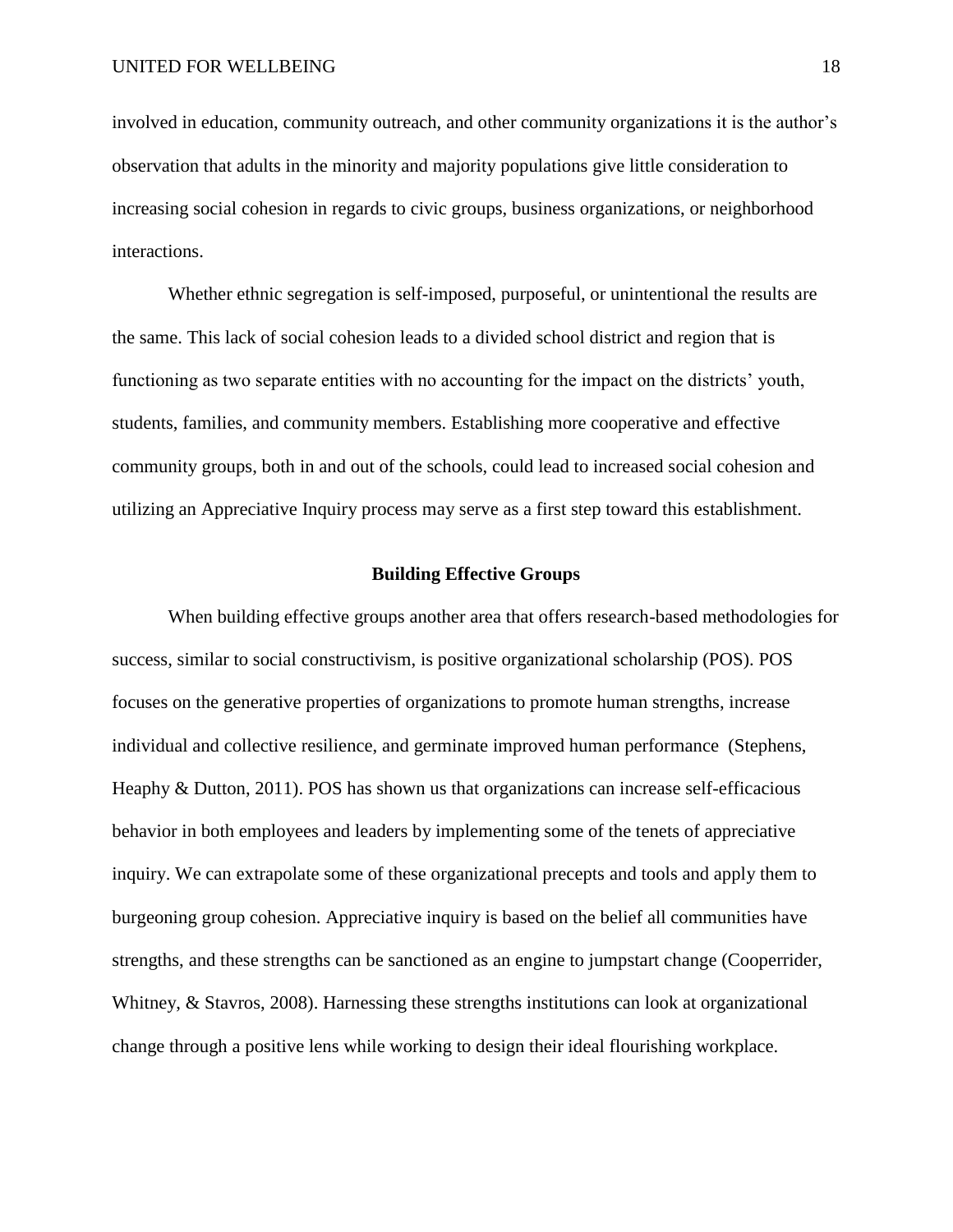Organization members who believe in their self-efficacy create ease of implementation for change at the scale of the whole and for uniting strengths across silos in order to inspire innovation (Cooperrider, 2016).

Teaching others the skills to increase these self related tools leads to well-rounded individuals who are then free to focus attention on the development of emotional intelligence. Caruso, Salovey, Brackett and Mayer (2015) define emotional intelligence as the "capacity both to reason about emotions and to use emotions to assistance reasoning" (Caruso et al., 2015, p 546). More importantly this trait allows for individuals to help facilitate thought, their own as well as that of others. An individual with a high level of emotional intelligence has the ability to not only identify and regulate their own emotions, but to recognize the emotions of others and utilize reasoning to help others feel a sense of emotional wellbeing. Organizations, and by extension groups, can encourage emotional intelligence by employing high quality connections (HQC). These connections impact individuals, teams, and organizations by positively altering physiology, building resilience, increasing overall job satisfaction and performance, as well as increasing creativity, problem solving, and collaborative learning (Dutton, 2016). HQC can be as minor as truly "seeing" and "listening to" people on a daily basis (Dutton, 2003). Improving general relationships can have lasting impact and drive true organizational and group change (J. Dutton, personal communication, April 2, 2016). Specific actions that help increase the likelihood of forming and nurturing HQCs include: encouraging all members to share their voices, establishing compassion and empathy as valued norms, and creating physical spaces that are inviting, open, and egalitarian (Arsht, 2014). By enacting the aforementioned values, group leaders can assist participants in forging and building on HQCs. HQCs also stoke positive emotions, which illuminate possibilities that facilitate upward spirals of increased self-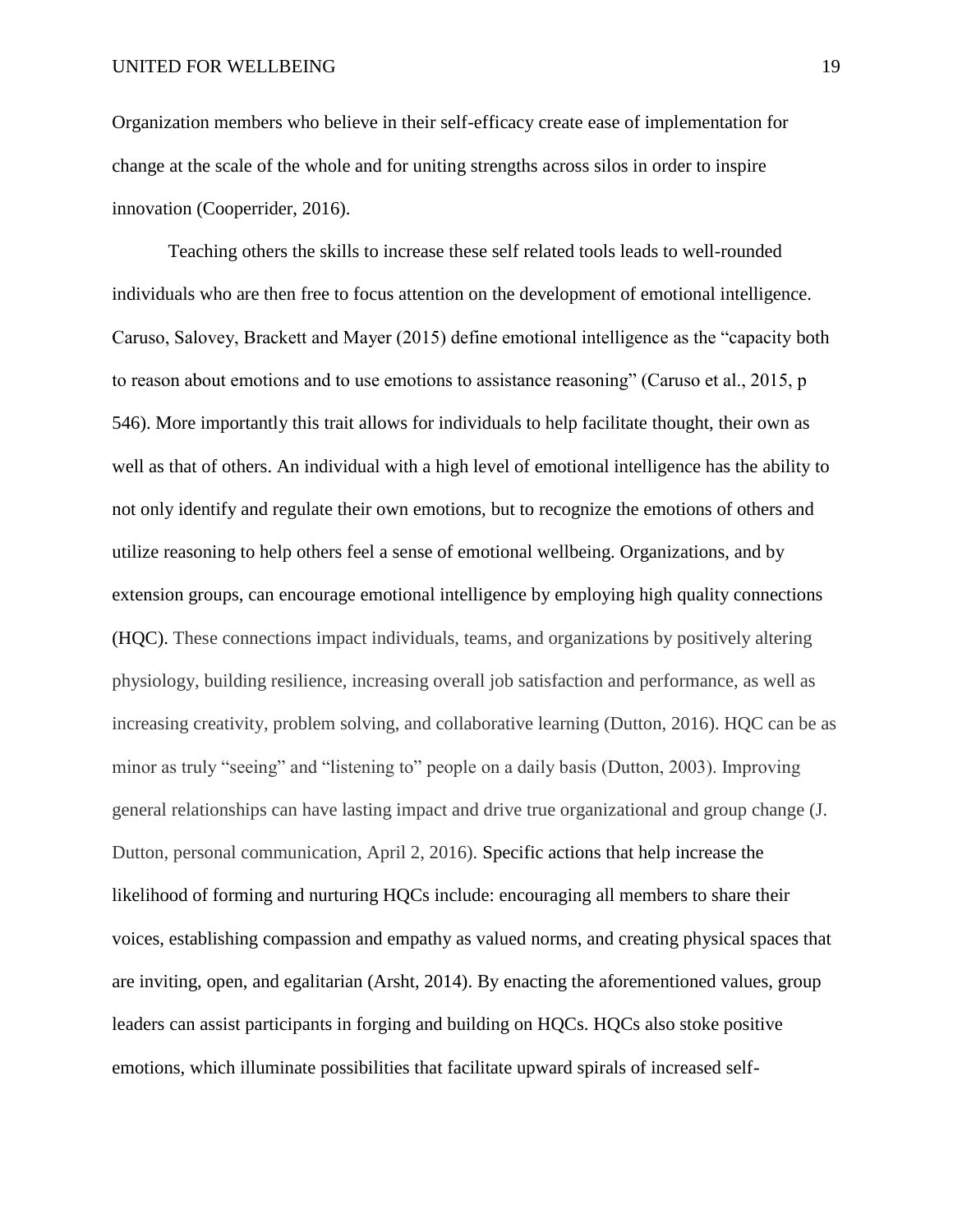#### UNITED FOR WELLBEING 20

awareness, positive experiences with others, and positive emotions (Ewing, 2012). These upward spirals can be perpetuated into a sustainable cycle, making positive transformation a robust mechanism for meaningful change and satisfaction. Community members of SCC seeking to improve social cohesion can start with something as minor as improving HQCs across ethnic groups in grocery stores, school events, etc. while teachers and other school members can model these HQCs with students and staff. The Appreciative Inquiry process can be a tool to disseminate this effective group research in an effort to encourage contagious actions.

A second driver for improving emotional intelligence is through the use of *otherish*  behavior (Grant, 2013). People who are *otherish* are able to maintain focus on their own needs, while concurrently considering how their needs may align with mechanisms for helping others (Rebele, in press). Prosociality has been found to coordinate quite closely with personal goals, affecting efficacy and autonomy (Rebele, in press). Research shows employing effective giving behavior has a positive effect on emotional intelligence, the satisfaction of employees/group members, and performance (Grant, 2013). The encouragement of prosocial behavior can be spread in a grassroots method from teachers, parents, and community members to a society's young people.

The key to establishing positive relationships is the ability to discern what type of interaction individuals need at any given time. Even introverts need a little group time, while extraverts can benefit from solitude (Cain, 2013). Wilson (2012) posits that human beings are biologically predisposed to seek out groups of people who share similar characteristics (Wilson, 2012). Gable and Gosnell (2011) found that humans benefitted from increased wellbeing when they possessed close relationships (either with a partner or with a group). These relationships allow the individual to benefit from the support of their partner/group when a stressor is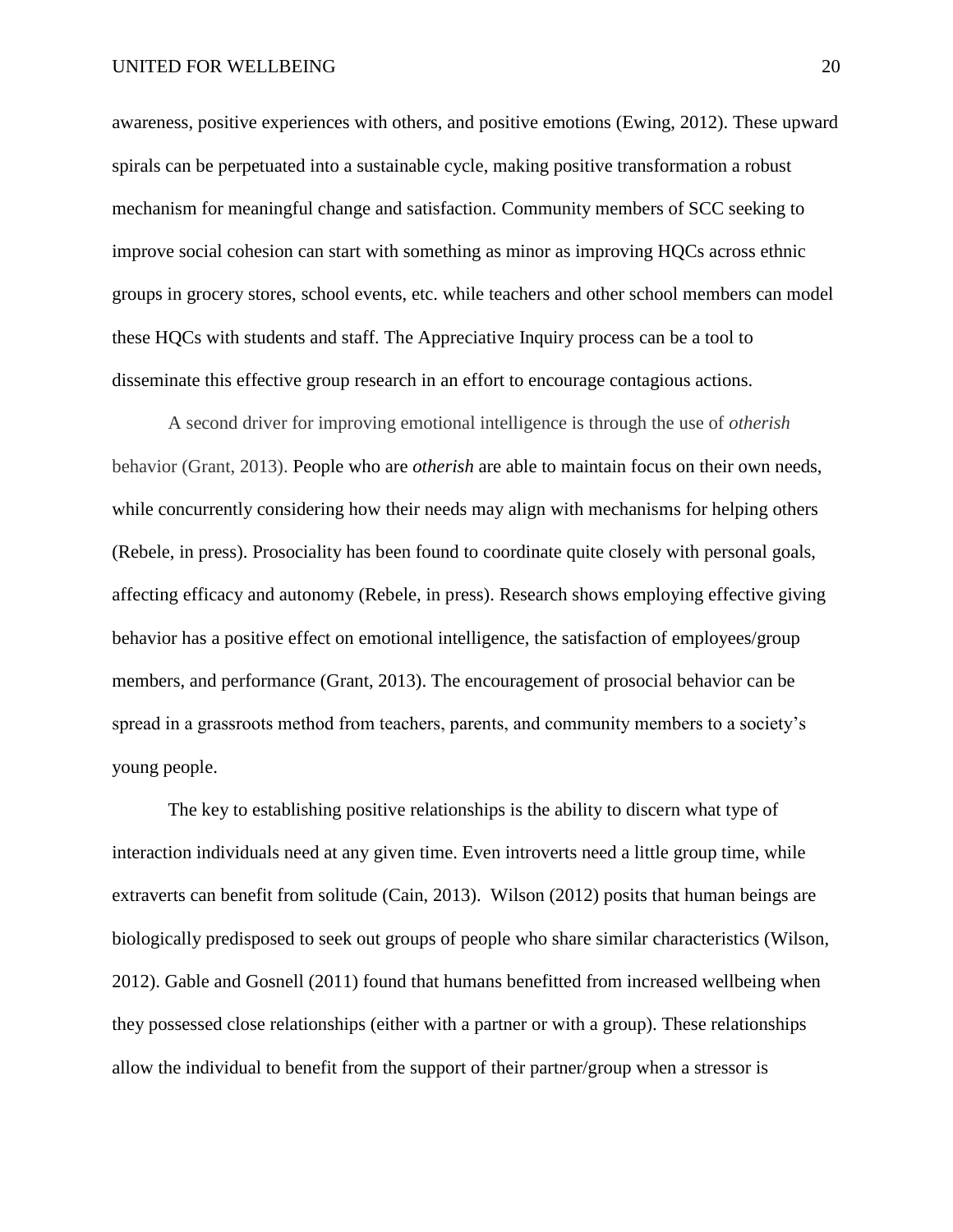#### UNITED FOR WELLBEING 21

encountered. Interestingly, a stressor need not be present to show correlation between the presence of strong social ties and greater wellbeing (Gable & Gosnell, 2011). This research illustrates the positive implications for working to increase social cohesion.

Fowler and Christakis (2009) used a large longitudinal analysis to show that wellbeing can be a collective phenomenon, much like health (obesity, smoking). They report that a closeby friend or group can increase wellbeing by 30% (Fowler & Christakis, 2009). Gable and Gosnell (2011) further advance sharing positive life events with those close to you can serve to increase wellbeing and self-esteem, while decreasing loneliness and depression (Gable & Gosnell, 2011), which has larger implications when applied to social cohesion beyond the parameters of group formation.

One final tool positive organizational scholarship offers us to help build group cohesion is hive psychology. The hive hypothesis posits that the highest levels of human flourishing may be reached by occasionally losing one's sense of self while becoming part of an emerging social organism (Haidt, Seder, & Kesebir, 2008). Contrasted with hedonic pleasures that one quickly adapts to, such as a promotion or a new house, hive experiences may induce some of the most acute and durable forms of well-being by creating peak experiences i.e., the most intense part(s) of a memory (Haidt et al., 2008). This may be because they engender *communitas*, or the sense of rejuvenation and elevation one feels when merged with a group identity (Haidt et al., 2008). They also build social capital, or mutual trust and robust social connections within a community (Haidt et al., 2008). Though hive experiences are often ephemeral, such experiences can be leveraged to encourage enduring positive belongingness. To do so would be to facilitate positive transformations, which are "the long-lasting, strength-based changes in behavior, affect and cognition used to help oneself and others to flourish" (Ewing, 2012, p. 10). By not attending the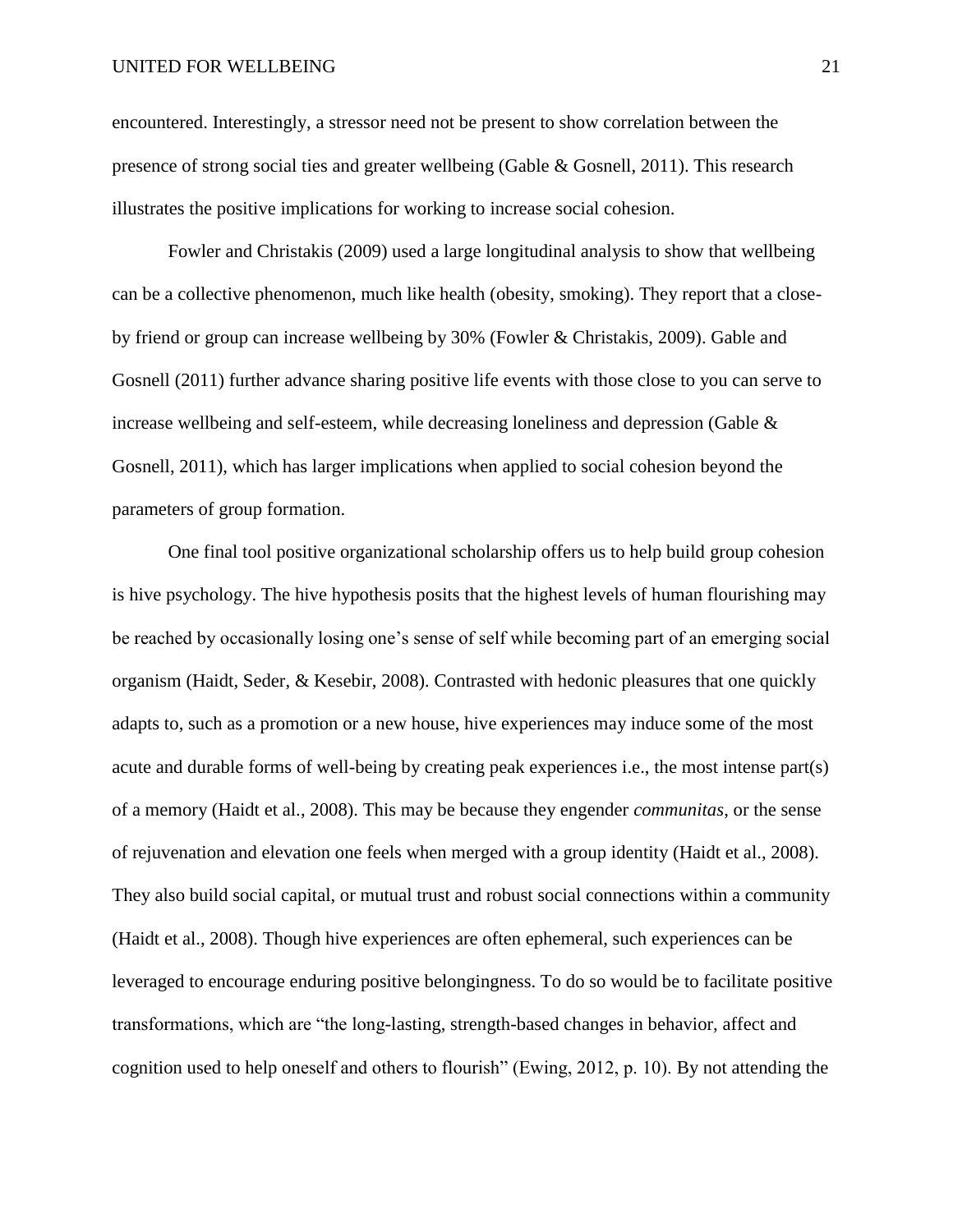same church services, school plays, or sporting events as an ethnically diverse cohesive group, the residents of SCC are cutting themselves off from the wellbeing benefits of feeling part of a hive. Utilization of the research and theory behind the above tools will be helpful for building an effective school and community groups that can work to generate social cohesion.

## **Positive Psychology**

In order to envision the connections between social constructivism, social cohesion, and group effectiveness in the context of human beings, and to help lay the groundwork for the importance of Appreciative Inquiry as a construct, it becomes important for us to develop an understanding of the background of positive psychology. It is this author's contention that the study of positive psychology espouses the foundational belief that the vast majority of the human population can benefit from increased wellbeing and flourishing. Not only is it important to have the most effective components functioning within a life, it is just as important to live a life of optimal experiences and levels of happiness. For our purposes the author's school of thought is not adhering to the maxim that negativity will never enter someone's life, but rather that the person will have the tools necessary to handle the bad while capitalizing and celebrating all of the good.

The concept of positive psychology was first broached in 1954 when Abraham Maslow noted in his writing that psychology had revealed a great deal about the inadequacies of the human condition but not nearly as much about the potential of human beings (Maslow, 1954). In 1998, while serving as president of the American Psychological Association, psychologist Martin Seligman began to advance his theory that general psychology as a field focused too narrowly on a deficit based methodology (Seligman, 1998). Seligman's propositions questioned the pathology related focus of psychology and posed a general call for the empirical study of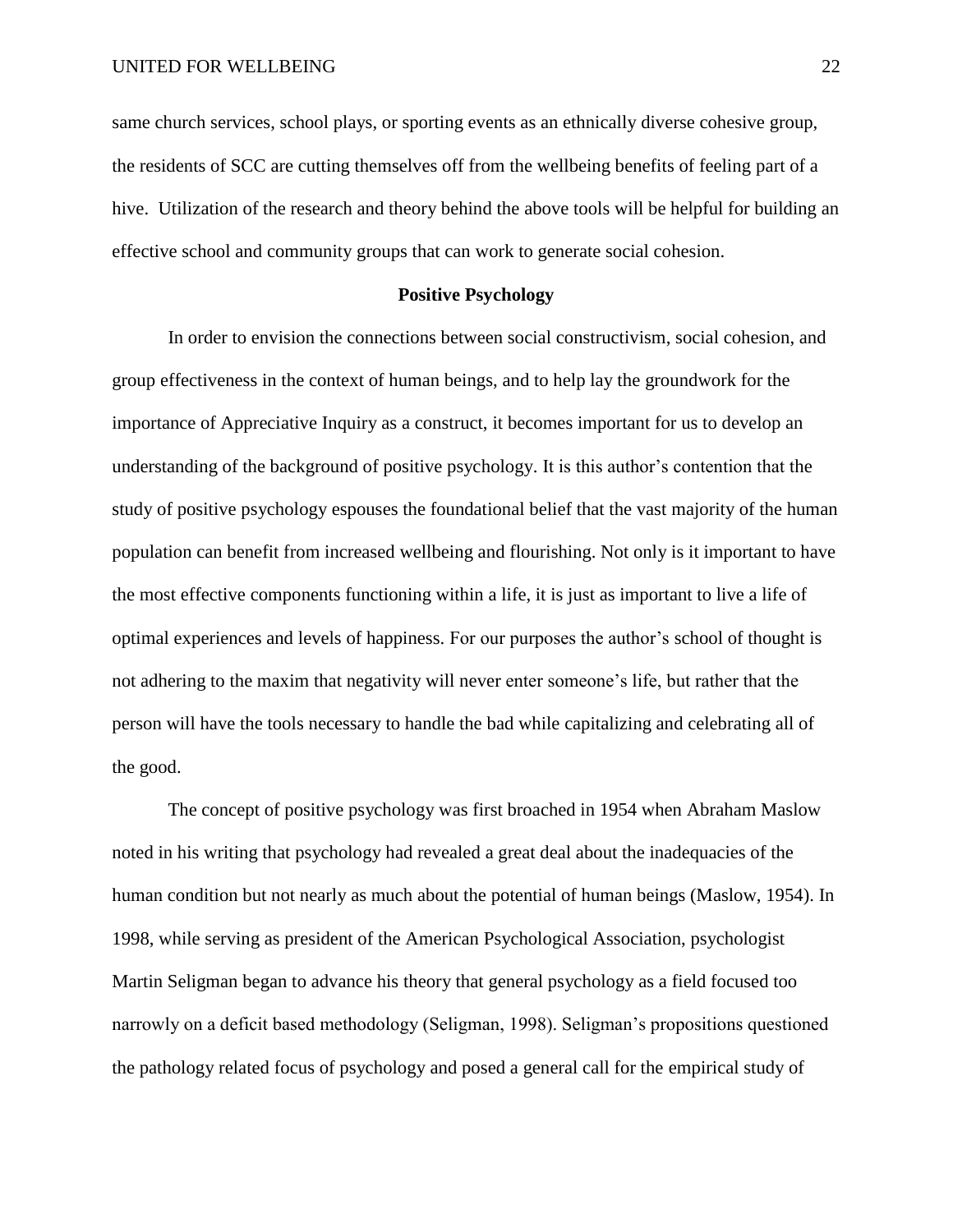ways to help human beings flourish (Seligman, 2002). For many years the focus of psychology had been to move people away from negative mental states, such as depression or anxiety, back toward net zero and pronounce them cured (Seligman, 2011). Writing with fellow psychologist Mihaly Csikszentmihalyi (2002), Seligman posited that there should be something beyond net zero, a place where a focus on holistic, global wellbeing of an individual would lead to an overall improvement in levels of life satisfaction (Seligman & Csikszentmihalyi, 2002). Their proposal for this endeavor could be broken down into three general areas: "a) positive subjective experiences (happiness, pleasure, gratification, fulfillment), b) positive individual traits (strengths of character, talents, interests, values), and c) positive institutions (families, schools, businesses, communities, societies)" (Peterson, 2006).

As the study of positive psychology began to expand and gain proponents, Seligman continued to refine his theories and research and eventually developed the PERMA model of wellbeing (Seligman, 2011). The PERMA model is built on the foundational belief that individuals flourish when they are able to experience a balance of **P**ositive emotions, a sense of **E**ngagement, positive **R**elationships with others, a sense of **M**eaning and moral purpose, and the **A**ccomplishment of valued goals (Seligman, 2011). Let us take a closer look at each stage of the PERMA model. Positive emotions are those that allow our brains and bodies to feel safe and therefore able to enjoy feelings of contentment and happiness (Frederickson, 1998). Barbara Frederickson's (1998) research into the field of positive emotions has led to the broaden and build theory espousing that when we focus attention on the positive it allows us to broaden our field of emotional inquiry and stability while at the same time offering opportunities to build on future positive emotions (Frederickson, 1998). Engagement can be characterized as "flow" or a state of effortless attention where an individual becomes so absorbed in the activities around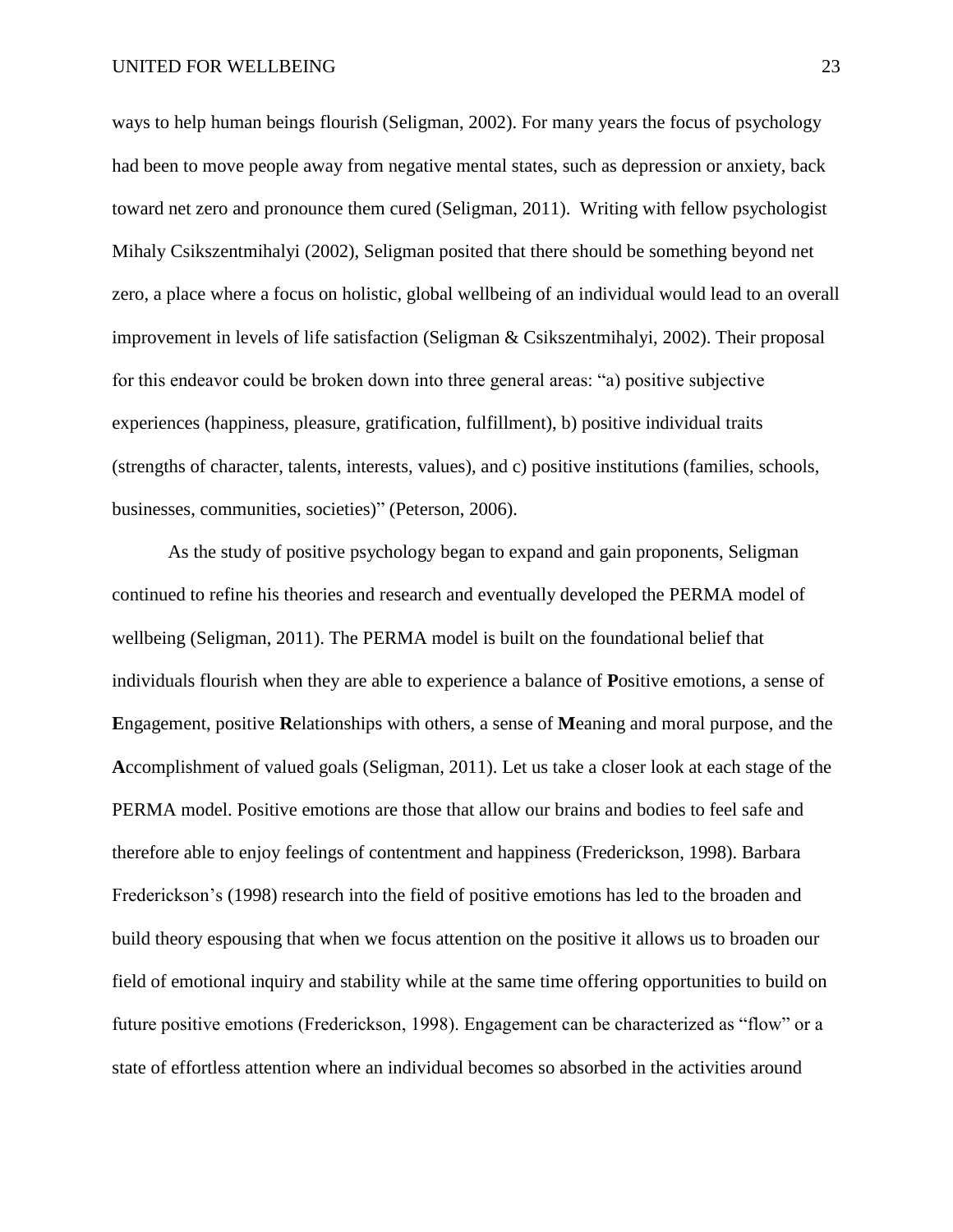them that they lose track of time and emotions (Csikszentmihalyi, 1990). When we are intensely engaged in what we are working on in the present we are able to feel an increased sense of personal control and intrinsic reward (Nakamura & Csikszentmihalyi, 2014). Relationships and the social connections forged by them are an essential component of human wellbeing. Human beings are biologically predisposed to be part of loving and positively reciprocal relationships with others that then have a significant impact on life satisfaction (Peterson, 2006; Haidt, 2006). Meaning can be construed as a sense of purpose or calling in life. It is the feeling of being part of something greater than self that allows you to focus less on life's negatives and more on the positives in service of this greater calling, while subsequently feeling an increase in personal wellbeing (Seligman, 2011). The final stage is achievement, or the pursuit of intrinsically motivated goals for the sake of personal enjoyment rather than external gain. Individuals can experience more autonomy when their motivated behavior comes from an internal driver rather than for the sake of reward or other recognition. This increased autonomy leads to more selfdetermination and more willingness to continue to act in accordance with the intrinsic motivator (Brown & Ryan, 2015).

The work of positive psychology can have resonance and connection to the concepts of group and community unification by virtue of utilizing the strengths and positive characteristics of each individual group member. As cohesive communities develop there emerges a communal sense of responsibility to increase awareness and understanding of the tenets of positive psychology that will consequently impact the wellbeing of the larger community. Learning how to improve social cohesion in service of improved student success, life-satisfaction and increased wellbeing is not a quick fix to bliss, group members must be willing to invest time, and occasionally hard work will be involved, which this author has found can have a tendency to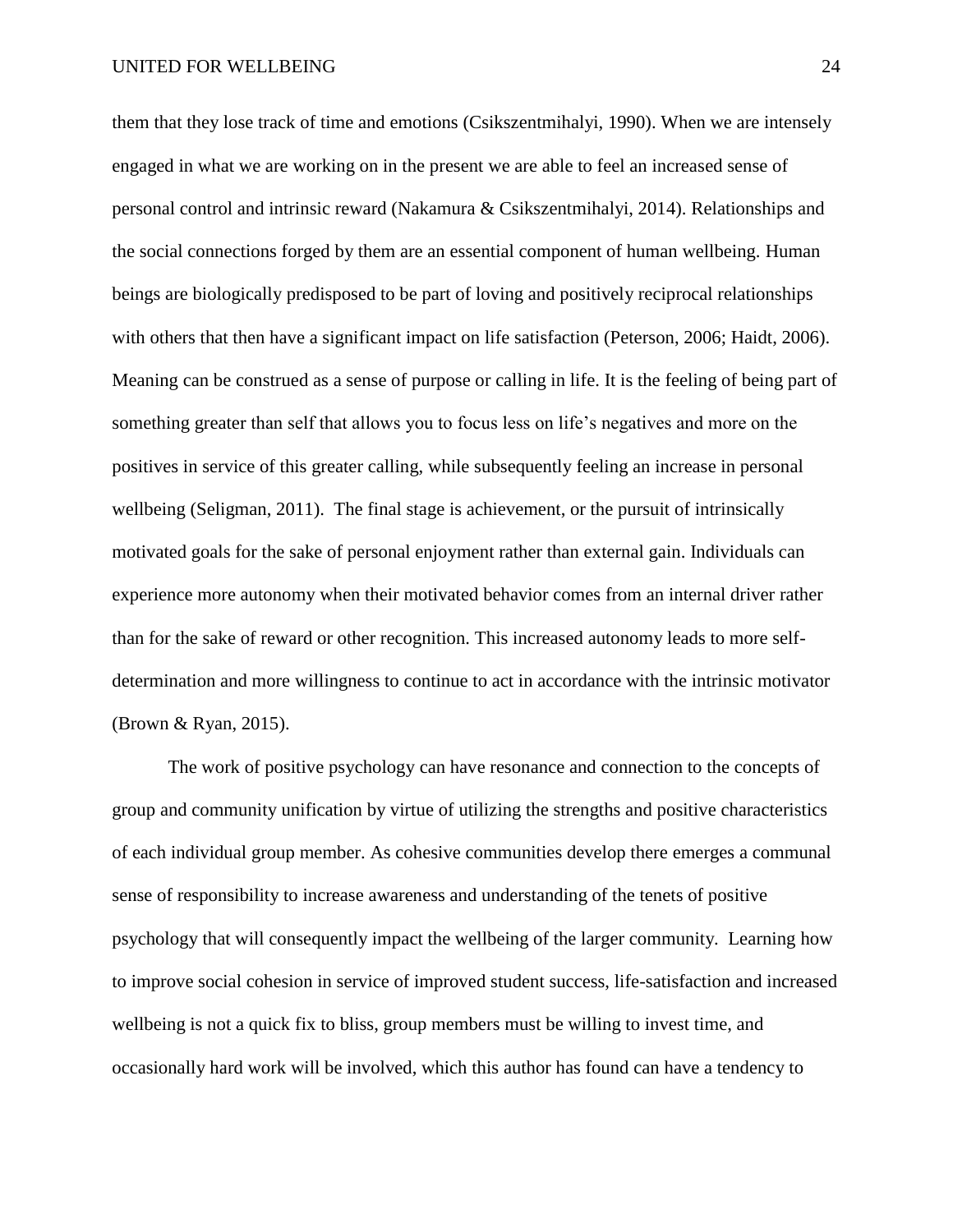bump up against individual's increasingly prevalent desire for instant gratification. The empirical science-based theories that continue to evolve from positive psychology will aid in the development of a solid base of understanding of the field which can be applied to both individuals and groups as a united community is assembled.

When talking about improving group and community interactions a more granular lens can be used to focus on the strengths of individuals. It is the author's belief that this understanding of individual strengths can help us to better implement the systems approach of Appreciative Inquiry by allowing people to bring their strengths to bear on the overall systems change process. The human brain is hard-wired to notice and fixate on the negatives of individual or collective life (Niemec, 2016) while AI will ask participants to focus on what is going well within groups and organizations. Good things are sometimes much harder for people to see, especially when asked to identify those positive aspects in themselves or in members of their larger community. One method for overcoming this challenge and an opportunity to help people grow is to focus on character strengths. Positive psychology utilizes empirical research and tools to inform individuals of ways to cultivate character (Peterson & Seligman, 2004) and use their strengths to improve their personal wellbeing (Niemec, 2016). Character strengths are stable traits of personality that are core to the way an individual approaches daily life. The list of character strengths was developed by a team of leading psychologists and scientists from around the world who were attempting to cultivate a listing of values and strengths that seemed most pertinent to humanity (Peterson & Seligman, 2004). The development of this list led to the creation of the VIA Character Strengths Survey. The survey has been taken by millions of people worldwide to ascertain instant feedback on their personal character strengths. Scientific research has found the survey instrument to be reliable and valid in its results (Niemec, 2016). It is this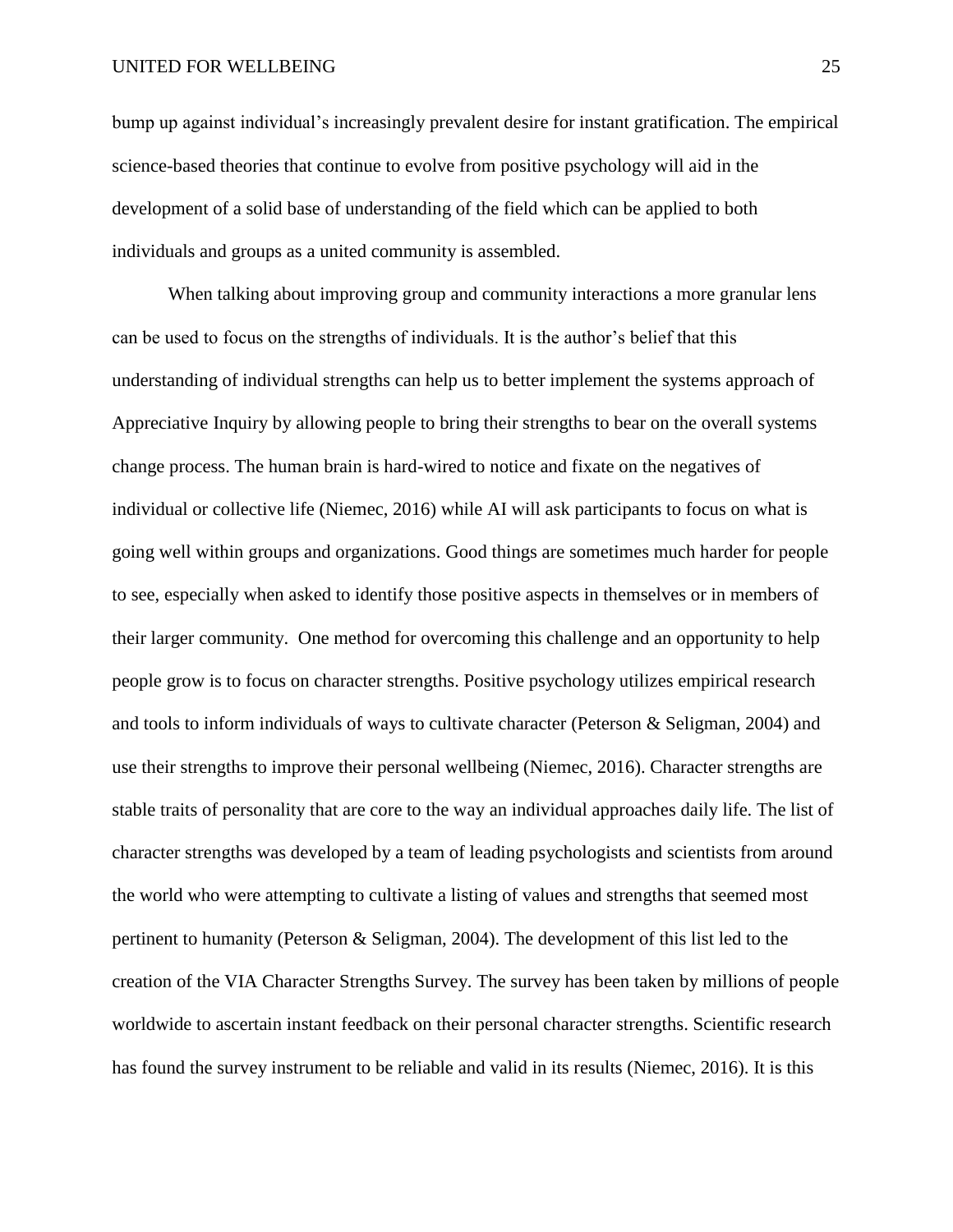proposal's assertion that the use of the VIA Character Strengths Survey would be of great benefit to the steering committee of an AI summit as they begin the endeavor to create a unified Southern Chester County. Knowing the strengths of individuals will become more pertinent as summit participants begin to move forward into practical implementation of their AI plan, and a deeper understanding of character strengths will be pertinent to the professional development of educators.

#### **Student Success and Wellbeing**

We must endeavor not to forget that the bigger reason behind a well-functioning and cohesive community and school district is the success and wellbeing of its students. The success of those currently enrolled in our public institutions for education becomes the foundation of future generations, regardless of the student's ethnicity or race. Students who are already struggling with disadvantages at home along with strong cultural differences need more social structures in place in order to be successful and those structures must emanate from other organizations within the community in conjunction with the school districts. While change at the more broad federal and societal levels can be slow and cumbersome, it is within the power of school districts and local regions to change their own structural systems to support student success. Behavior and discipline problems in the classroom, high school drop out rates, increases in drug use, and gang related incidents, are drains on the social and emotional wellbeing of the entire community as well as having high economic costs (Putnam, 2015; Portes & Rumbaut, 2014). The Association for Supervision and Curriculum Development (ASCD) defines a successful student as one who is "academically knowledgeable, emotionally and physically healthy, civically active, artistically engaged, prepared for economic self-sufficiency, and ready for the world beyond formal schooling" (ASCD, 2007). They further contend that this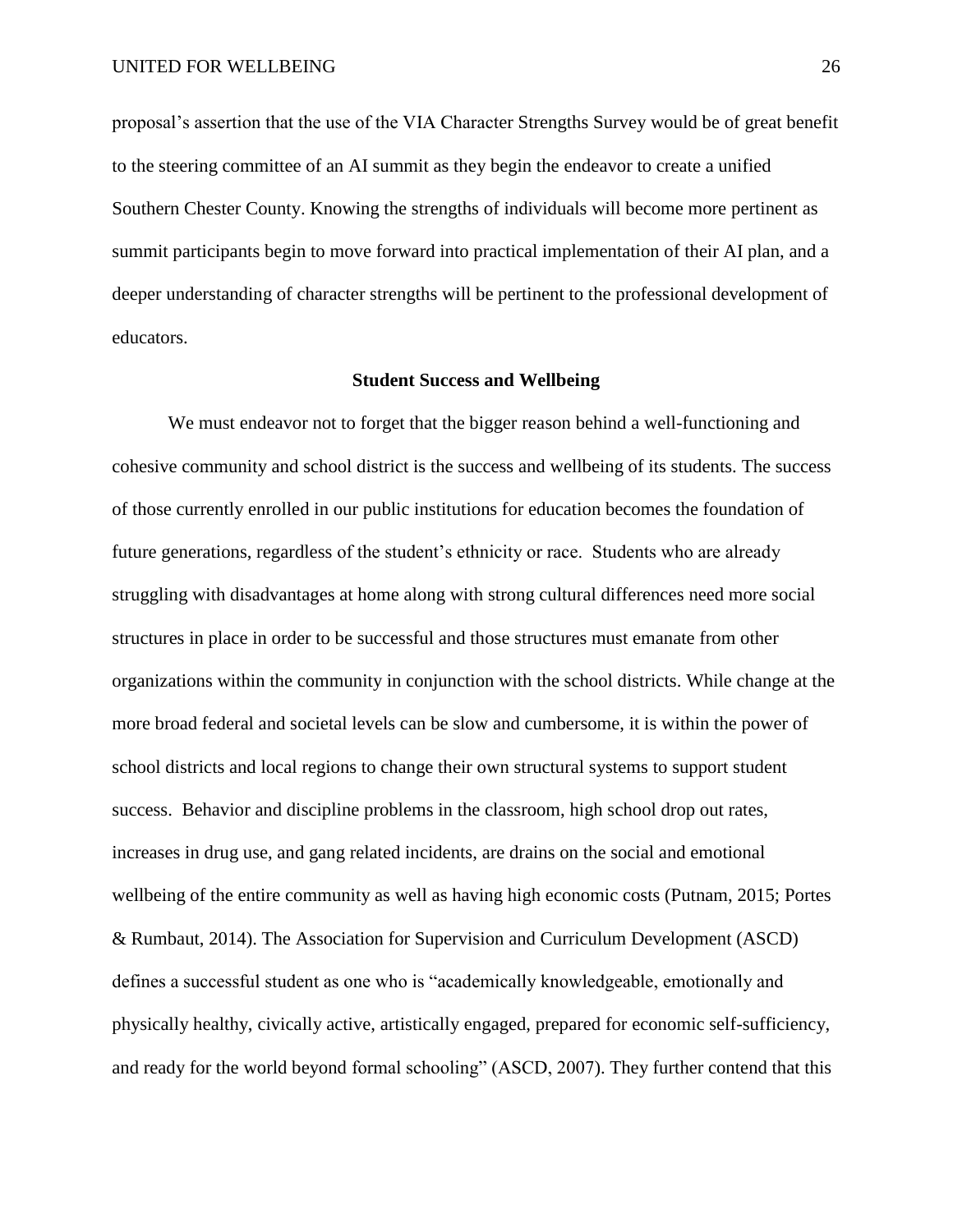cannot be accomplished by the schools alone but must be developed in conjunction with the larger community of stakeholders while paying particular attention to disenfranchised segments of the society (ASCD, 2007).

In Southern Chester County that disenfranchised segment is comprised primarily of Hispanic/Latino students. Migrant students who come to the U.S. and begin attending public schools may face an entirely different environment than that of their home country. For some it will be their very first formal educational experience. Alternatively for some of the educators of SCC it will be their first experience instructing students whose home language is different than their own. Personal experience as an educator leads me to believe that Southern Chester County teachers would benefit from an increased understanding of the underlying theories of positive psychology and positive education in order to help their students achieve their full potential. This could be accomplished via an educator-only professional development workshop/training to be held in conjunction with the AI summit.

A primary learning target for each individual child should be instruction on self-reflection and self-regulation. These targets cannot be instructed and reinforced solely in the classroom setting. Through the process of increasing community cohesion parents and local community members could also learn the power behind these theories and work to apply them in their homes, organizations, and businesses. The ability to reflect on who you are as a person needs to be cultivated at the youngest age that is developmentally appropriate. Mastery of self-reflective activities lays the groundwork for self-regulation. Self-regulation is a distinctly human process in which we attempt to influence control of our thoughts, feelings, impulses, and performances (Baumeister, Gailliot, DeWall & Oaten, 2006). The ability to self-regulate is a necessary element for success not only in school, but also in life. Studies have shown that self-regulation is like a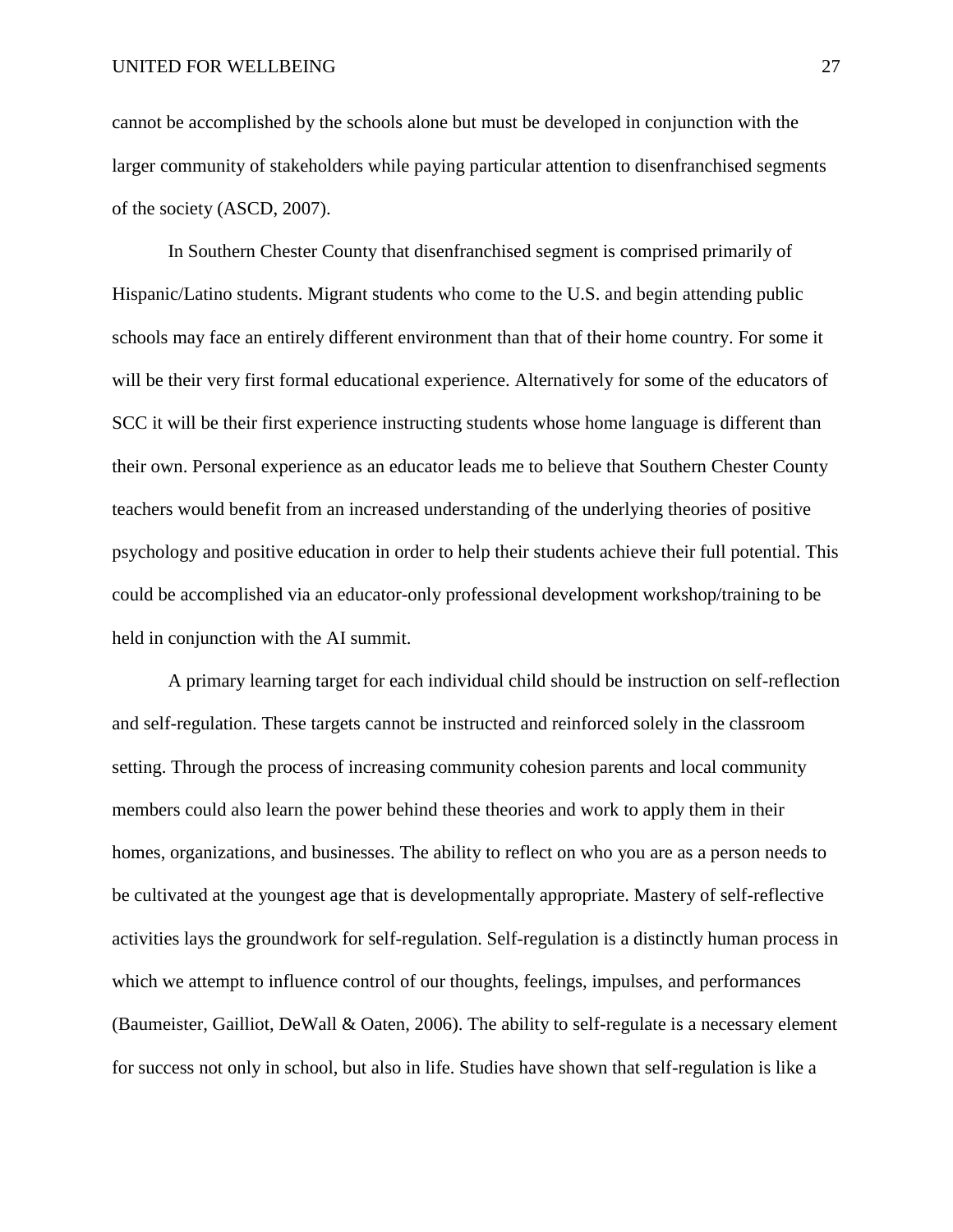muscle that must be exercised in order to stay strong (Baumeister et al., 2006). And just like other muscles it can become tired and not work as effectively as it should. This over exertion of self-regulation is known as "ego depletion" (Baumeister et al., 2006). When self-regulation is depleted by exertion in one sphere of life, it can reduce self-regulation in other spheres of life. This may explain why school age children can focus for one part of the school day, then break down and lack self-regulation later in the day or at home. This can be particularly difficult if both of the student's parents work demanding farm or factory-based jobs and the expectation is that the children will take care of each other. Temptations to ignore schoolwork, along with the demands of watching younger siblings, make it easy for young people whose self-regulation may be depleted from attending school to get into trouble. A more cohesive community would allow for some of these demands to be taken off the shoulders of migrant children and perhaps shared with an increased after-school community outreach presence. This community outreach could help with after school care for young students whose parents are working, while also providing older siblings the opportunity to get involved in afterschool activities instead of caring for their brothers and sisters. There could also be the opportunity for help with homework and project completion for students whose parents are unable to provide support due to language differences. Baumeister, Gailliot, DeWall and Oaten (2006) have shown that through self-regulation exercises ego depletion can be lessened. Self-reflection and self-regulation theory can be instructed through the use of a positive psychology based curriculum and/or interventions that could focus on character strengths as a methodology for increasing understanding of self. In addition to the larger AI summit, an educator-only professional development training will be proposed to train teachers, administrators, and paraprofessionals in the importance of selfreflection and self-regulation to improved student wellbeing.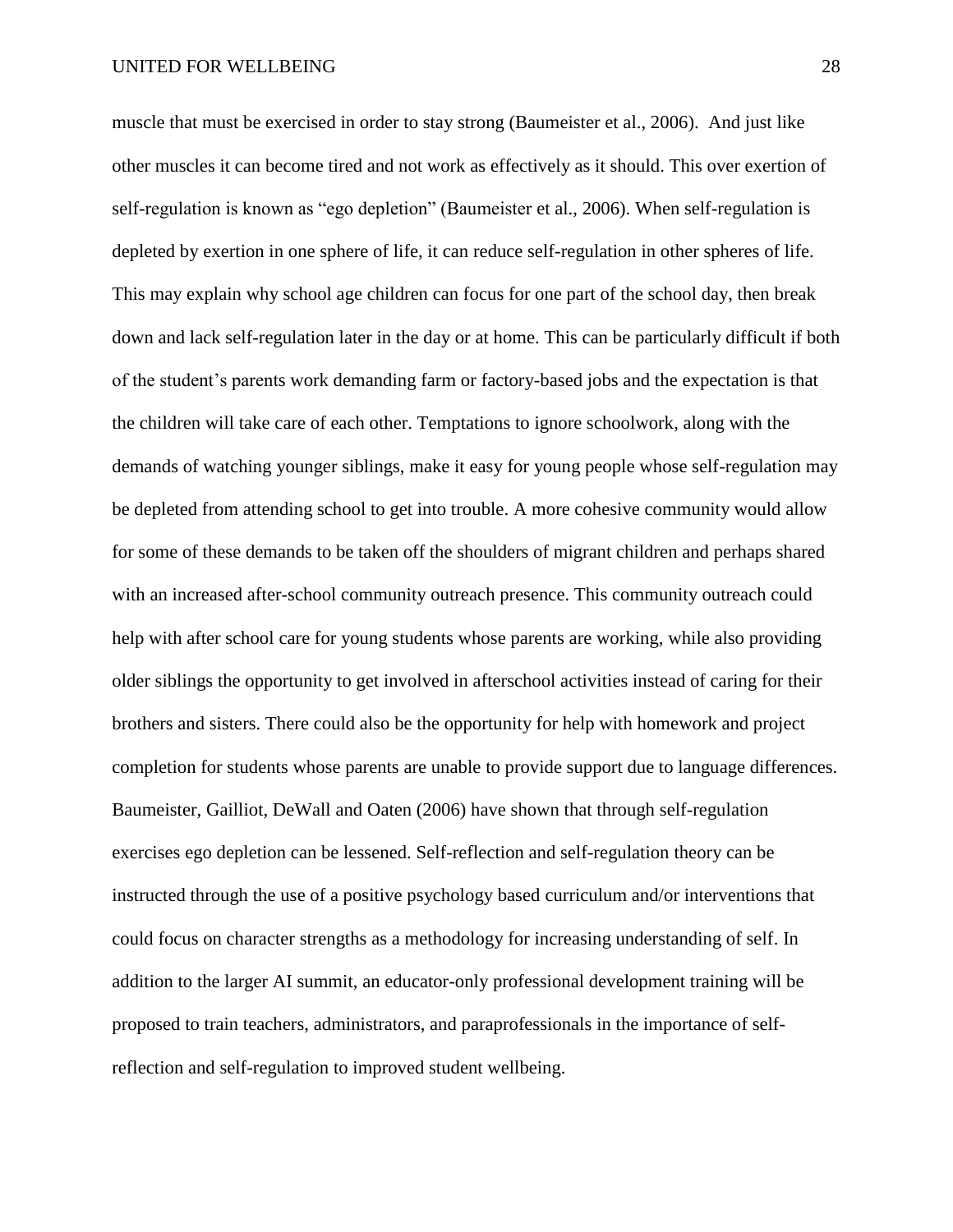Brown and Ryan (2015) believe that another important element for increasing wellbeing is a focus on self-determination. Self-determination theory prioritizes the idea of autonomy and its importance to a sense of life satisfaction. Most prior research and understanding into selfdetermination has been primarily concerned with the binary nature of intrinsic and extrinsic motivation. Psychologists now believe that motivation works on a continuum and that within extrinsic motivation there is a range of autonomy (Brown & Ryan, 2015). Integrated regulation is the highest level of autonomy within the extrinsic motivation realm. The more an individual is able to internalize and integrate regulation the higher their level of self-determination (Brown & Ryan, 2015). These findings connect self-regulation to self-determination. Self-determination is an important facet for young people (and more importantly teachers and parents) to understand because the more autonomous control an individual feels the greater their engagement, quality of learning, and psychological wellbeing (Brown & Ryan, 2015). By the adolescent years children can begin to understand the concept of motivation, and to develop self-knowledge regarding their own individually preferred motivators. Explicitly teaching the meanings of intrinsic and extrinsic motivators and how to focus attention on this aspect of self would help young people to better formulate their own theories regarding self-determination. The importance of autonomy can be conveyed during the proposed educator professional development with the intent that teachers will implement increased choice within their classrooms as well as share this research with families.

Another area in which theory can serve to provide a better foundation for our young people is self-efficacy. After development of self-regulation, self-efficacy may be the most important in allowing youth to create future success. Maddux (2009) posits that individuals need to have a solid base in believing that they can successfully do what they set out to do. Children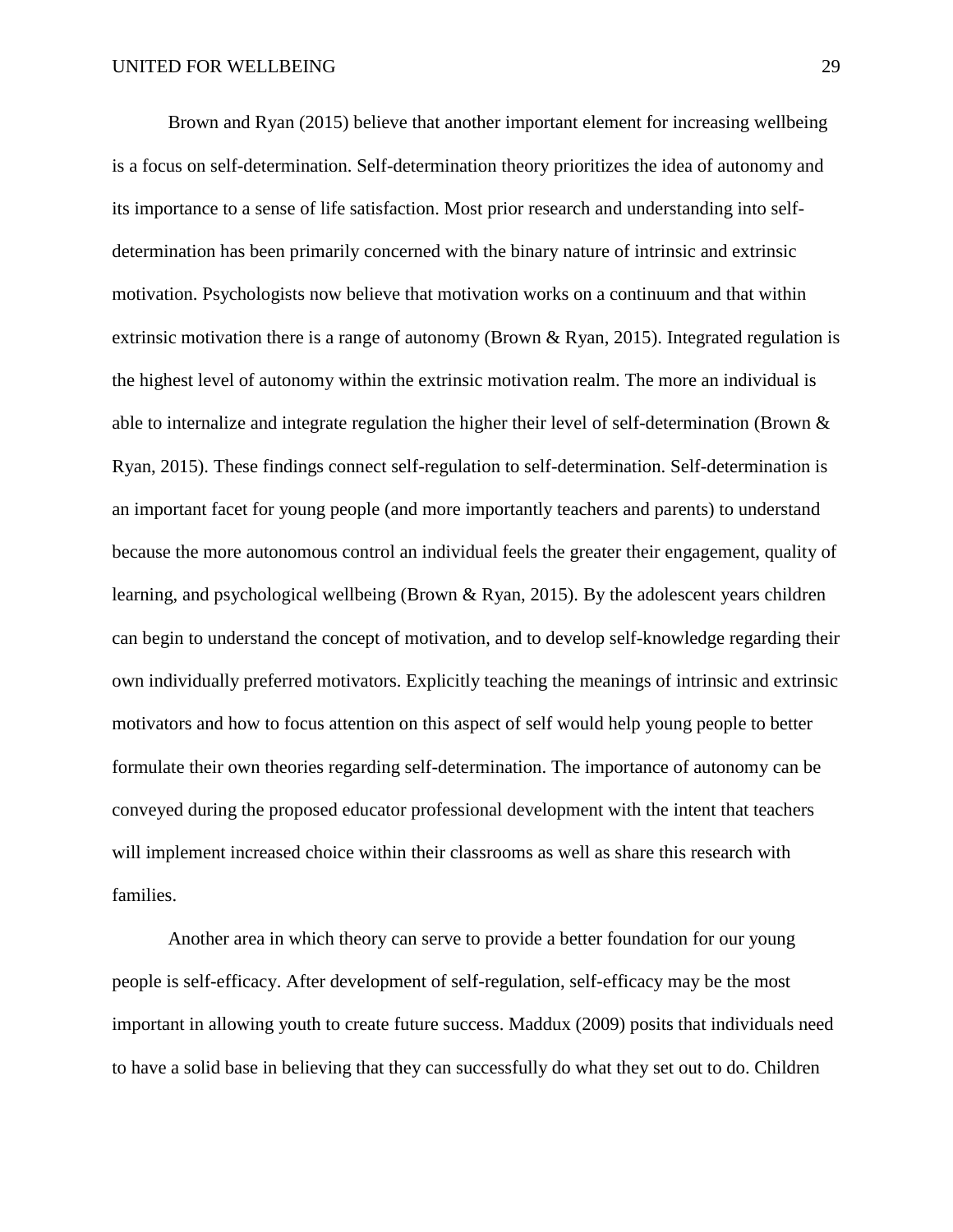#### UNITED FOR WELLBEING 30

first begin to develop a sense of self-efficacy when they are encouraged by their parents to explore their environment. Parental support and active involvement leads a child to have a sense of agency over their choices. Parents who are frequently absent and/or do not have many connections in the community will struggle with helping their children feel connected as well. Another way that young people increase self-efficacy is through performance experiences. When an adolescent feels that their success is due to their performance in a certain area their selfefficacy beliefs increase. Those who are denied opportunities to perform successfully will need to develop self-efficacy through less effective means than first-hand encounters. Enhancing selfefficacy is beneficial to overall health, and increases resistance to disruptions in self-regulation. People with high self-efficacy are better problem solvers and can more adequately contribute to the collective self-efficacy of a classroom, school, or larger community/organization (Maddux, 2009). Using a professional development model that expands beyond just the AI summit phase could allow teaching staff to develop a deeper understanding of these tenets of positive psychology that could provide students with the skills necessary to increase self-determination and self-efficacy. A united community may be more apt to fund increased and continued professional development for teacher training if they can see the connections between theories of self and increased student wellbeing. These future needs may be a tangible by-product recognized by the Appreciative Inquiry participants.

The above theories have been established as efficacious in regards to helping people improve overall wellbeing through management of the self. More recently there has been research into a newer field, prospection theory. Seligman, Railton, Baumeister and Sripada (2013) report that this research could provide a schema allowing for the integration of multiple facets of psychology such as learning, motivation, self-control and decision-making (Seligman,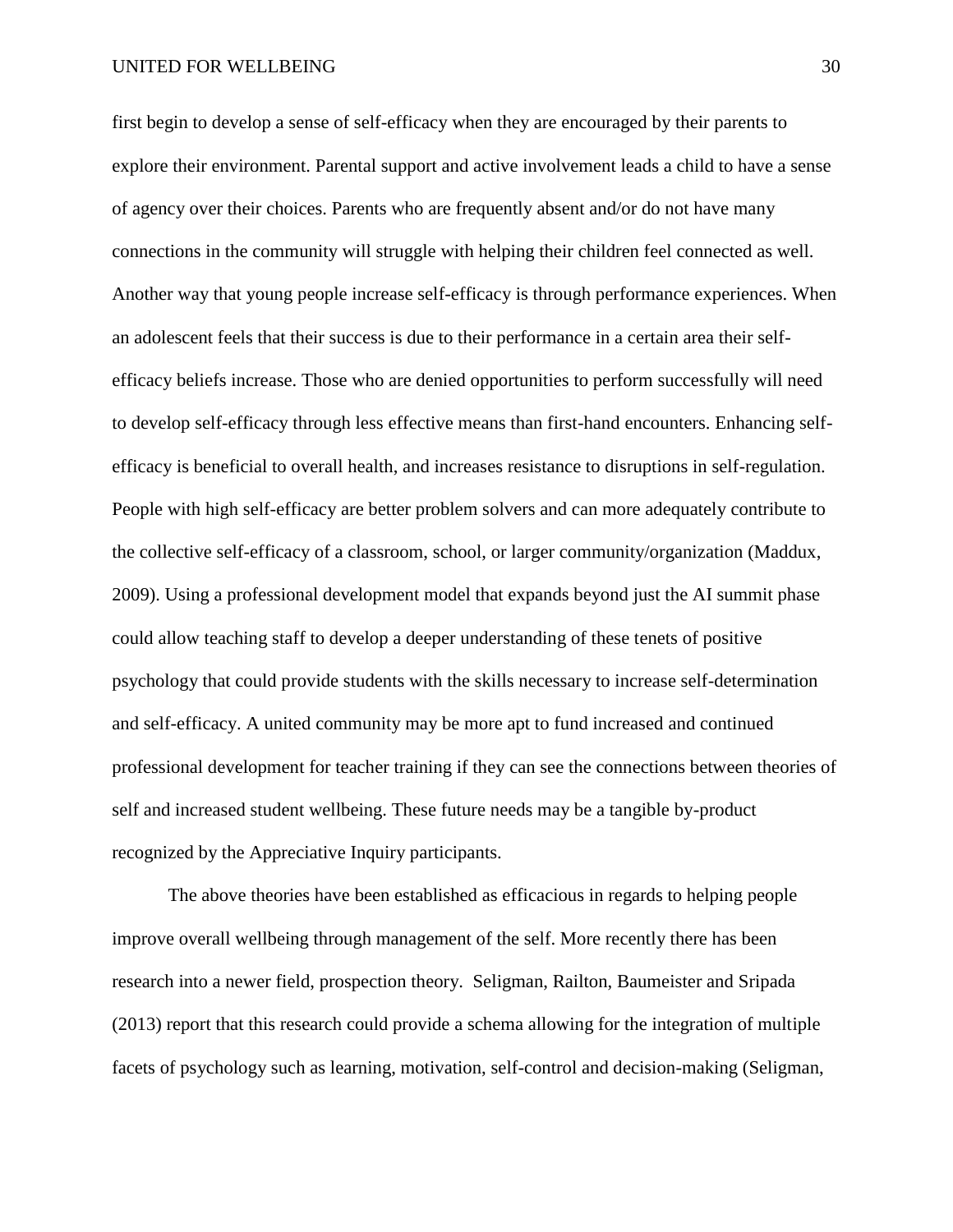Railton, Baumeister &Sripada, 2013). Prospection is the mental simulation of future possibilities based on current values and goals in service to purpose and meaning (Seligman et al., 2013). Developing methods to help migrant students envision a future that appears less harsh than their current reality could have amazing implications for student wellbeing and for education. Prospection utilizes four kinds of mental processes of the future: navigational, social, intellectual and memorial (Seligman et al., 2013). Each type is necessary to allow your brain to process and evaluate the past in conjunction with the present and eventually become automatic. This automaticity frees up your mind to ponder and explore future scenarios. Researchers feel this advance in psychological theory is linked to the recent discovery of a core network in the brain that manages all four processes, known as the default network (Seligman et al., 2013). Following teacher training, students could be instructed in the practiced application of prospection in an effort to help students view positive possible futures. Educational scientists have not been ignorant of the concept of increasing student success by focusing on the future. Schmid, Phelps, and Lerner (2011) completed research that investigated how "hopeful expectations for the future" could interrelate with goal setting and self-regulation. They were specifically interested in how future orientation could help students increase self-regulation to boost overall positive youth development (Schmid, Phelps & Lerner, 2011). Their research noted that in particular Latino students showed evidence of an inability to make a connection between their future, hoped-for self and their current academic situation (Schmid et al., 2011). They advocate for specific instruction in skills related to behavior and cognition to help improve individual selfregulation, an integral part of overall student life satisfaction (Schmid et al., 2011). Teachers armed with this empirical research and continued professional development could work to provide direct instruction in self-regulation skills. Working to help students develop positive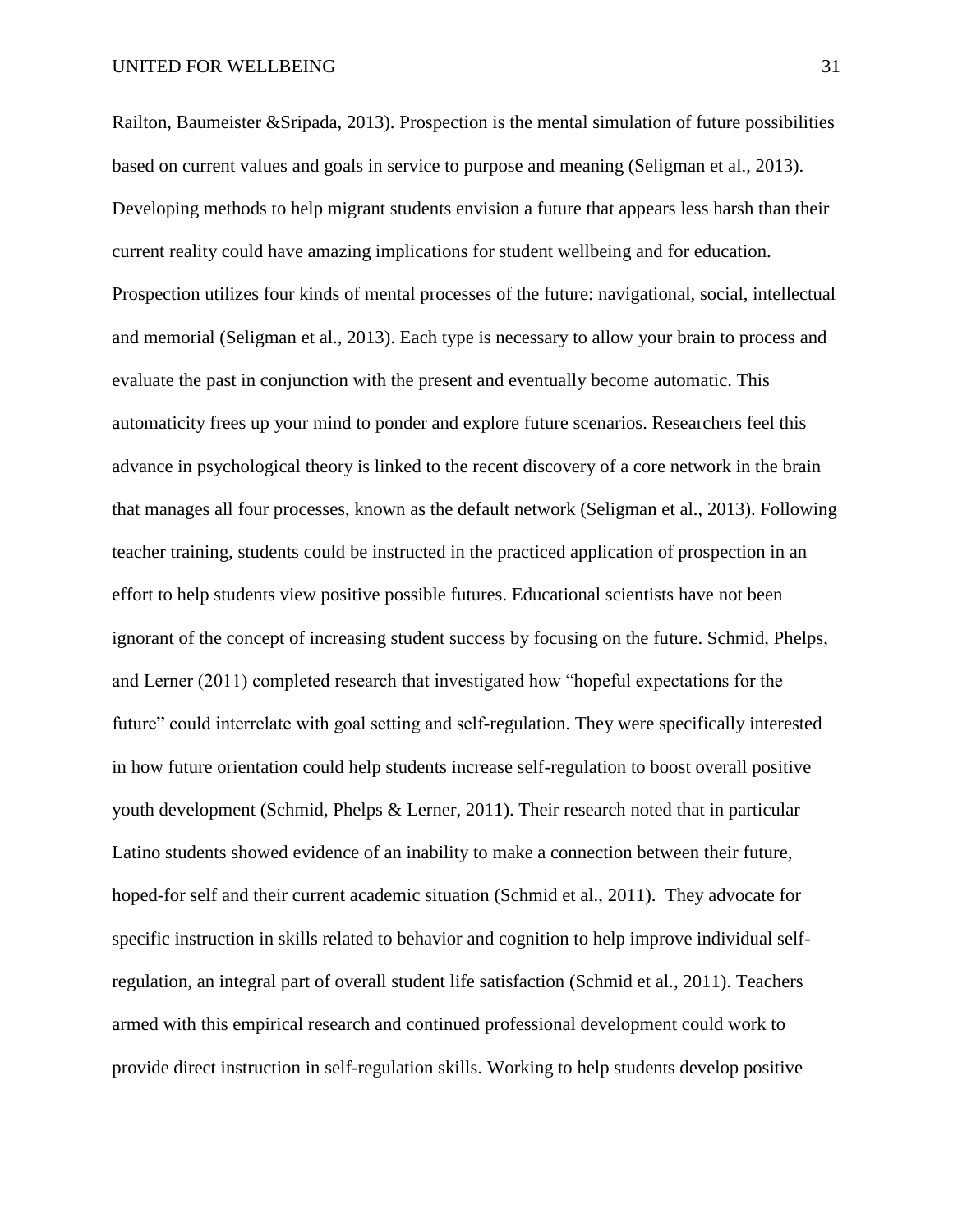#### UNITED FOR WELLBEING 32

future expectations can build resilience, but they must first have access to, and the ability to engage with, context appropriate resources (Schmid et al., 2011). It is this last step that shows a path for positive psychology to develop some empirical research surrounding what resources are most effective at helping migrant students increase prospection capabilities. The research behind prospection and forward focused thinking is a natural fit with an Appreciative Inquiry approach.

Increasing numbers of public schools (following the lead of many private and charter schools) have begun to embrace positive education, sometimes termed character education or social emotional learning. Early instruction of positive education tools can help children manage their emotions and shepherd them into greater achievement and wellbeing beyond academics. Schools around the world are beginning to implement empirically researched positive education programs with great success. Countries such as Bhutan, Australia, and the United Kingdom, have instituted wellbeing projects that focus on beginning instruction with the nation's youth (Henry, 2012).

The focus of education is slowly changing from constant scrutiny of academic success in the form of increased test scores, to personal success in the form of youth happiness and wellbeing. Much like psychologist William James (1899) asserted, we must teach our youth to develop the self-awareness to cultivate habits and actions, which will consequently lead to stronger internal states and increased levels of happiness (James, 1899). Positive education has the capacity to help students understand and operate from their strengths, embrace the possibilities of a growth mindset, and become more mindful and well-adjusted adults. As with the tenets of positive psychology, some of the research from positive education can be included in the educator professional development training, with possible future workshops and trainings to allow teachers to expand their learning. The driver for implementation of a positive education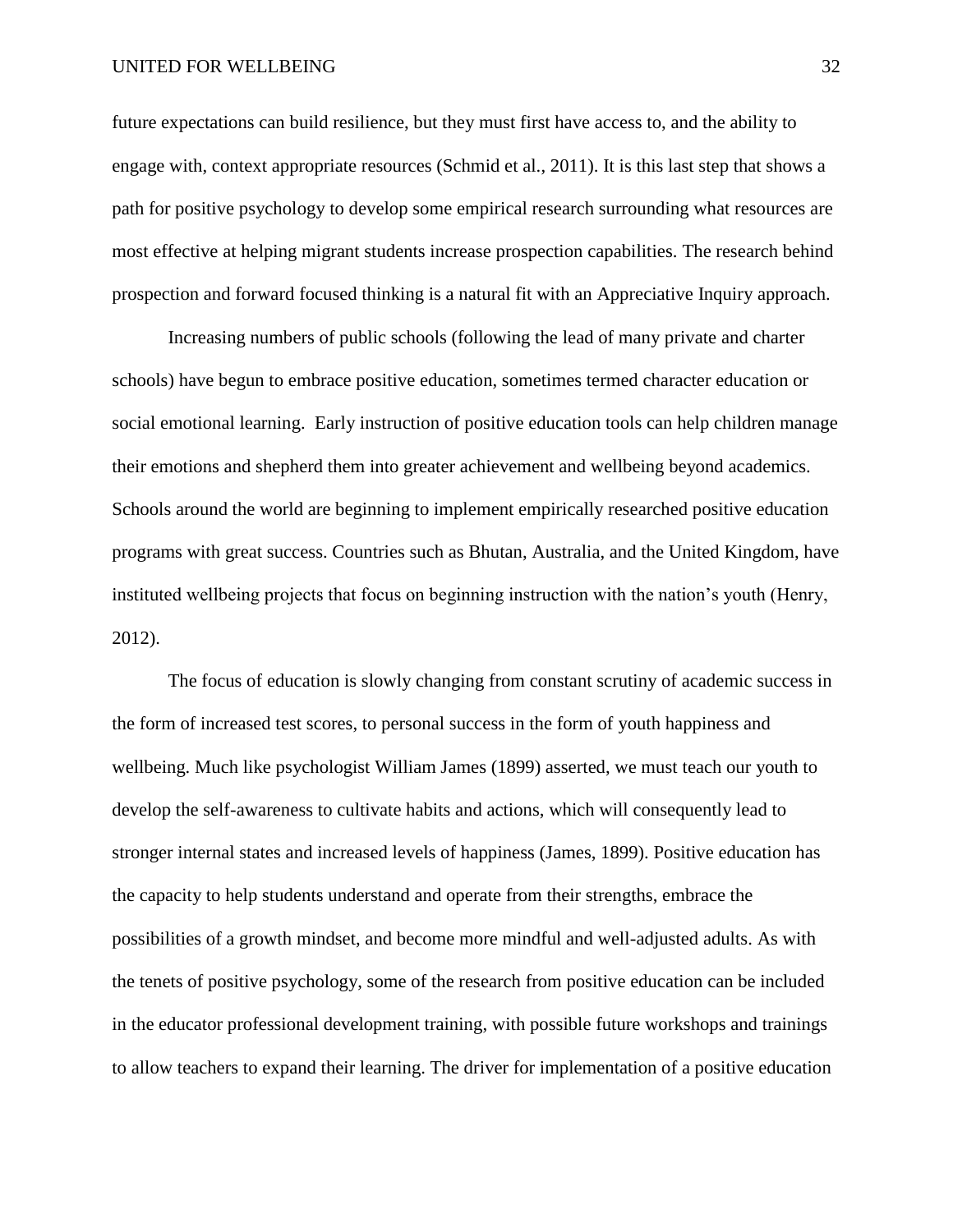curriculum in Southern Chester County would be the internalization and transference of this foundational positive psychology research outward to the families and community members in order to effect positive change. This learning and knowledge must not remain isolationist in nature. Using the Appreciative Inquiry approach to make change will have a ripple effect across stakeholder groups as they broadcast their learning across the community. The goal of a ripple effect across stakeholder groups can be actively pursued by increasing community interactions and connections. A community divided along ethnic and class lines must develop a type of connecting glue that will allow for the creation of environments that encourage student success. Appreciative Inquiry can serve as that glue.

## **Appreciative Inquiry**

This paper argues that the pillars of positive psychology can be used to build a foundation for increased social cohesion in service of student and community wellbeing, and that this foundation will play a beneficial role in the creation of a united Southern Chester County. For our purposes the overarching tool for bringing about this unification will be the implementation of an Appreciative Inquiry (AI) summit. Appreciative Inquiry offers the best opportunity to incorporate all of the topics discussed in this paper into one guiding, coalesced concept to create community cohesion and improve community wellbeing.

AI traces its roots back to social constructivism and its tenets have been used with various organizational designs since the early 1980's when David Cooperrider developed his method of positive analysis completing doctoral work at Case Western Reserve University (Cooperrider, Whitney & Stavros, 2008). Since that time use of AI as a tool for positive change has been implemented for systems both small - helping a Midwestern middle school discuss ways to meet adequate yearly progress for students (Calabrese, San Martin, Glascow, and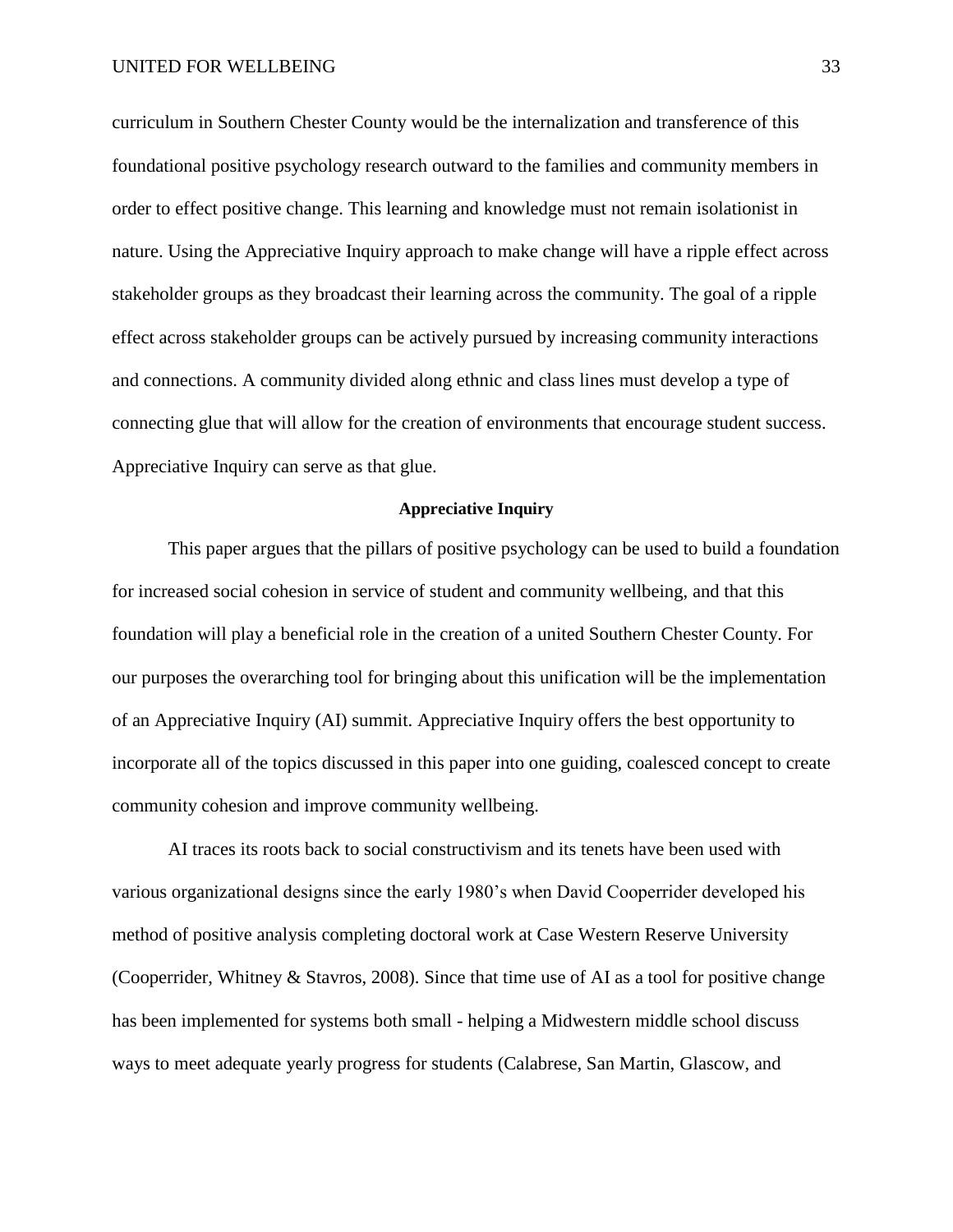Friesen, 2008), and large – developing a 1,400 member leadership summit for the United Nations (Cooperrider et al., 2008). AI has the power to make a difference in the lives of any one person or in any "collective human system" (Cooperrider et al., 2008). Cooperrider, Whitney, and Stavros (2008) write, "AI is a proven paradigm for accelerating organizational learning and transformation. It can be used in any situation where the leaders and organizational members are committed to building positive, life-centered organizations" (Cooperrider et al., 2008).

The foundation for AI rests on the belief that looking into any human system should begin with appreciation for what already exists, developing an understanding of what could be attained and what applies to the given system, the premise that the attainable should be enticing, and finally that the inquiry should be untaken in a collaborative manner (Cooperrider et al., 2008). AI further breaks this foundation down into four distinct phases; Discovery, Dream, Design, and Destiny – termed the 4-D cycle (Cooperrider et al., 2008). The stages of the 4-D cycle correspond to 1) appreciating what is, 2) envisioning what might be 3) constructing how it can be, and 4) sustaining what will be (Cooperrider et al., 2008).

Cooperrider, Whitney, and Stavros (2008) further point to five principles that allowed AI to move into an effective, practical application rather than just a theoretical construct (Cooperrider et al., 2008). The Constructivist Principle which argues that questioning becomes the ultimate resource for analyzing human beings and organizations with the most generative function being the interaction between individual imagination and individual skills of reasoning (Cooperrider et al., 2008). The Principle of Simultaneity posits that asking questions and generating change are interconnected concepts: as soon as questions are posed and discussion has begun, change interventions have already been initiated (Cooperrider et al., 2008). The Poetic Principle illustrates the metaphor that human organizations are essentially "open books",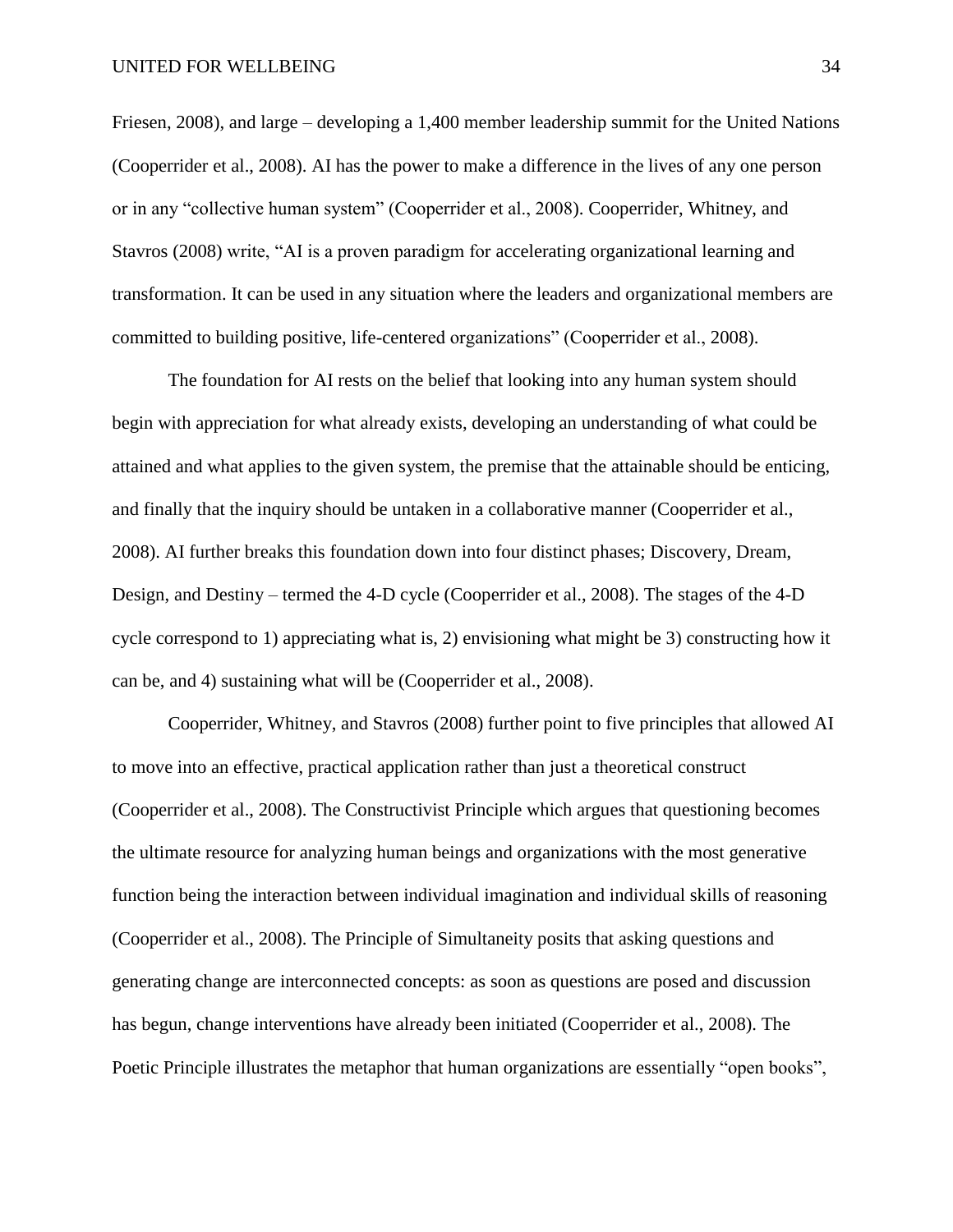(Cooperrider et al., 2008), and that vast amounts can be interpreted from studying these books, dependent upon if the viewing lens is one based on human creativity or human obstruction (Cooperrider et al., 2008). The Anticipatory Principle states that human systems are guided by future images and that it is inherently in our nature to shape and guide progress to this projected future (Cooperrider et al., 2008). This principle of an anticipated future ties into the research of Schmid et al, on the importance of prospection and the ability to imagine a better future based on goal setting and self-regulation skills at the individual level, (Schmid, et al. 2011) while illustrating its transference to a larger systems level. Lastly, The Positive Principle is the least abstract of the five and asserts that human systems are predominantly positive in nature and will respond much better to a sense of positive direction rather than a backward-oriented problem focus (Cooperrider et al., 2008).

Case studies of organizations employing the Appreciative Inquiry process to effect positive change, within a system are plentiful. Empirical research exists on the positive application of AI in Nepal (Nayupane & Poudel, 2012), Canada (Filleul, 2009), and South Africa (Steyn, 2012). Less well researched is the use of Appreciative Inquiry in rural areas in general (Arnold, 2005) and rural education settings in particular (Calabrese, Hester, Friesen & Burkhalter, 2010). What little research that does exist suggests the school district is the "heart of a healthy, vital rural community" (Lyson, 2002).

In 2010 the superintendent of a rural midwestern school district seeking to unite a disintegrating school community turned to a group of doctoral researchers from a nearby university (Calabrese et al., 2010). The district was faced with an aging population, the flight of younger people, an increasing drug presence, staff members resistant to collaboration, and an ever-"growing disparity between rich and poor" (Calabrese et al., 2010). Working with the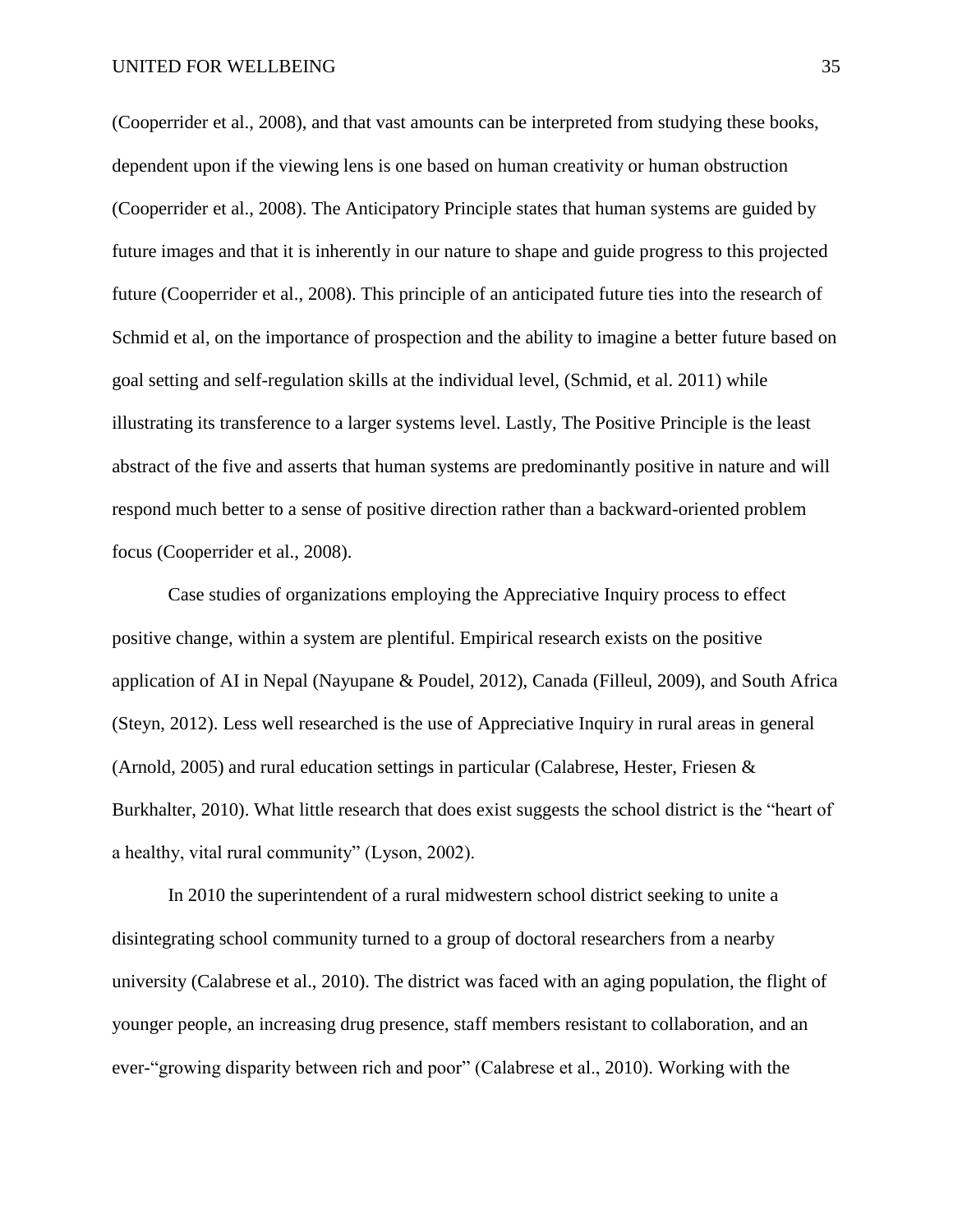#### UNITED FOR WELLBEING 36

university students an action research project was undertaken by the district utilizing the Appreciative Inquiry format. The doctoral research team based their action plan on studies by Collins (2001) showing that "one of the challenges to creating and sustaining a healthy rural community is to maintain a healthy and growing school district" (as cited in Calabrese et al., 2010). Upon completion of the Appreciative Inquiry process over several day and utilizing the 4- D cycle the results of the Midwestern study showed that school district members "rediscovered competence, regained confidence, became empowered, and learned to value, respect, and dare to dream of a transformational future" (Calabrese et al., 2010). The research findings suggested that the group needed continued focus on the Destiny (or sustain) phase of the 4-D cycle however subsequent follow up revealed the district's small school group had reached out to area "community agencies, businesses and legislative bodies" (Calabrese et al., 2010). Overall the district felt as though the action research project implementing the AI summit had been successful and that as a community they had experienced change based on a foundation of "close-knit relationships, mutual trust and collective sense-making" (Fleming, 2001).

A 2005 study focused on the application of Appreciative Inquiry among an inner-city community comprised of predominantly Hmong, Somalian, and Hispanic/Latino immigrant populations (Akdere, 2005). While focused on a more urban community than the previous rural study, its application to using AI with immigrant populations is pertinent to our review. Results of this research study reported high levels of success in "integrating immigrant communities by utilizing transformative education and lifetime learning" (Akdere, 2005) that support prior results of AI application. The study underscored findings that the heart of participatory development comes from "co-creating a common understanding based on generative communications" (Akdere, 2005). While the overall results of this study were positive for the use of AI with inner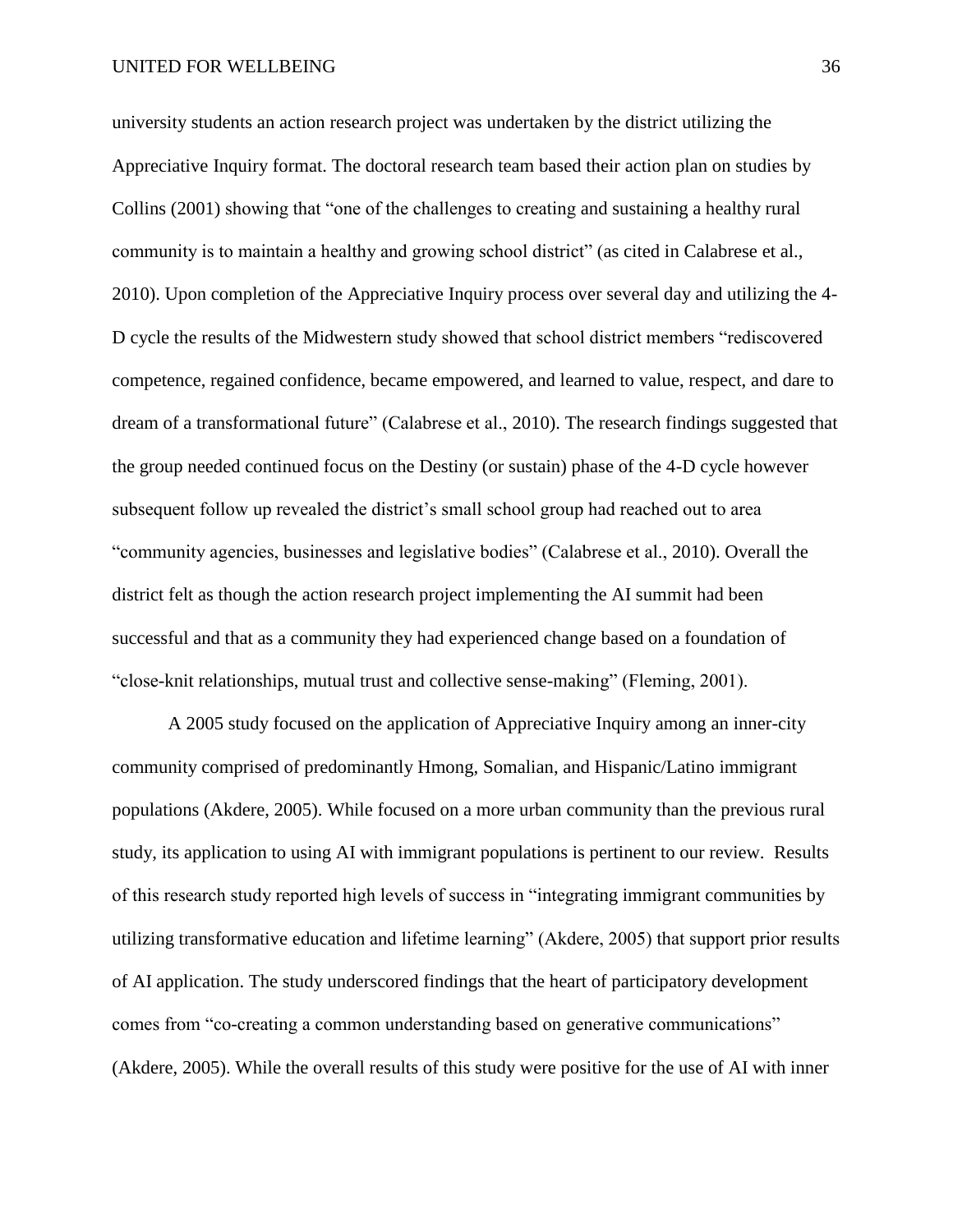city immigrant populations, the author pointed out the need for more studies focused on immigrant and migrant populations in order to further analyze the benefits of AI for working with these populations (Akdere, 2015).

Criticism has been leveled against Appreciative Inquiry, suggesting that its participatory nature blocks some populations from truly accessing its transformative effects (Aldred, 2011). A 2011 journal review asserted that the use of AI obscures deeper societal and structural problems by labeling them "misperceptions" (Aldred, 2011) that can be cured if we just change the light within which they are being viewed. The claim posits that AI is in effect making light of a person's perceptions of reality and making overall "questionable assumptions" about the ease of social change (Aldred, 2011). This criticism follows the path back to positive psychology in general, as a forerunner of Appreciative Inquiry, and posits that this happiness science is in essence just applying cognitive behavioral therapy on an organizational or systems level (Aldred, 2011). The overall cautious take-away from this criticism is to note that little "critical appraisal" (Aldred, 2011) has been done on the effects of Appreciative Inquiry, and that practitioners need to be aware of, and work to negate, a propensity to minimize the needs and feelings of subcultures (Aldred, 2011).

A review of pertinent Appreciative Inquiry case studies reveals that on the whole participants experience a renewed sense of purpose and dedication toward the common good. In essence the outcome of an AI summit is a renewed sense of hope. Those involved in the summit become emissaries charged with advancing that sense of hope throughout the larger community. Snyder posited that Hope can be said to exist when the following parameters are present 1) a future oriented goal or mission, 2) a step by step plan to reach the goal, and 3) the belief that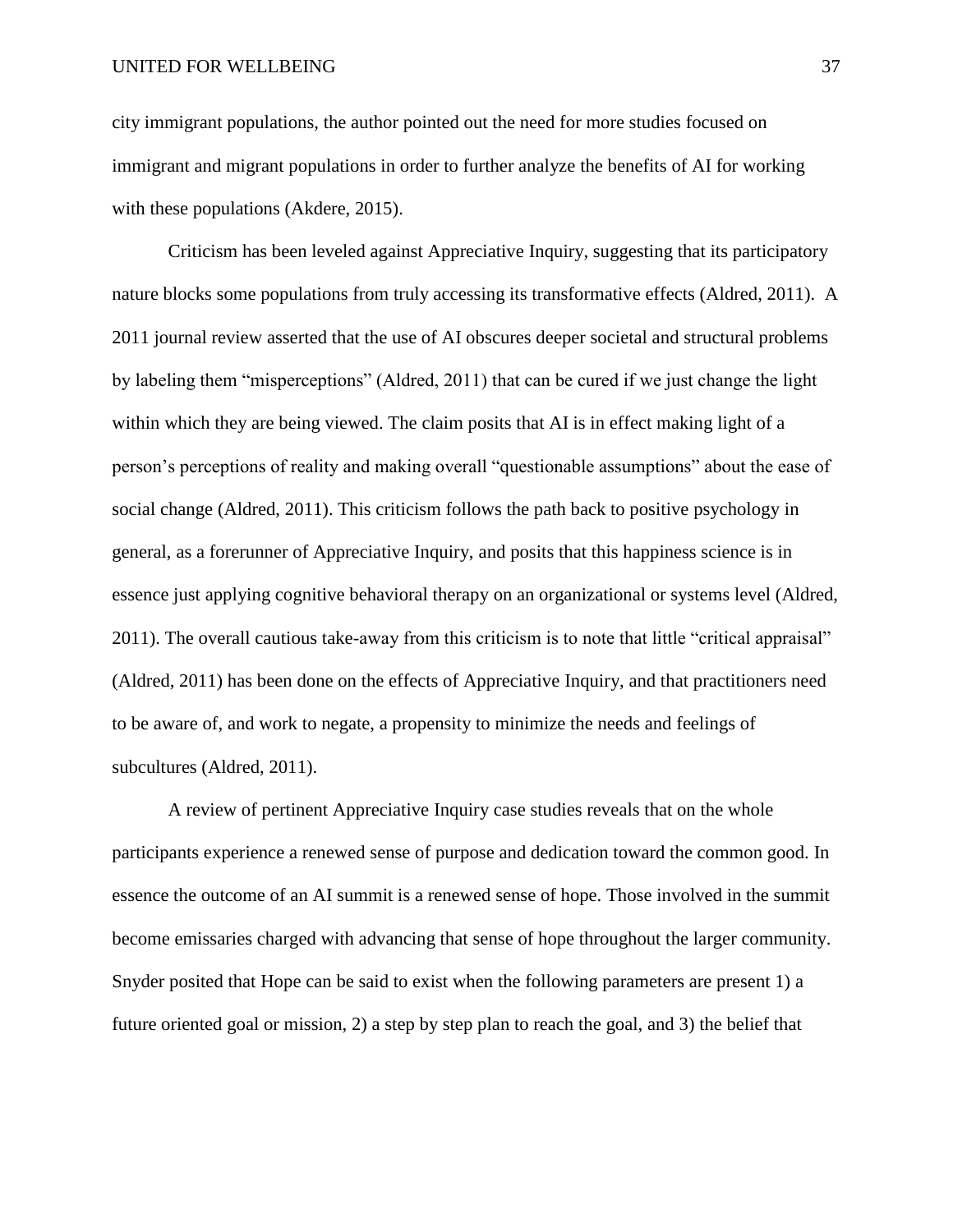group members have the self-efficacy necessary to make that goal a reality (cited in Calabrese et al., 2010).

Appreciative Inquiry's social constructivist roots allow for a connection to increased social cohesion while utilizing a positive framework. In order to build a more cohesive community it will be beneficial to avail ourselves of the knowledge that "people control their destiny by envisioning what they want to occur and developing actions to move toward this end result" (Cooperrider, et. al 2008). This larger AI tenet ties into prior learning about the importance of self-determination, autonomy, and efficacy for individual students, as well as for community members. AI contends that "patterns of social interaction are not fixed by nature in any direct biological or physical way therefore social conduct is capable of infinite variation" (Cooperrider, et. al, 2008). Participation in and implementation of the outcomes of an AI summit may allow all stakeholders to see that current social behaviors are not fixed, and that adaptation to accommodate the diversity of all members can and should be possible. "The most powerful vehicle communities have for changing the social order is through the act of dialogue made possible by language" (Cooperrider, et. al 2008). When as a community we have diverse groups of students and adults who do not interact in an effective and beneficial manner, the first step toward change may be to allow all parties to share their narratives, hopes, and dreams. For SCC the hope is that increased dialogue about a positive future will lead to a social order that is productive and cohesive. It is the contention of the author that an Appreciative Inquiry summit can be the kick-off and driving event to generate lasting change in Southern Chester County, that will lead to improved wellbeing for all.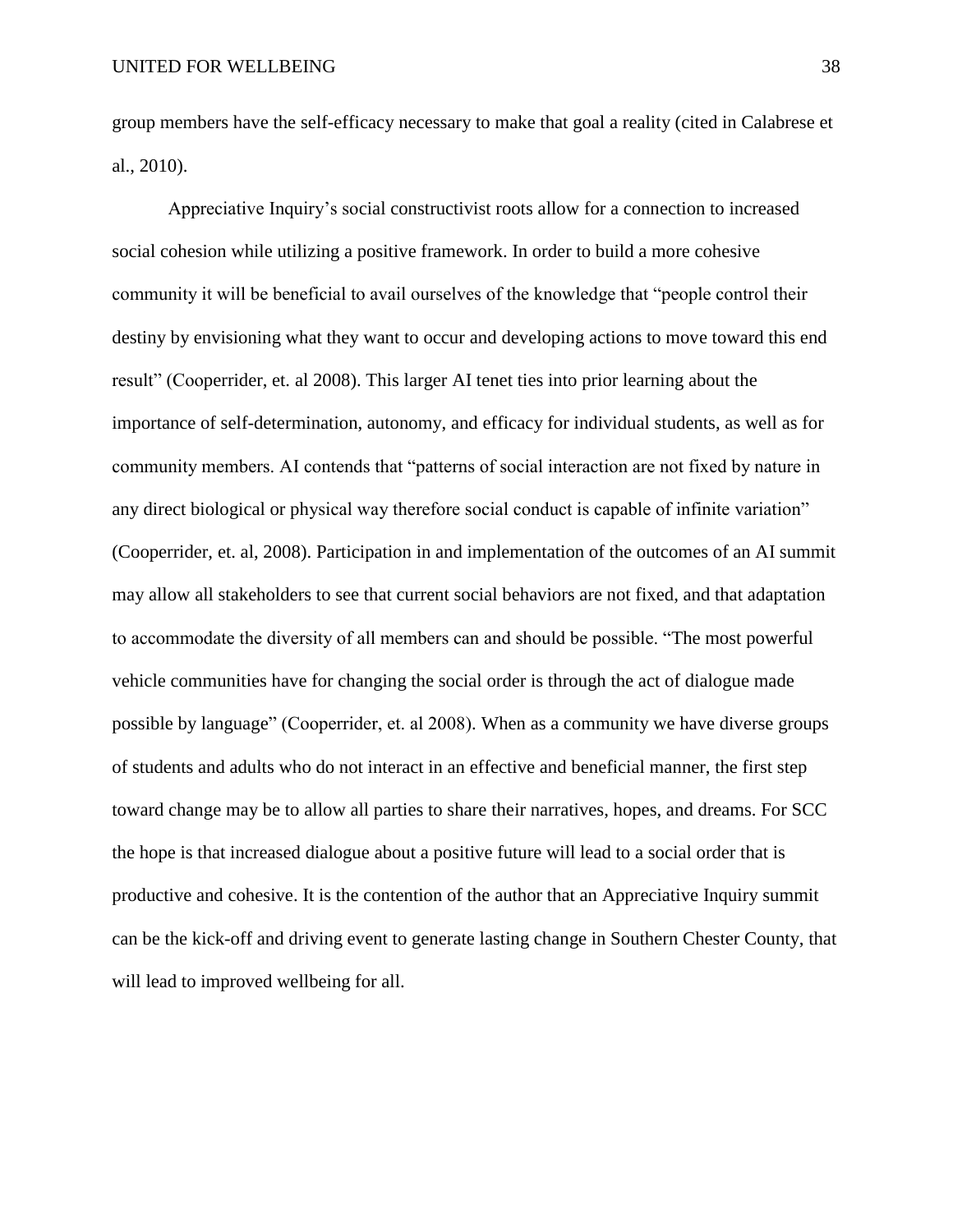## **Conclusion**

The education, success, and wellbeing of all children become the shared mission of each and every community in the United States. On occasion bureaucracy, finance, and disparity supplant this mission. This paper has shown that the wellbeing of our children has an impact on the larger community, and that wellbeing can be increased by the elevation of social cohesion on the part of adults. Ethnic diversity within a community must be celebrated and seamlessly integrated into the larger social tapestry to allow for true parity. In Southern Chester County the minority migrant population in conjunction with the majority population can benefit from the use of positive psychology as bedrock on which to build increased cultural understanding, ensure the success and wellbeing of all students and community members, and improve social cohesion. This rural community must rally all stakeholders to co-create a common vision of the best possible future. A future that will instill a sense of hope, optimism, and joy in all residents while synthesizing and celebrating the unique strengths and talents that each individual brings to the table. This paper hopes to ignite the construction of a community that will truly become united for wellbeing.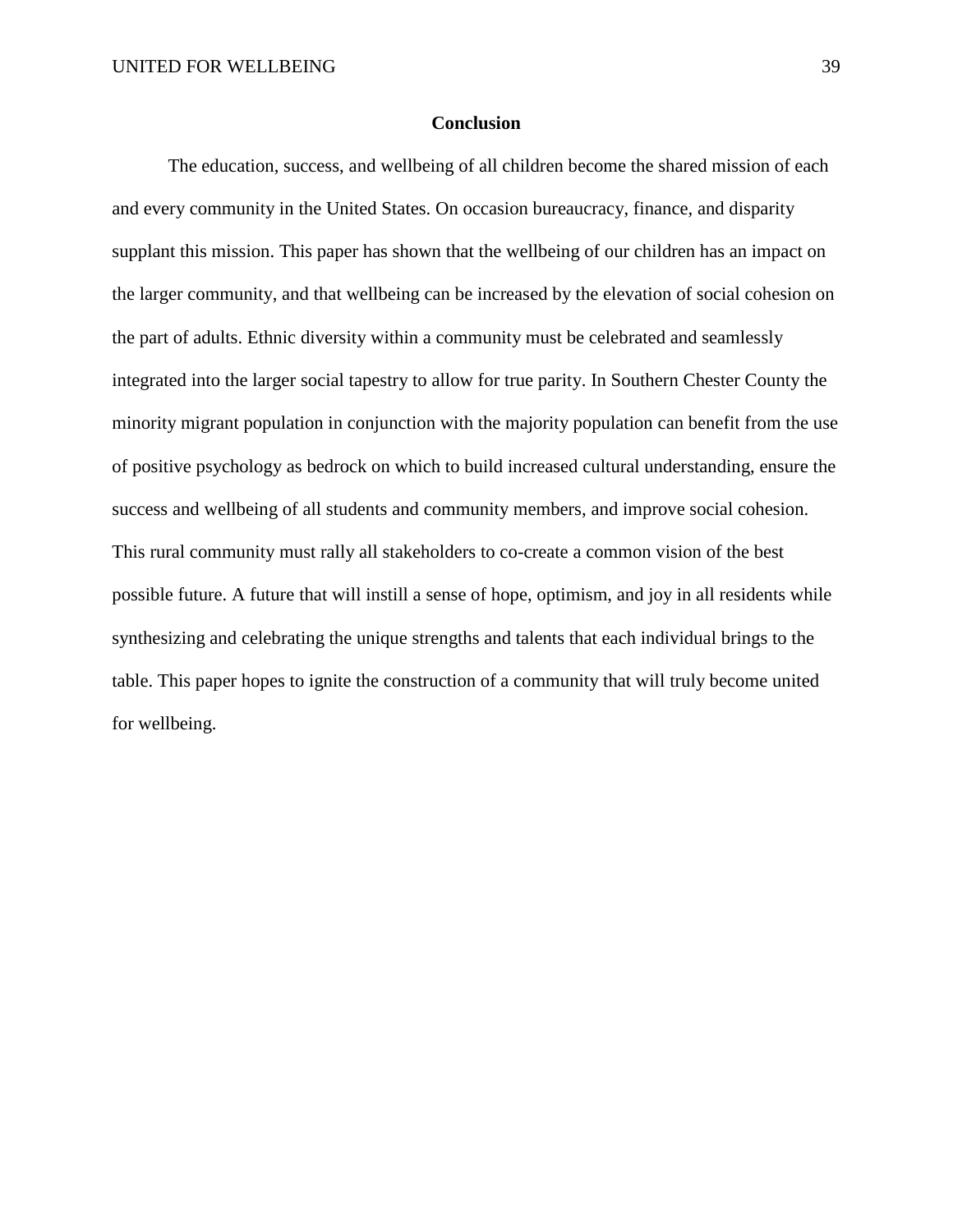#### **Appendix A**

## **Draft Letter to Propose the Development of an Appreciative Inquiry Summit What is it that could transform Southern Chester County into one thriving community?**

Understanding what gives life to thriving communities? Understanding what is happening in communities that are working at their very best? Understanding what collaborative methods school districts and communities have used that most supported their ability to thrive? Understanding what communities do to attract, rally, and unify the best human capital? Understanding how communities work to unite their diverse populations into one cohesive society?

Wouldn't the ability to understand or even consider the answers to these questions help to transform Southern Chester County?

This letter seeks to serve as an introduction to the proposed development of an Appreciative Inquiry Summit in the Southern Chester County region. The first phase of this proposal is to reach out to the Superintendents, and School Board Presidents of the four school districts that comprise Southern Chester County.

Appreciative Inquiry is founded on the belief that human systems thrive when focusing on what occurs when they are working at their best. Discussion and generative change takes place when this knowledge is used to ignite positive innovation, collaboration, and unification. Southern Chester County is a region that is bubbling over with diverse success stories and ideas. An Appreciative Inquiry Summit would be an ideal way to begin deep discussion while giving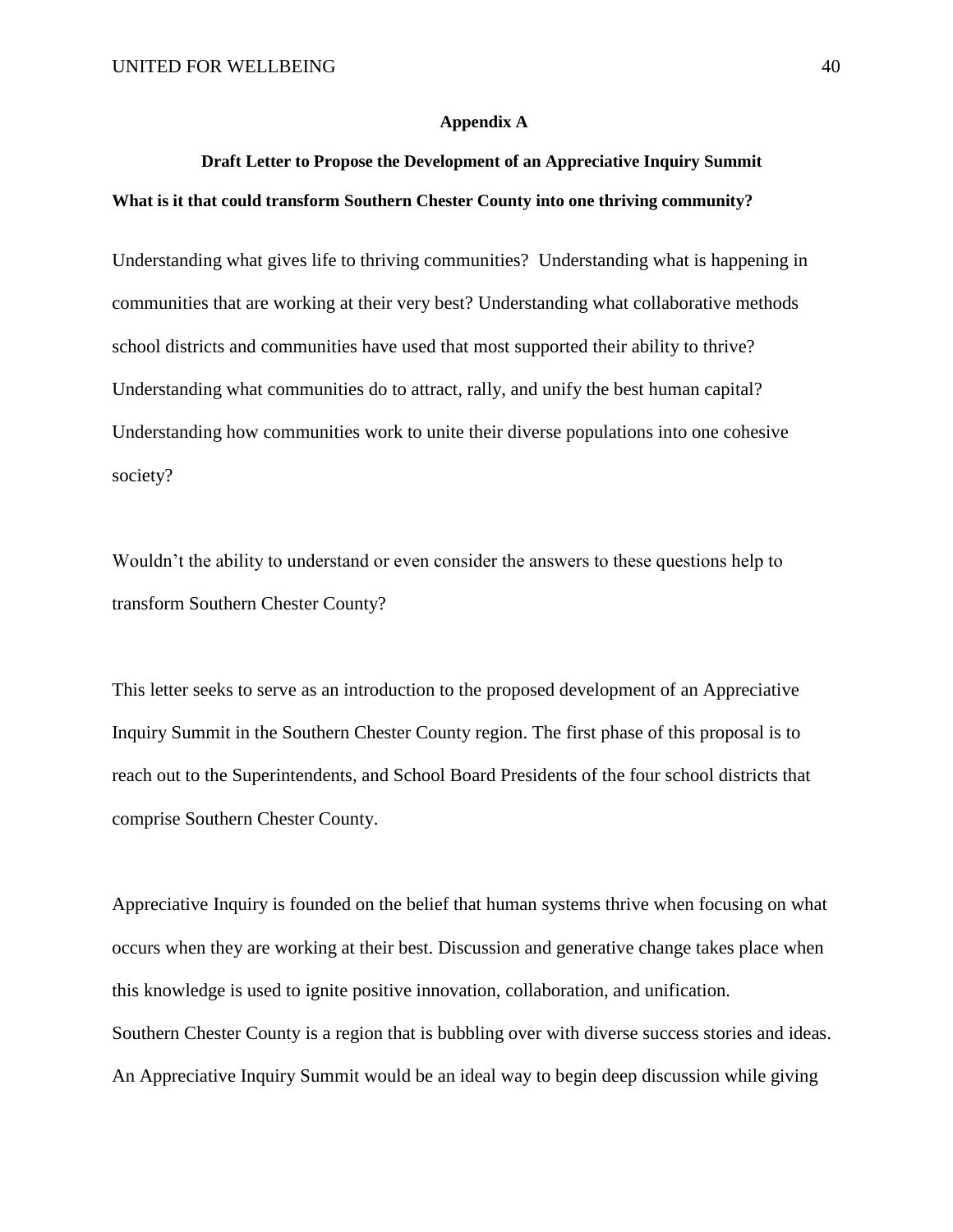voice to, and rallying together, all of the positive, real life examples of human success and wellbeing.

I would like to invite at least one member of each school district's administrative body to come together and form a steering committee designed to learn about and shepherd the Appreciative Inquiry process from its infancy to the final product. The first steering committee meeting would involve further explaining the science and success of Appreciative Inquiry and how its application could transform Southern Chester County into one unified and thriving community, as well as the theories behind social cohesion and community wellbeing.

This introductory meeting will be held at the Chester County Technical College on Tuesday, August  $30<sup>th</sup>$  from 2 to 4 PM. If you, or any member of your administration is interested in attending please RSVP by Monday August 15<sup>th</sup>. If someone from your school's administrative body is unable to attend but you are still interested in learning more about the process please let us know.

Thank you and looking forward to hearing from you,

The Southern Chester County AI Proposal Group

Cc: M. Christopher Marchese, Ed.D. (Superintendent of Schools, Avon Grove School District) Mr. David Woods (Superintendent, Oxford Area School District) Dr. Barry Tomasetti (District Superintendent, Kennett Consolidated School District)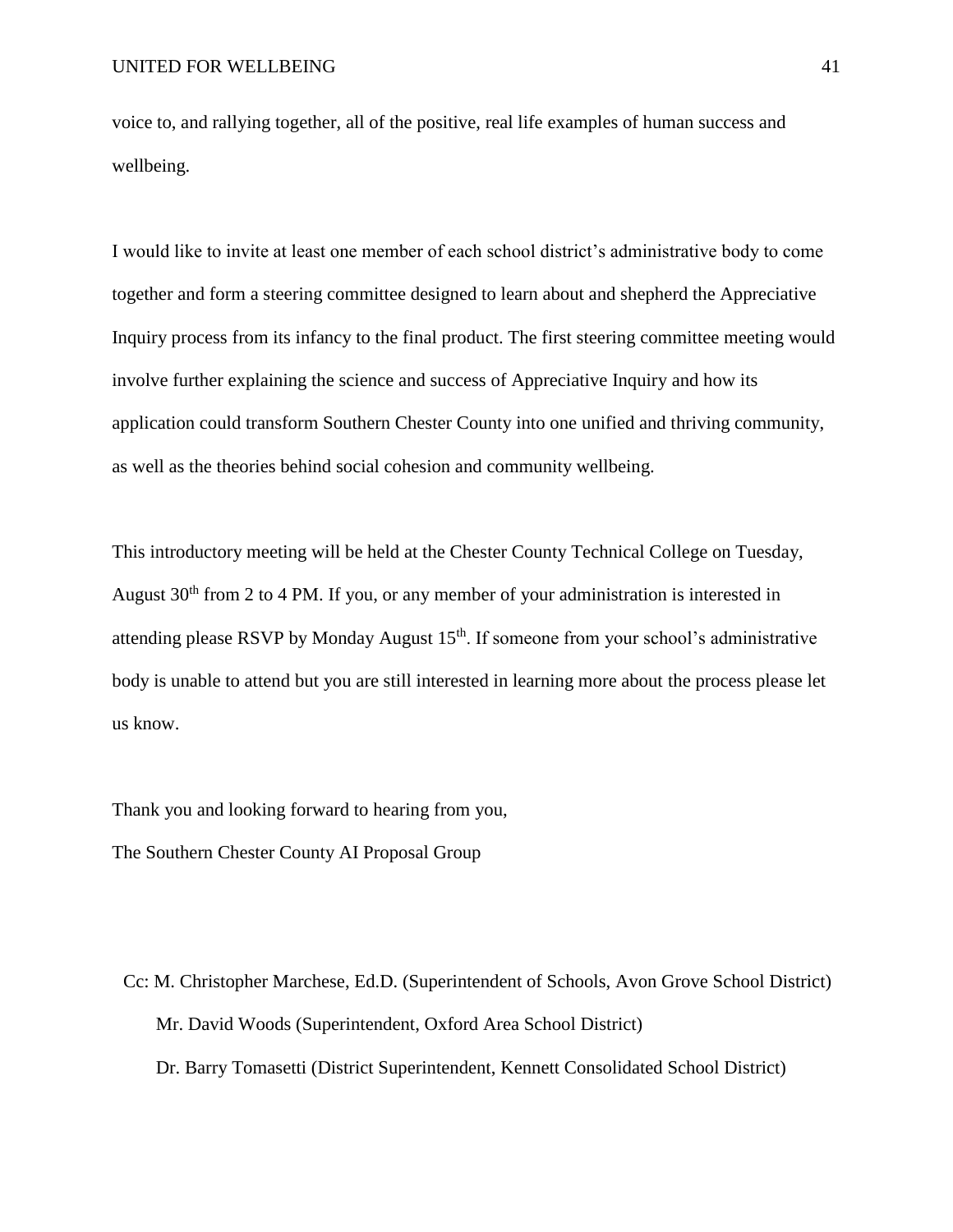Dr. John C. Sanville (Superintendent, Unionville-Chadds Ford School District)

Mrs. Bonnie Wolff (President, AGSD Board of Directors)

Mr. Richard M. Orpneck (President, OASD Board of Directors)

Ms. Kendra LaCosta (President, KCSD Board of Directors)

Mr. Victor E. DuPuis (President, UCFSD Board of Directors)

Adapted from resources: Appreciative Inquiry Commons [\(www.appreciativeinquiry.case.edu\)](http://www.appreciativeinquiry.case.edu/)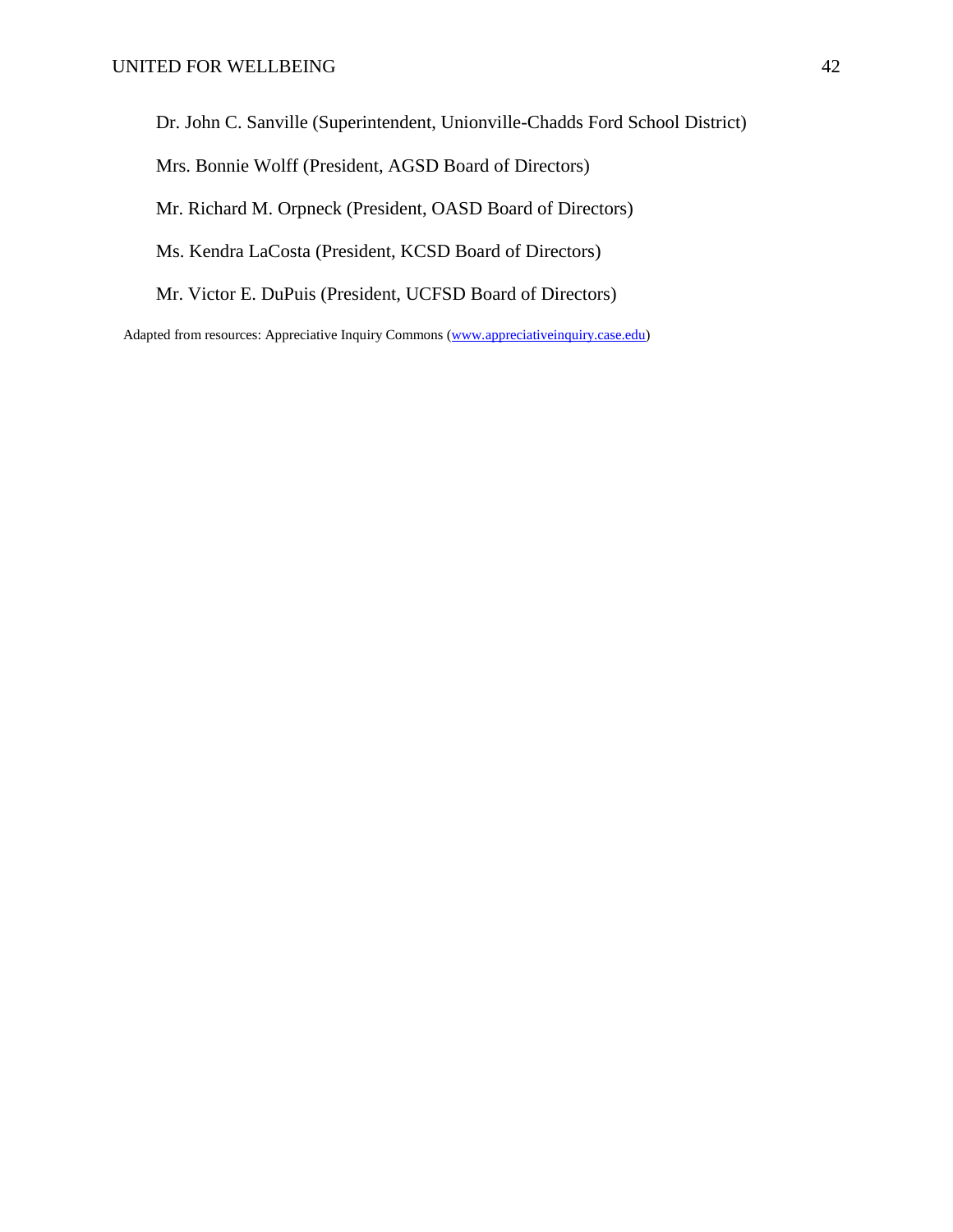#### **Appendix B**

## **Draft Letter to Propose the Development of an Appreciative Inquiry Summit What is it that could transform Southern Chester County into one thriving community?**

Understanding what gives life to thriving communities? Understanding what is happening in communities that are working at their very best? Understanding what collaborative methods school districts and communities have used that most supported their ability to thrive? Understanding what communities do to attract, rally, and unify the best human capital? Understanding how communities work to unite their diverse populations into one cohesive society?

Wouldn't the ability to understand or even consider the answers to these questions help to transform Southern Chester County?

This letter seeks to serve as an introduction to the proposed development of an Appreciative Inquiry Summit in the Southern Chester County region. The first phase of this proposal was to reach out to the Superintendents and School Board Presidents of each of the four school districts that comprise Southern Chester County. After securing their interest, we are now reaching out to include additional members whose input and participation would be greatly appreciated.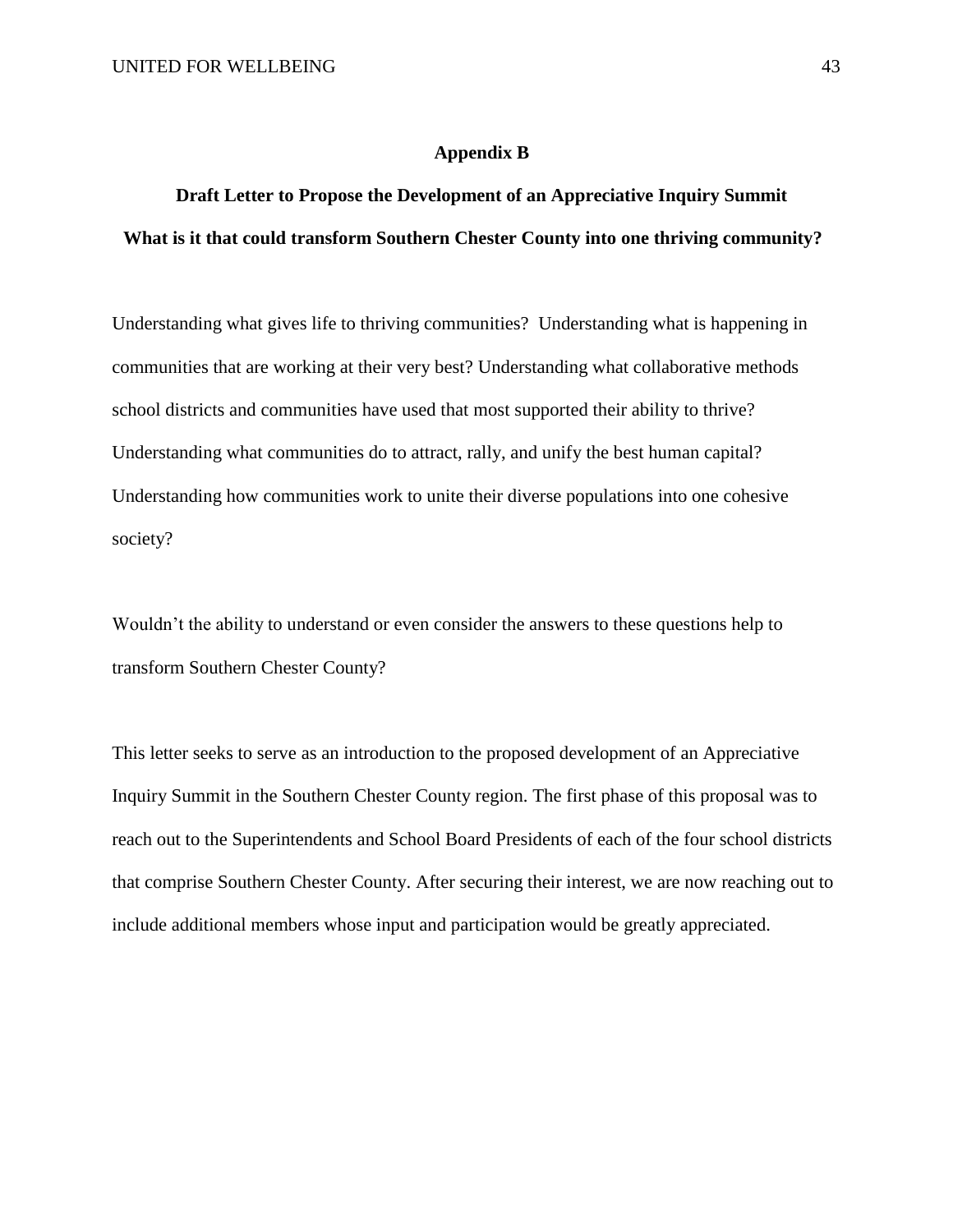Appreciative Inquiry is founded on the belief that human systems thrive when focusing on what occurs when they are working at their best. Discussion and generative change takes place when this knowledge is used to ignite positive innovation, collaboration, and unification.

Southern Chester County is a region that is bubbling over with diverse success stories and ideas. An Appreciative Inquiry Summit would be an ideal way to begin deep discussion while giving voice to, and rallying together, all of the positive, real life examples of human success and wellbeing.

We have invited at least one member of each school district's administrative body to come together and form a steering committee designed to learn about and shepherd the Appreciative Inquiry process from its infancy to the final product. We would very much like to have representation from your organization as well. The first steering committee meeting would involve further explaining the science and success of Appreciative Inquiry and how its application could transform Southern Chester County into one unified and thriving community. This introductory meeting will be held at the Chester County Technical College on Tuesday, August  $30<sup>th</sup>$  from 2 to 4 PM. If you, or any member of your administration is interested in attending please RSVP by Monday August  $15<sup>th</sup>$ . If someone from your school's administrative body is unable to attend but you are still interested in learning more about the process please let us know.

Thank you and looking forward to hearing from you,

The Southern Chester County AI Proposal Group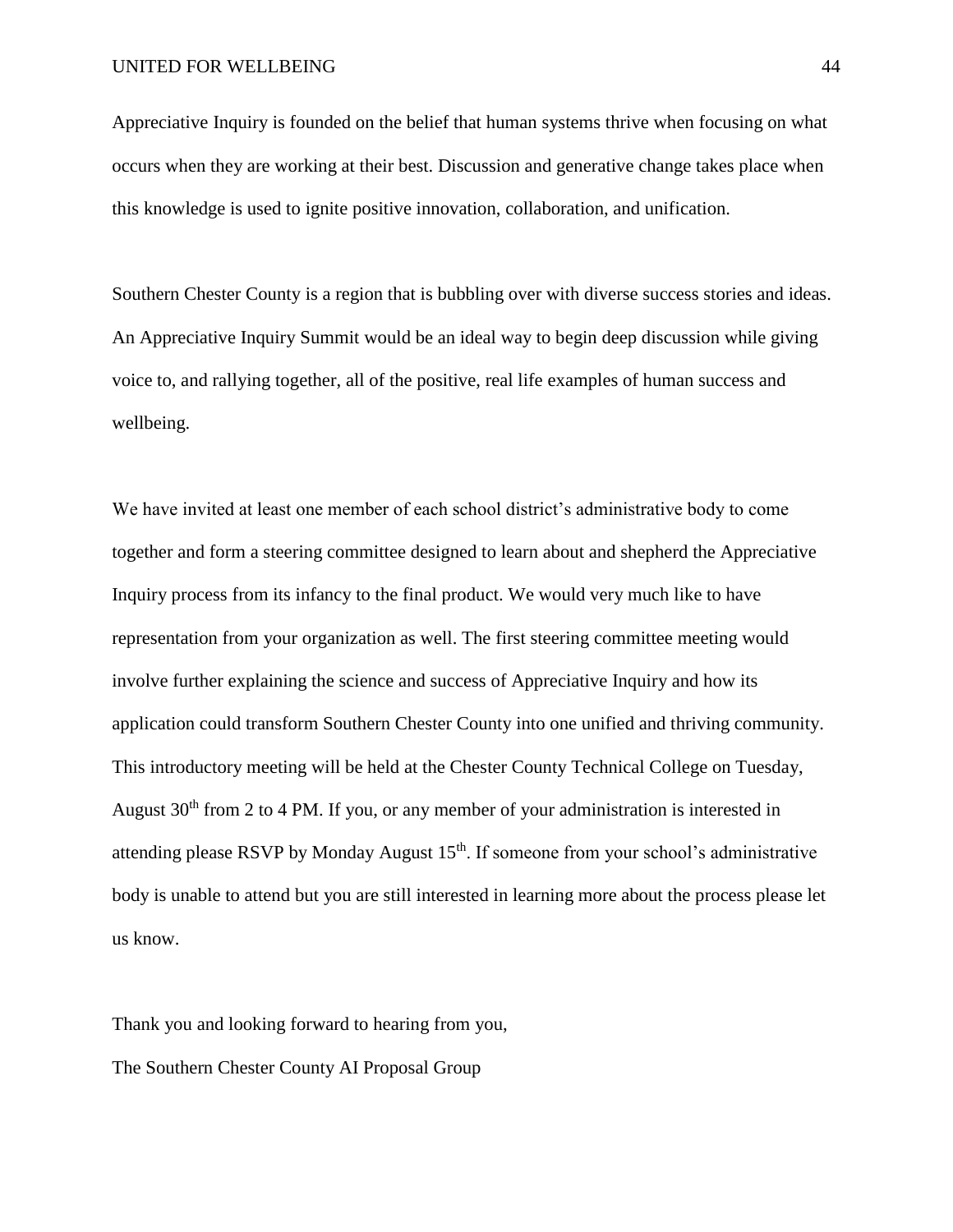Cc: Mr. Randy Lieberman (President, Mushroom Festival Board of Directors)

- Ms. Kathi Lafferty (Mushroom Festival Coordinator)
- Mr. Leon Spencer (Chester County Intermediate Unit, Chester County School Authority)
- Ms. Bonnie Wolff (President, Chester County Intermediate Unit Board of Directors)
- Mr. Robert Johnson (Dean, Chester County Technical College)

Adapted from resources: Appreciative Inquiry Commons [\(www.appreciativeinquiry.case.edu\)](http://www.appreciativeinquiry.case.edu/).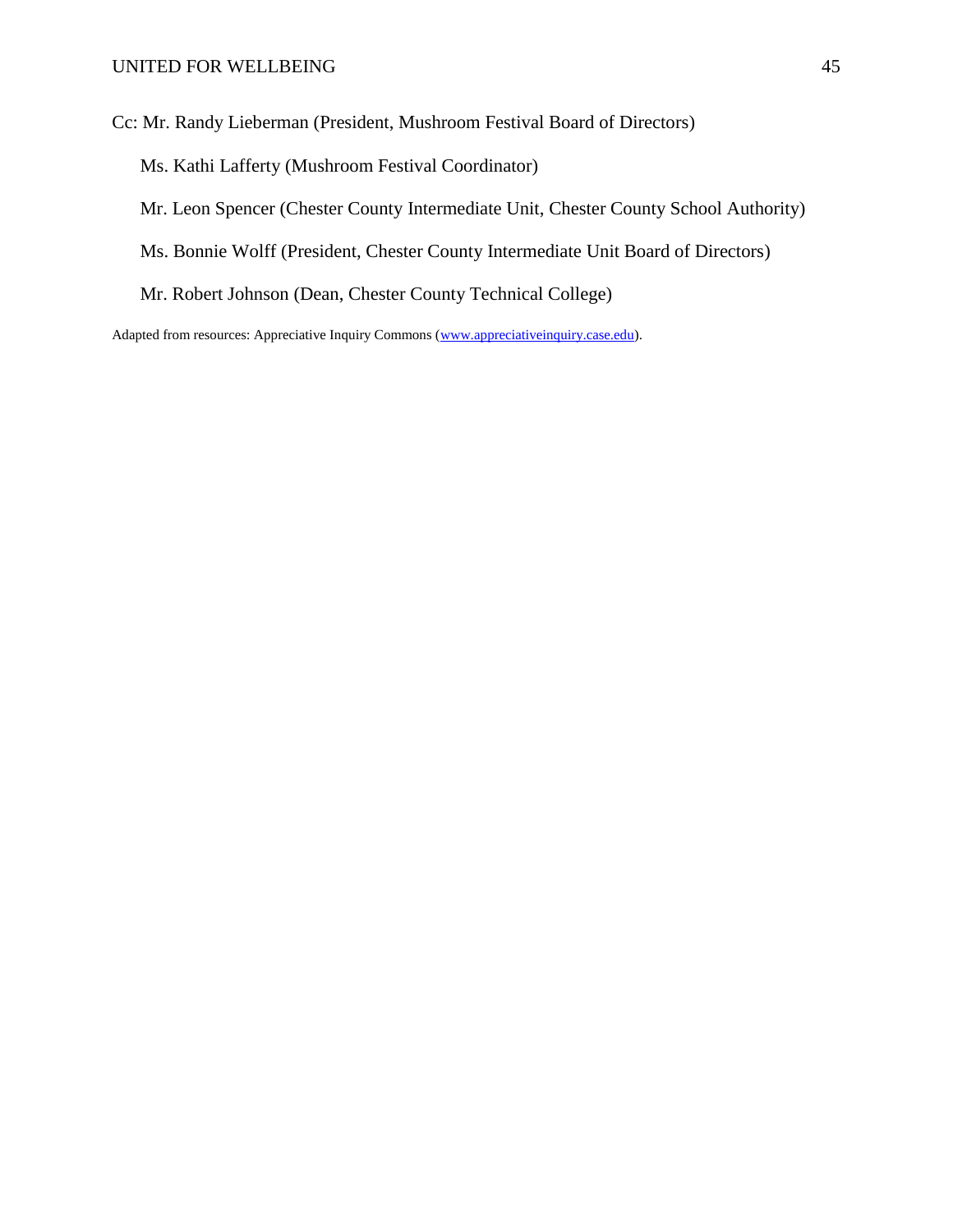## **Appendix C**

### **Appreciative Inquiry Proposal**

## **United for Wellbeing: Developing Social Cohesion in Southern Chester County**

Purpose: To develop a unified Southern Chester County in order to accelerate student and community member success and overall wellbeing.

Proposal: The intent of the proposal is to outline the role of Appreciative Inquiry in developing a unified Southern Chester County. The Appreciative Inquiry methodology, when applied, is a tool for exploring the "life-giving" factors of an organization or human system; it is a process of discovery. Where appreciation is alive and stakeholders throughout a system are connected in discovery, hope grows, and organizational capacity is enriched. The process will be grounded in empirical research regarding the importance of social cohesion in shepherding increased community-wide wellbeing.

The process of Appreciative Inquiry unfolds through a cycle of four phases: Discovery, Dream, Design, and Destiny. Appreciative Inquiry begins and ends with valuing that which gives life to organizations. Our goal is to discover and illuminate those values that give life to Southern Chester County, from our youngest to oldest members, and from students to business owners.

The information we collect throughout the process will be used to prepare a preliminary overview of a united Southern Chester County. The collected comments from those interviewed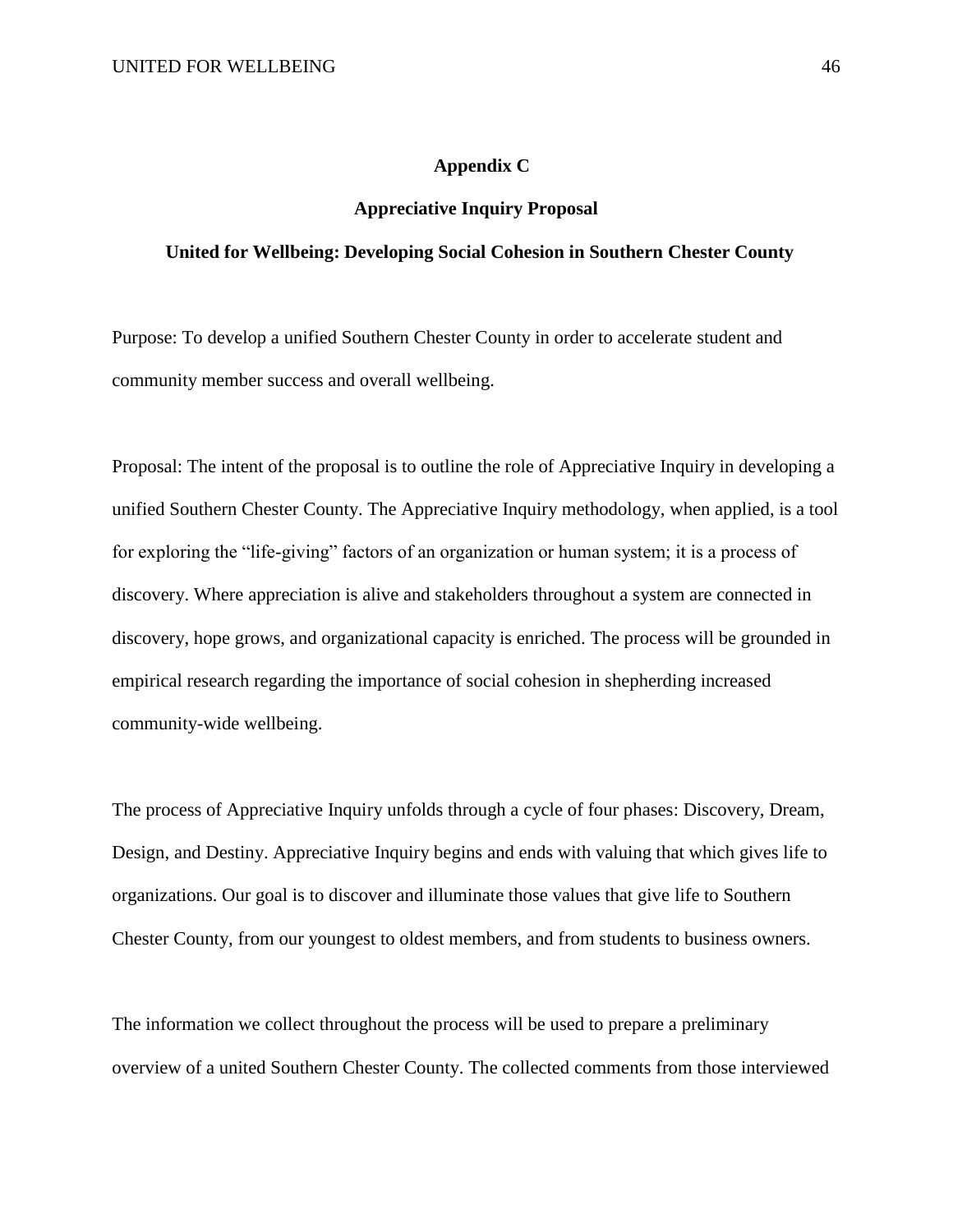will be summarized and reviewed with community leaders and officials prior to sharing at the

Appreciate Inquiry Summit to be held during the 2017 Kennett Square Mushroom Festival.

Appreciative Inquiry also offers an opportunity to:

- Connect many members of diverse groups throughout the region.
- Create an inclusive community development process.
- Create a positive and growing change network.
- Sustain and enhance strategic community efforts.
- Share empirical research regarding the importance of social cohesion for community wellbeing.

Key Phases of the Proposal:

- 1. Phase  $I -$ Planning
	- Plan process with school district administrators and Mushroom Festival organizers.
	- Develop schedule for overall process.
- 2. Phase II Developing Unified Beliefs Statement
	- Training workshops (2-3 planned for 2016-2017); objectives for the training phase of the workshop include:
		- A. Understanding the foundations of Appreciative Inquiry, both theory and practice, as well the underlying research that supports the benefits of increased social cohesion.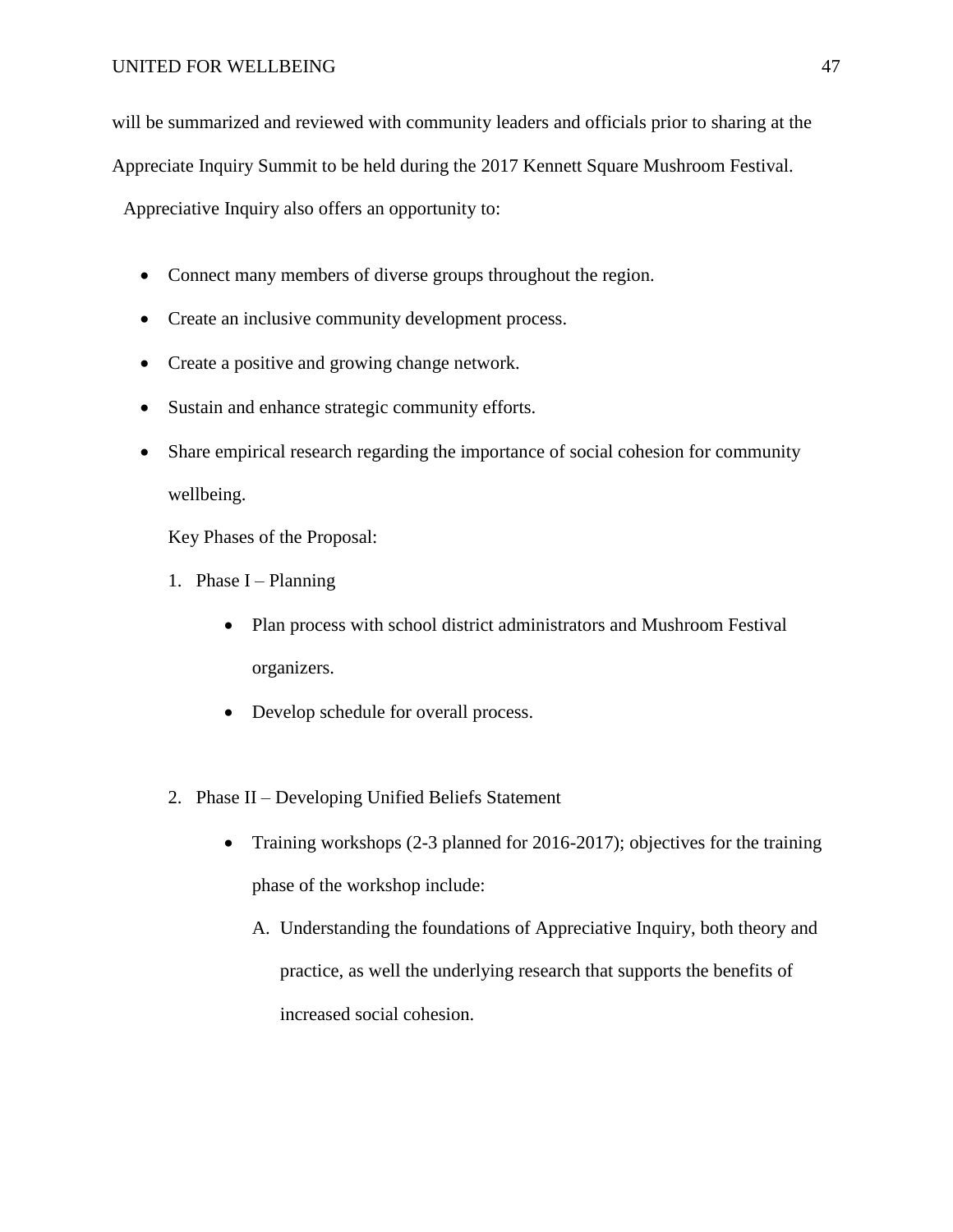- B. Ability to introduce and teach others Appreciative Inquiry with a focus on social cohesion.
- C. An understanding of the wide range of applications for Appreciative Inquiry, in particular how AI can be utilized to improve the lives of our minority populations, students, and community members in general.
- Data gathering is the discovery phase of Appreciative Inquiry and involves an interviewing process conducted throughout the SCC region. The process is designed to reveal the life-giving forces of the community and represent a constructive approach to collaborative change. Staff trained in Appreciative Inquiry will participate in gathering the data to be used in forming the preliminary beliefs statement.
- Data Analysis is the consolidation of data (narrative stories) gathered during the interview sessions and represents the collective voice of the community/region. The analysis will reveal consistent themes voiced throughout the community/region and will be assembled to create the preliminary beliefs statement.
- Designing the preliminary beliefs statement and Mushroom Festival presentation will be a collaborative effort between the four regional school districts and the Kennett Square Mushroom Festival Board of Directors.
- 3. Phase III Unveil preliminary beliefs statement
	- Feedback will be shared during the Mushroom Festival Appreciative Inquiry Summit in September of 2017.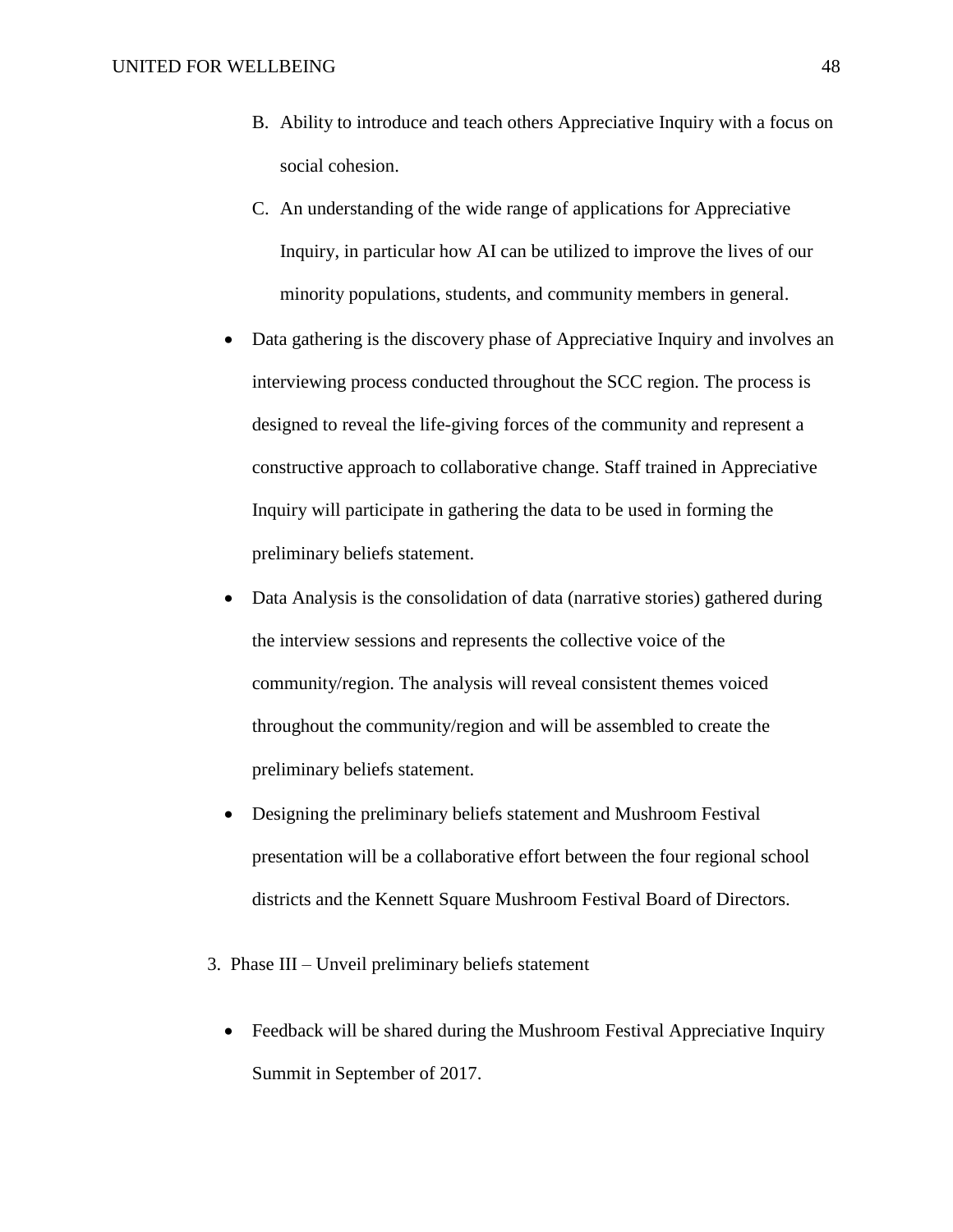• Post conference meetings will be held to review the process.

Total Invested Days:

- Training: 3 days per session x 3 sessions  $= 9$  total days for training
- Data Interpretation: 3 days
- Mushroom Festival Summit: 3 days
- Post Summit: 1 day
- Follow-up Meetings: 3 days Total: 19 days @ 5-6 hours per day

Adapted from resources: Appreciative Inquiry Commons [\(www.appreciativeinquiry.case.edu\)](http://www.appreciativeinquiry.case.edu/).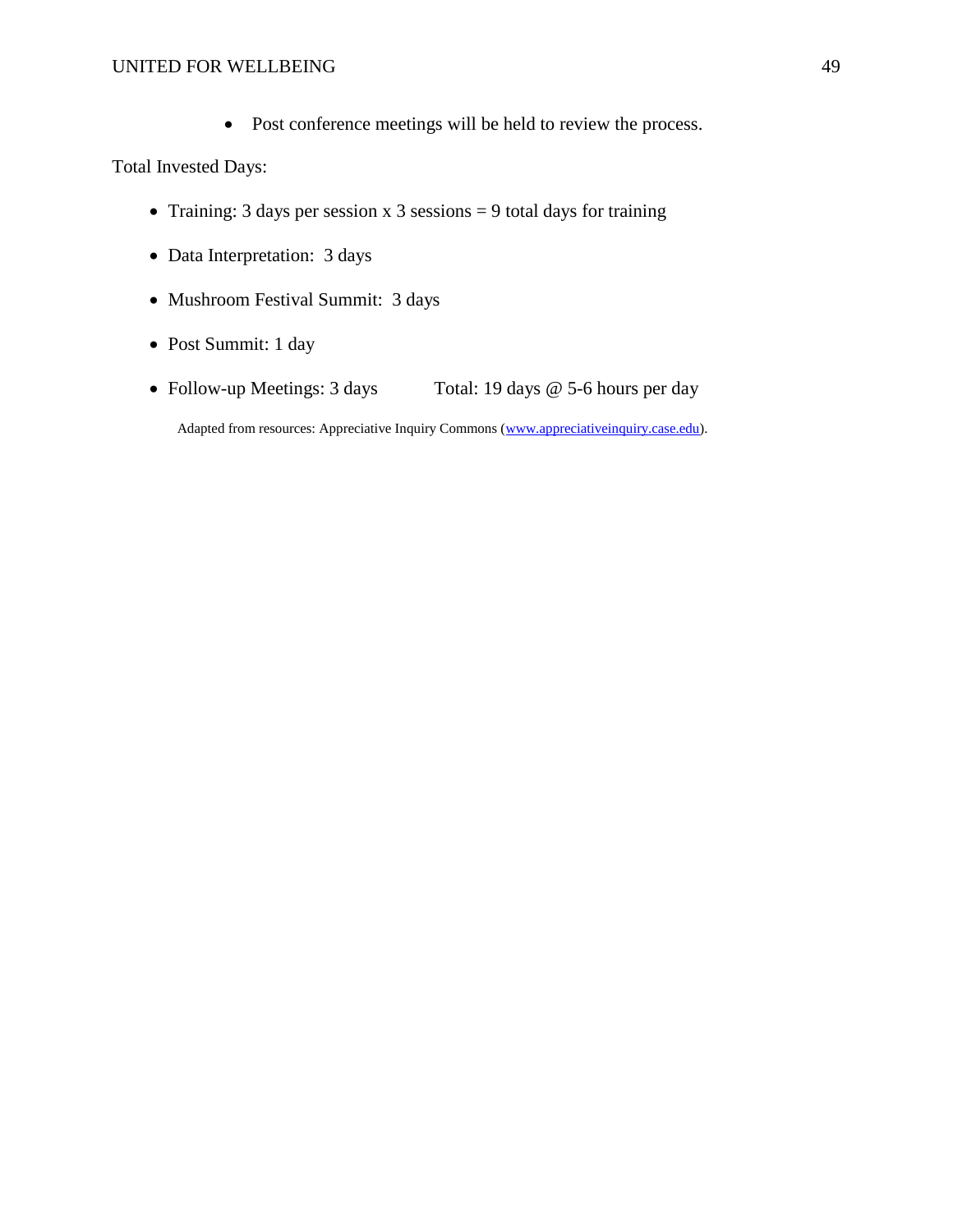### **Appendix D**

## **Preliminary Summit Design**

Preliminary planning and Appreciative Inquiry Training completed with steering committee of school district and community leaders. Concurrent educator professional development to occur at each of the four Southern Chester County School Districts will be considered an adjunct to the larger AI summit with the responsibility for completion belonging to each school district driven by oversight from the AI leaders and developers. (See Appendix E.) List of other stakeholders/community members for interview and participation:

- Owners, managers, and employees of the major mushroom farms in Southern Chester County (Kaolin Mushroom Farm, Basciani Mushrooms, Sher-Rockee Mushroom Farm, and Needham's Mushroom Farm) along with those from smaller mushroom businesses/farms.
- Representatives from local business both small and large including businesses owned and operated by Hispanic residents. (Giant Grocery, ACME Markets, Lowes Home Improvement, Perkins Restaurant, Walmart Corporation, McDonalds, Starbucks, CVS Pharmacies, Two Stones Pub, Candy for all Occasions, The Station Ice Cream, Pizza Dei Sapori, Ruffini Barbers, Cucina Mexicana, Aurora Pizzeria – this list is not all inclusive).
- Politicians (mayors or council representatives from Kennett Square, Unionville, West Grove, and Oxford, along with regional house and senate representatives, and Governor Tom Wolfe).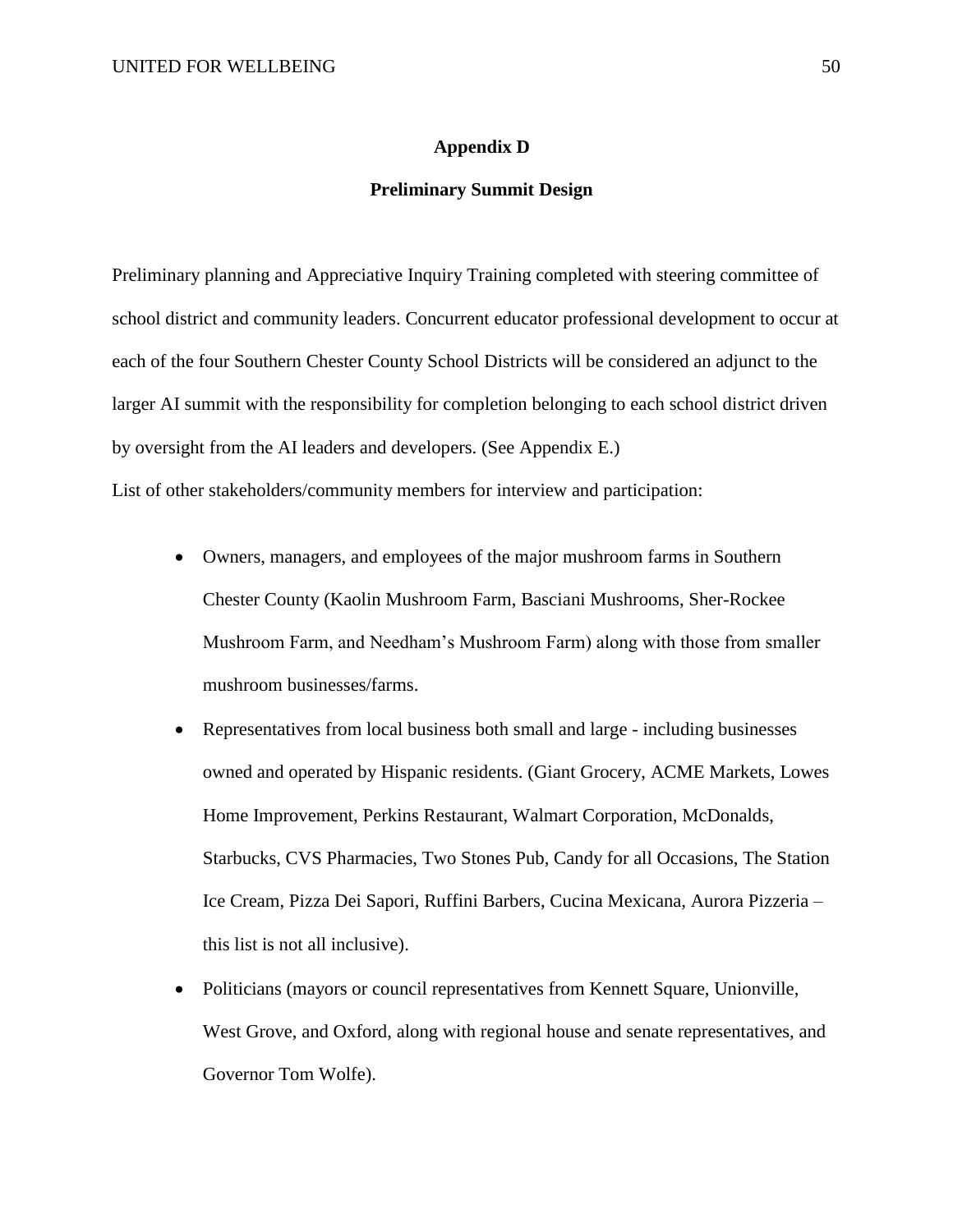- Youth sports and community organizations (Wildcats Football and Lacrosse, AGRA Sports Association, Brandywine Valley YMCA branches, The Garage Community Center, Oxford Bears Youth Football League, Kennett Unionville Titans Football League, La Communidad Hispana).
- School district teachers and staff from all buildings that comprise the four districts
- Students from grades 6-12 in all school building that comprise the four districts.
- Representative from Avon Grove Charter School and Assumption BVM Catholic School.
- Retired community members and residents as well as those charged with running 55+ communities (Jenner's Pond, Luther Home, Ware Presbyterian Village).
- Physicians, dentists, psychologists, and other members of the medical community, along with representatives from Jennersville Regional Hospital and Penn Family Medicine of Southern Chester County.
- Area churches and church leaders (Willowdale Chapel, Saint Rocco's, Assumption BVM, West Grove Methodist Church).
- Childcare center owners, operators, and employees (Tic Tock Day Care, West Grove Day Care Center).
- Local police, fire and emergency management personnel from each municipality along with State Troopers from the Avondale Barracks.
- Community members from varying age groups and representing multiple stakeholder populations, groups, and interests.
- Spanish (and other language) translators.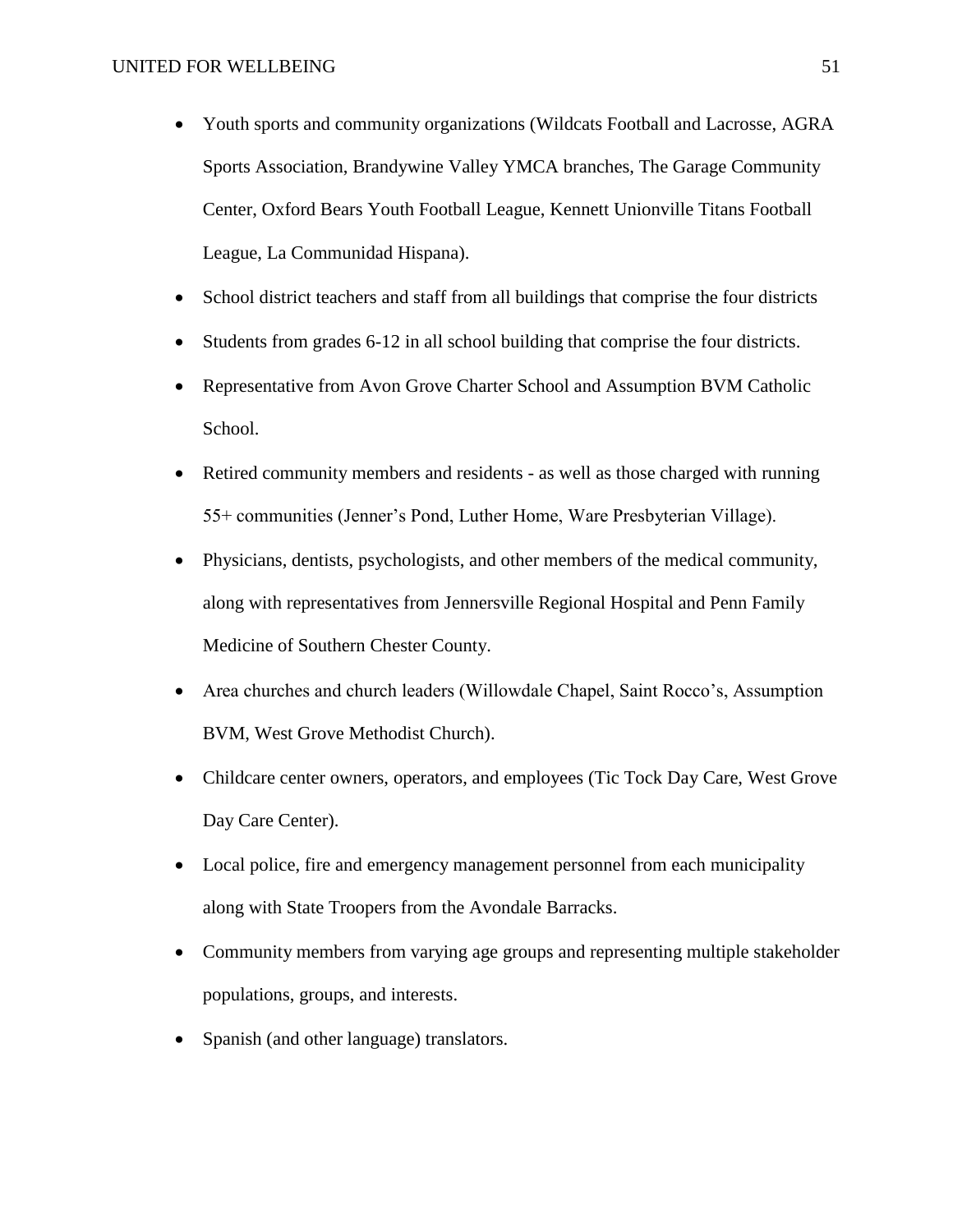After choosing a secondary steering committee of 20-30 stakeholders, (in addition to the original steering committee) a first meeting would consist of an explanation of Appreciative Inquiry (AI), social cohesion, and the positive outcomes that can occur when people focus on weaving strengths rather than dissecting problems. The steering committee should be the first adopters of the beliefs that we must unlock our communities' resources in order to foster transformative collaboration and envision the best possible future (Myers, 2016).

With the support and backing of a strong steering committee, focus can turn to gathering AI Summit participants. Our goal would be an Appreciate Inquiry Summit of approximately 250- 300 community members. Ideally recruitment should begin a year prior to the actual Summit to be held in September 2017. Information about the opportunity and the Summit will be disseminated at the upcoming 2016 Mushroom Festival in order to begin to gather stakeholders from each group. A website will be created and linked to the Mushroom Festival literature. This website will be managed by several key members of each stakeholder group in the steering committee and will be linked to each corresponding stakeholder group's website (if possible). Anyone interested in participating in the interview process will submit a survey providing the steering committee with some personal/professional background and purpose for consideration in joining the group. The original and secondary steering committees will organize these applicants to determine smaller subgroups to communicate out to individually. All written and digital communication must be available in both English and Spanish, and several key members of the steering committee must be bilingual. To enlist the aid of some of the more distinguished, and/or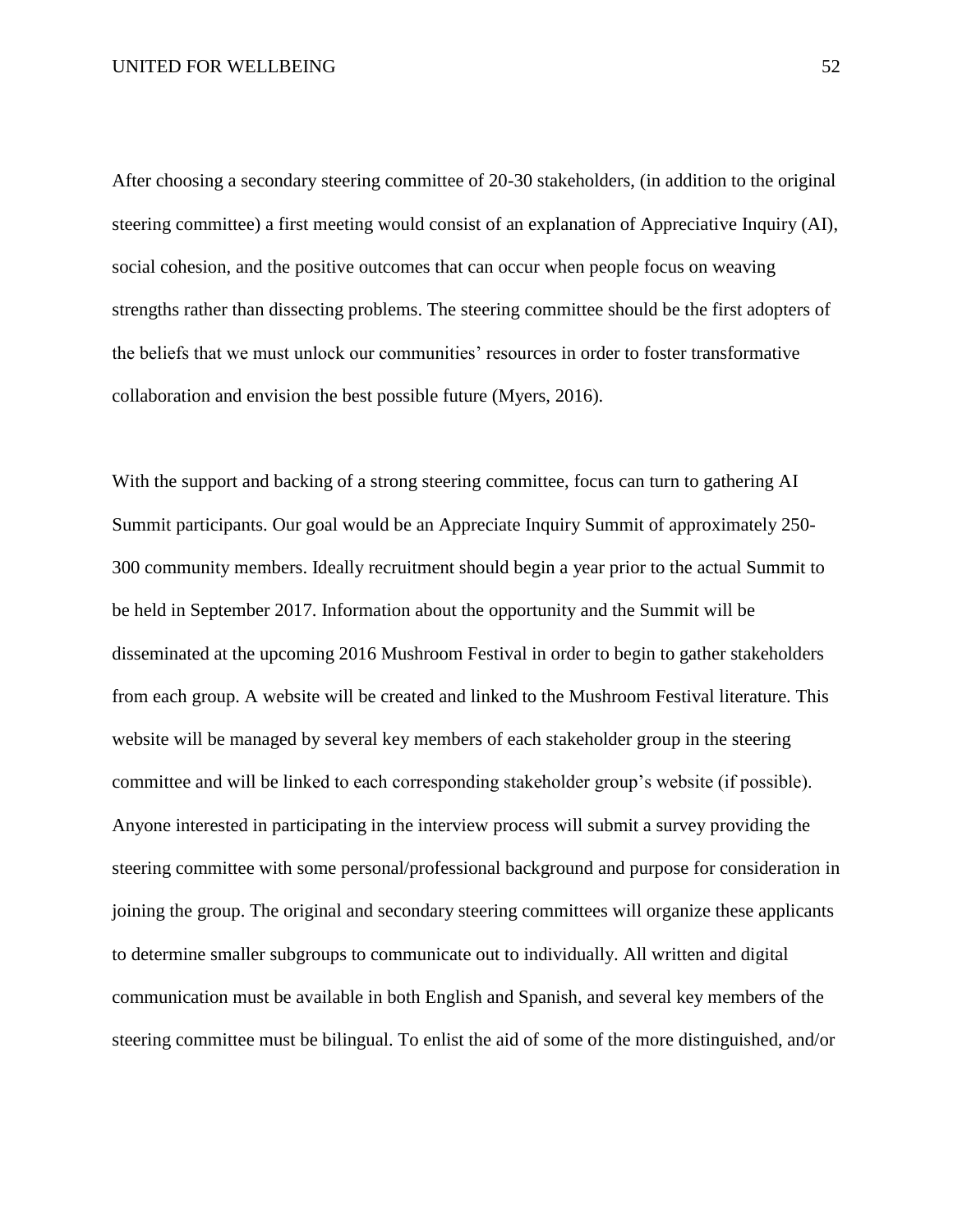isolated members of the stakeholder list, a direct email, letter or visit may be necessary to explain the function, purpose, and intended outcome of the Summit. All information used to drive recruitment should explain the purpose of the Summit as outlined in the original Summit proposal.

Phases of the 4-D Cycle with Sample Scenarios: Full questioning to be developed further by the original and secondary steering committees.

## **DISCOVERY Phase ("What gives life?" To appreciate the best of what currently is.)**

The Discovery phase will allow time for the steering committees to interview any interested Summit participants and ensure a proper cross section of stakeholders. This team should be a microcosm of the SCC community at large to ensure that all voices are included (Cooperrider et al., 2008). The steering committee will develop a set of questions (to include opening, topic, and concluding questions) that will orbit around positive images and positive actions (Cooperrider, et al. 2008). It is important to interview many different members of the stakeholder groups so they begin to understand that we are working for change at the scale of the whole and uniting strengths across silos in order to inspire innovation (Cooperrider, 2016). During this phase we will work to discover the resources and strengths that each member of our stakeholder group has to bring to the table. By working diligently to ensure that a diversity of groups are represented we will ensure that we keep the focus on creating social cohesion in support of community wellbeing.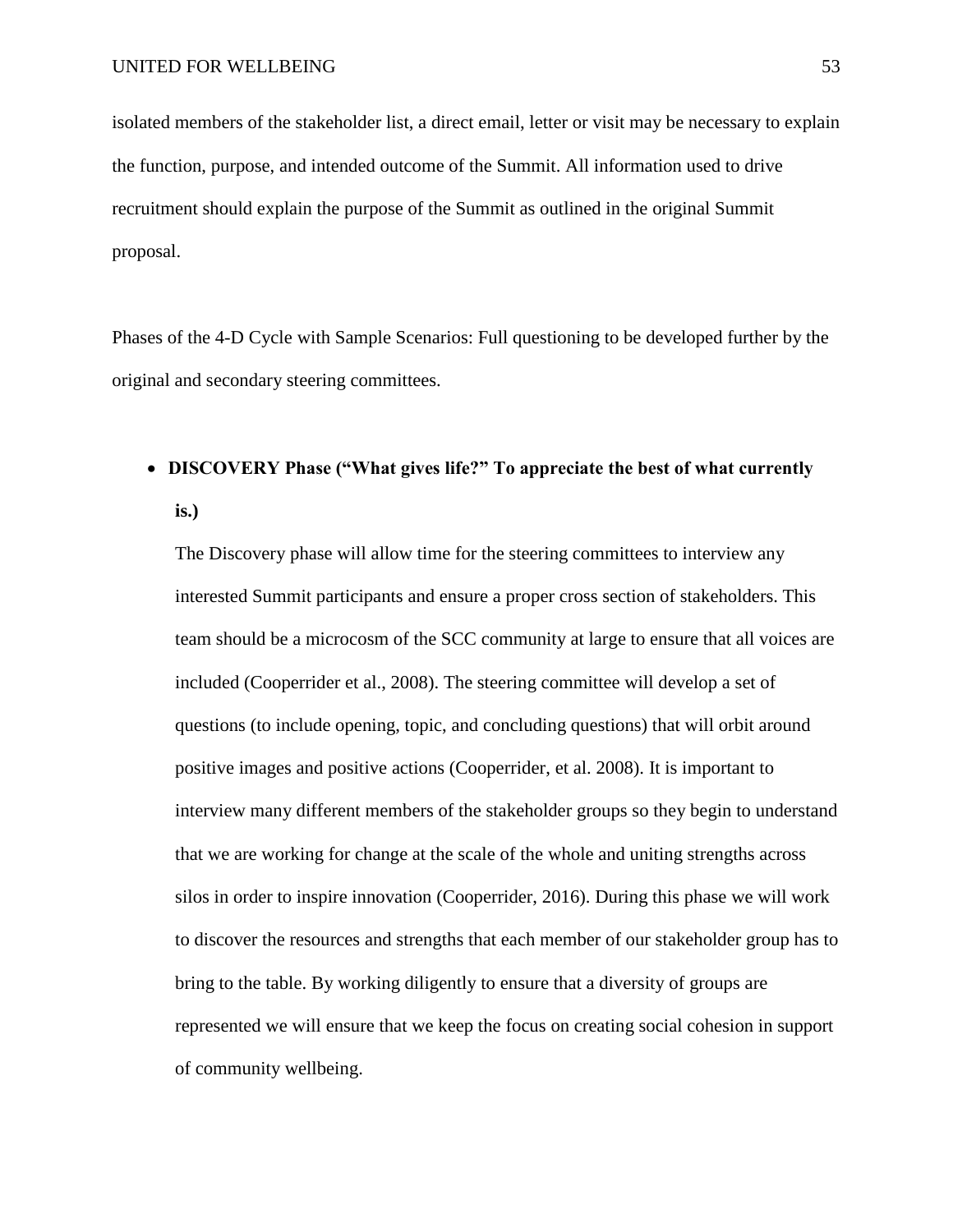# **DREAM Phase ("What might be?" To envision impact for which the world is calling.)**

During the Dream phase we will be endeavoring to broker a dialogue between all stakeholders in such a way that the sharing of positive stories leads to energy and excitement (Cooperrider et al., 2008). This stage is necessary to get all people talking and breaking them out of their comfortable group affiliations in order to see that we all desire the same result, a flourishing community. The Dream phase will focus on just that, dreaming! We will visualize and discuss what SCC would be like if we woke up from a ten-year nap to discover utopia. What would it now look like, sound like, feel like, and how are all community members working together to make a difference on a daily basis (Cooperrider et al., 2008). Some possible utopian scenarios could center around what would interactions between students of varying ethnicities look like in the classroom or on the sports fields.

## **DESIGN Phase ("What should be—the ideal?" To co-construct a possible future.)**

The Design phase is where the nuts and bolts discussions about change implementation begin to take place. It is a methodology for closing the gap between what currently exists and what will be (Cooperrider et al., 2008). One step in this phase is to determine what element(s) will be focused on to guide change. For example, the participants may feel that cultures, shared social responsibility, interconnectedness, and communication are key design elements. Questions and discussions should challenge the existing closed paradigms and battle with ways to break those down and expand horizons (Cooperrider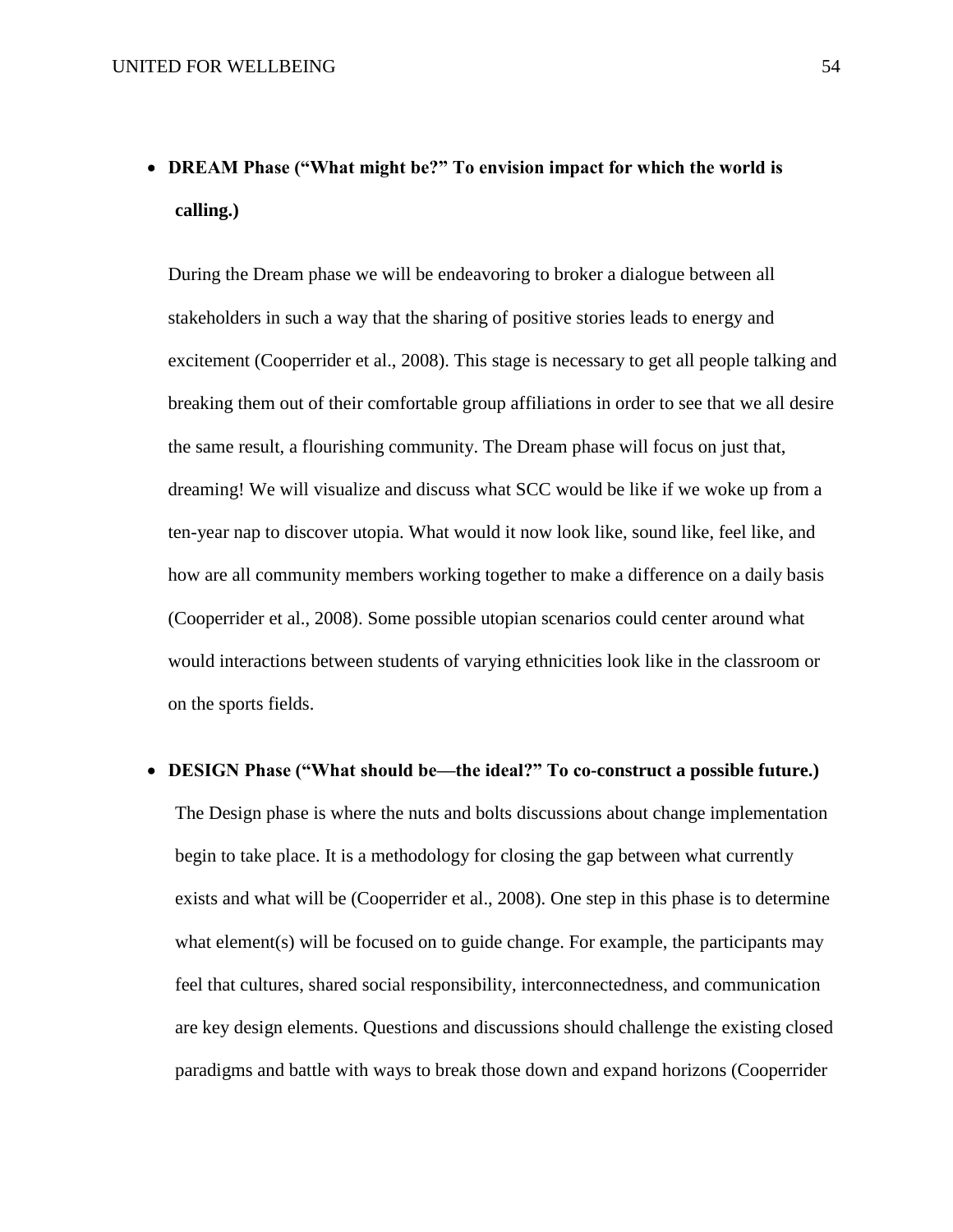et al., 2008). How exactly will we work as a community to ensure that young people cultivate friendships across ethnicities? How exactly will we endeavor to instruct adults who would like to learn English or Spanish? What types of community organizations or programs would be effective in uniting diverse neighborhoods in celebration (such as arts, sports, volunteering).

## **DESTINY Phase ("How to empower and adjust/improvise?" To sustain change.)**

Once our Summit participants have designed a possible future, it is time to move into the phase where a plan is developed to ensure forward progress. During the Destiny phase collaborative groups are created that will monitor ongoing discussion and continued positive work. Without a proper plan here the work may stagnate and people can become frustrated. It is imperative to keep the positive momentum going through pre-established check-in dates and meetings of subgroups and the steering committee. Possible subgroups could be created that contain liaisons from cross-sectional groups, such as education, business, families, community services. These groups would be charged with ensuring that ideas from the Design phase are implemented and reported back to the larger AI steering committee and the community at large.

## Factors to Measure Success

The first success factor will be ensuring that everyone leaves the AI Summit with a solid understanding that they worked as a strong, cohesive system representative of the whole. Participants will have a concrete plan for the continued path of increased engagement, impact and collective action (Cooperrider, 2016). As this change agent group moves out into the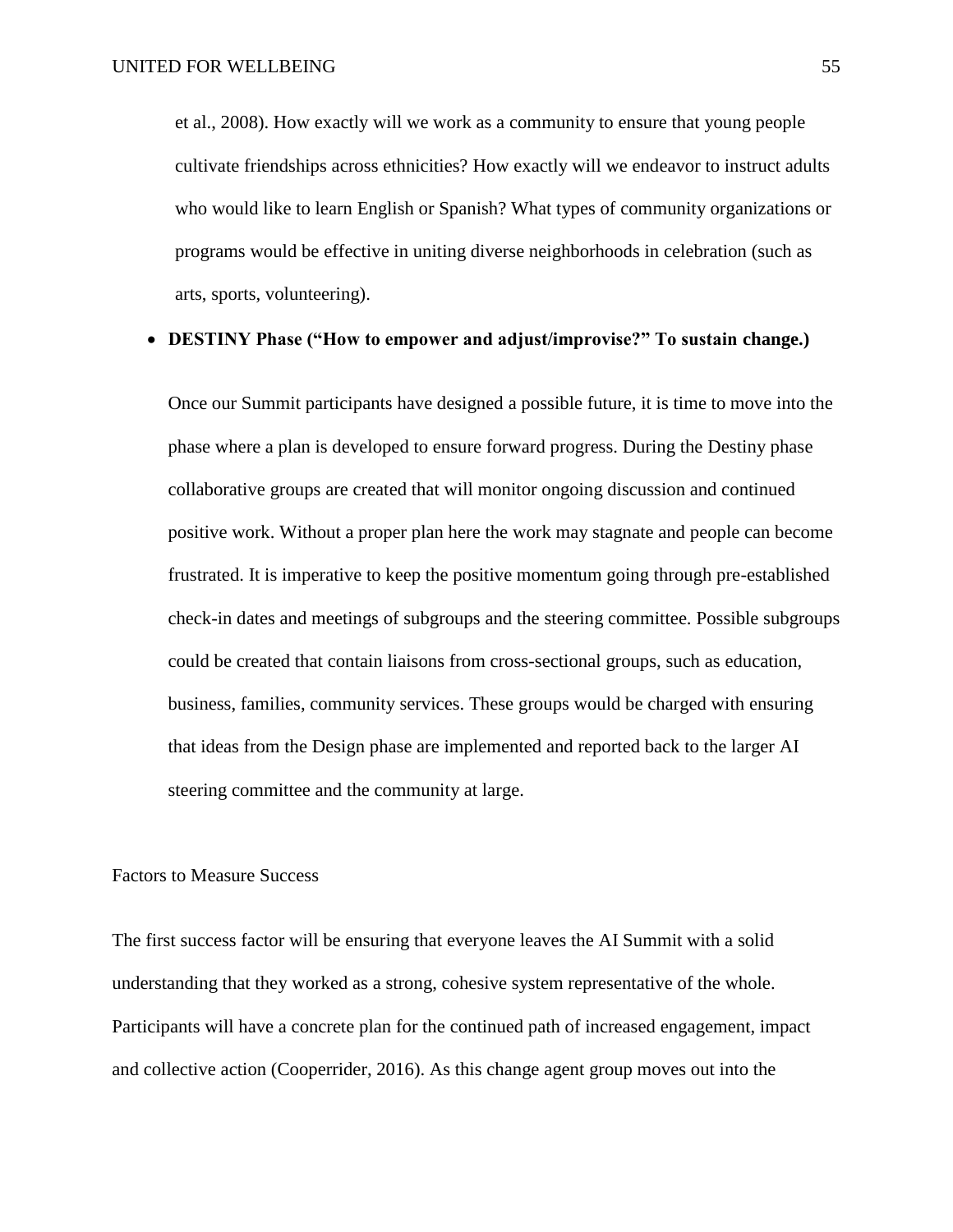community they will carry with them the tentacles of positive and inspiring change that they can begin to implement within their own individual domains. Some tangible results that could be monitored quickly and easily would be to compare baseline and summative numbers of school students participating in multiethnic group activities. There will be easy access for locations for adults to go to learn both English and Spanish so that all community wide communication could be increased. In order to ensure that this progress maintains it's positive momentum the steering committee will meet at least once every two months (ideally once a month) to report back on the positive changes that are occurring and keep track of which areas seem to be having difficulty making positive advances. One possible example of an area that may need continuous support would be breaking down the digital divide and digital inequities. Businesses, and community outreach programs, would work together to establish a fund to help low-income and Spanish speaking families obtain Internet services and working computers so that they can access job and college information. Another area to focus continued effort is ensuring that the good works being completed are broadcast into the larger community, in effect procuring the service or finding a resident willing to take on the job of public relations and social media outreach regarding positive change in SCC. A successful AI summit in 2017, may lead to a second AI summit in 2018 to ensure continued progress. In the perfect Post-Summit vision everyone is being held accountable for their actions in making Southern Chester County a place for collaboration and connection. I believe that this future is possible, and that we can establish a flourishing community that ensures the mutual success and wellbeing of ALL community members.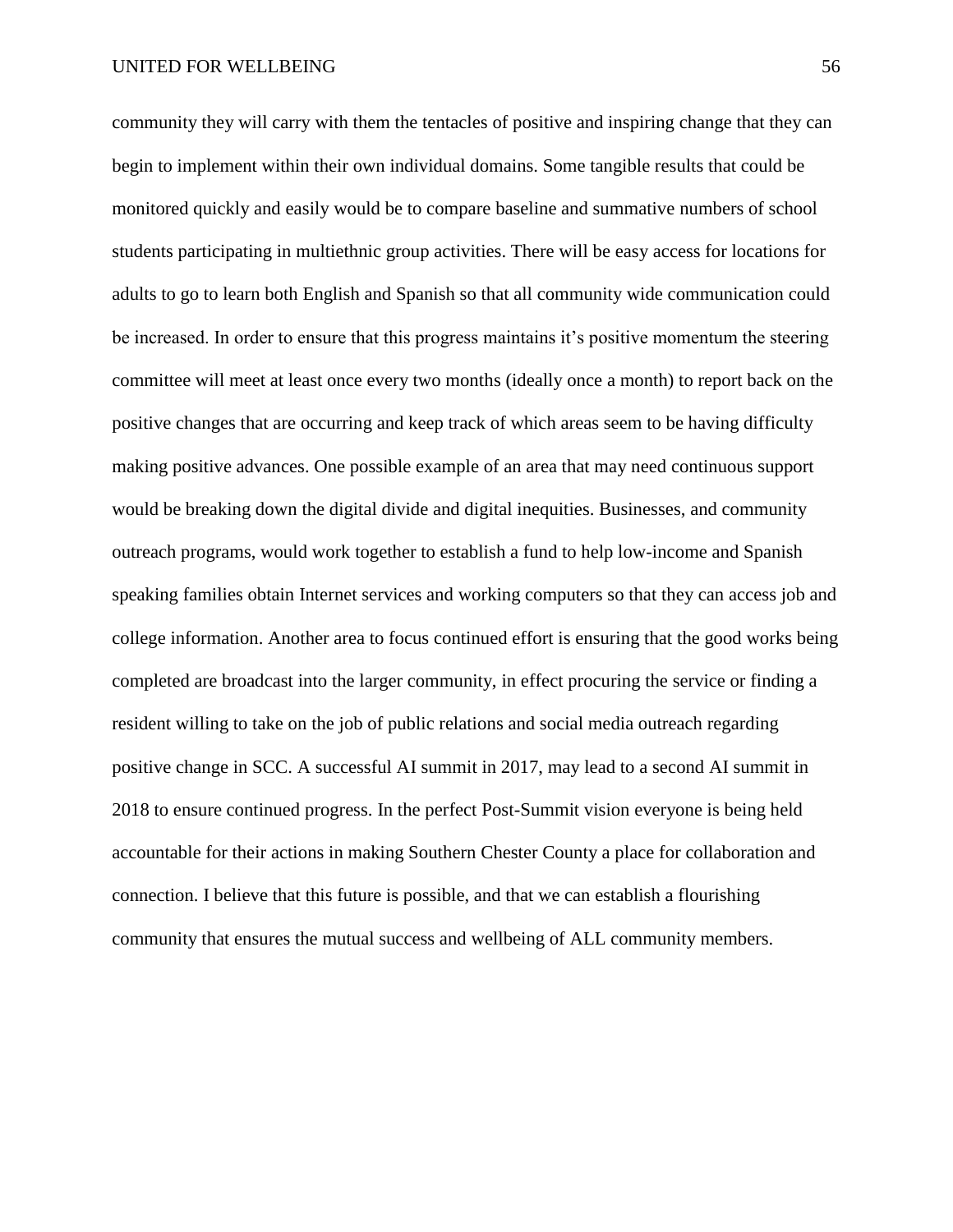#### **Appendix E**

## **Educator Professional Development**

The Appreciative Inquiry leader working in conjunction with the steering committee, as well as qualified positive psychology and positive education trainers, will develop comprehensive professional development for all teachers, administrators, and paraprofessional staff in each of the four SCC school districts. The training will be developed and piloted with a small group of educators, throughout the 2016-2017 school year with a goal of full regional staff training delivery in August of 2017, prior to the proposed AI summit in September of 2017. The AI leader and steering committee will issue an email survey to ascertain teacher willingness to voluntarily participate in the development and piloting of positive psychology/positive education foundational skills in the classroom. A core group of 8-10 educators from each district will be chosen to receive a series of lectures and direct instruction in the following:

- Research outlining the experiences of migrant families.
- Background of positive psychology as a scientific field.
- Foundation of positive psychology theory and its empirical basis for improved student wellbeing, including: self-regulation, self-reflection, self-determination theory and autonomy, self-efficacy, prospection theory, character strengths identification and usage, group and social development.

The purpose of this instruction and eventual implementation will be to allow the school district staff, students, parents, and community members to fully grasp how the integration of positive psychology and social cohesion can have an overall positive effect on Southern Chester County.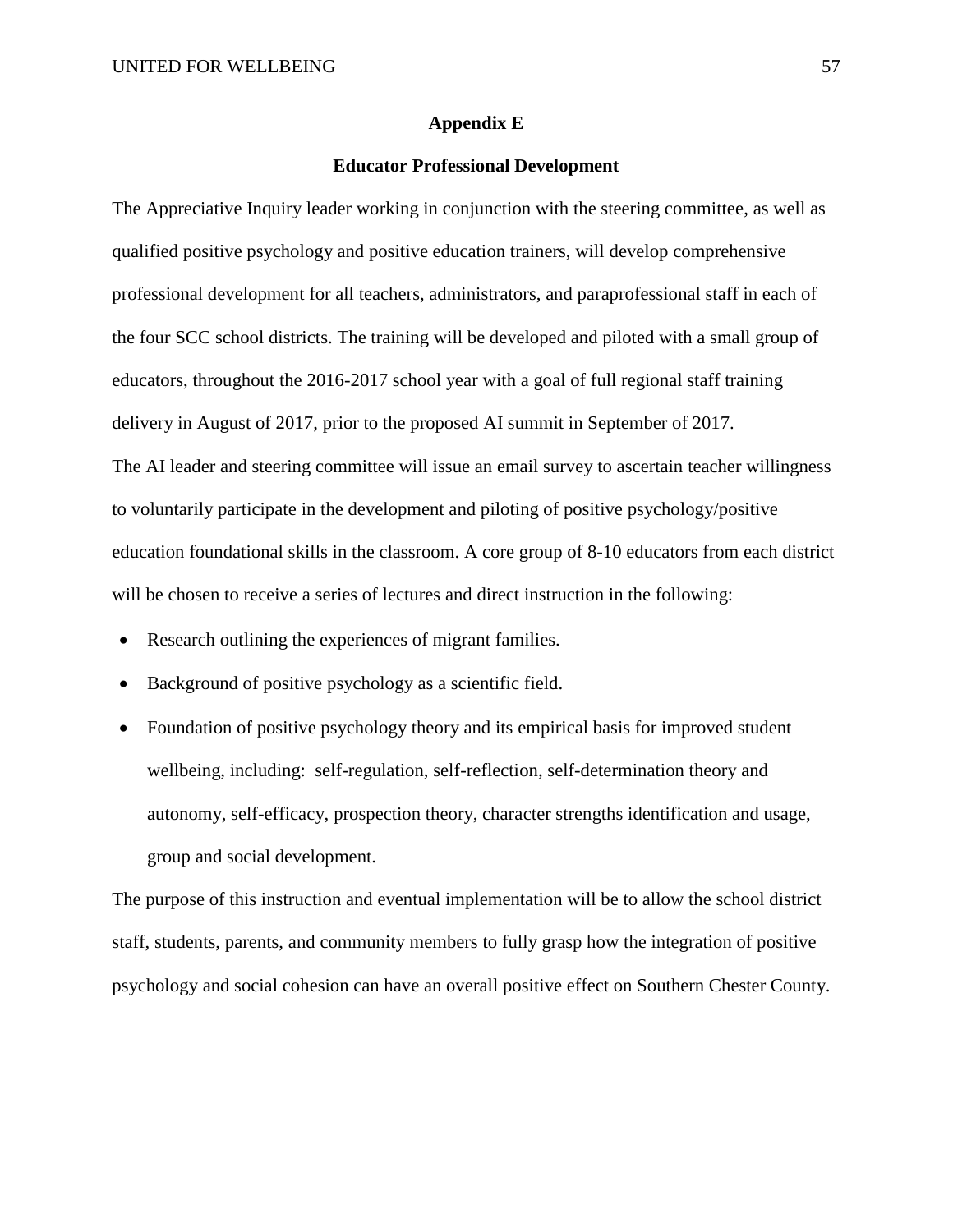This direct instruction will take place over a period of three months with classes meeting twice per week for 2 hours (September 1<sup>st</sup> through December 1st). Instruction provided by qualified positive psychology/positive education leaders, (as yet to be determined, but possibly cultivated from the Chester County Intermediate Unit, and surrounding colleges/universities with a positive psychology focus).

Following the three-month direct instruction course, teachers will continue to meet collectively (following the same class schedule) for one more month to develop lesson plans that can be implemented as a pilot in various age level classrooms (December  $1<sup>st</sup>$  – January 1st).

From January through the remainder of the 2016-2017 school year, teachers will implement this learning into their curriculum while tracking student progress and the overall efficacy of pilot lessons. Measurement instruments will be developed during the lesson-planning phase, possibly incorporated into existing classroom based assessments. Teachers will continue to meet once per month to share successes and areas where there is still need for improvement. At the close of the 2016-2017 school year, the teacher team will share their overall results with the larger AI steering committee. Throughout the summer of 2017 this core will work to construct professional development that will allow for an abbreviated workshop for all district staff and educators, to be delivered during staff in-service days in August of 2017. Full implementation of positive psychology/positive education curricular skills will begin and proceed throughout the 2017-2018 school year. The pilot team and steering committee will monitor progress and hold a follow-up meeting once every three months.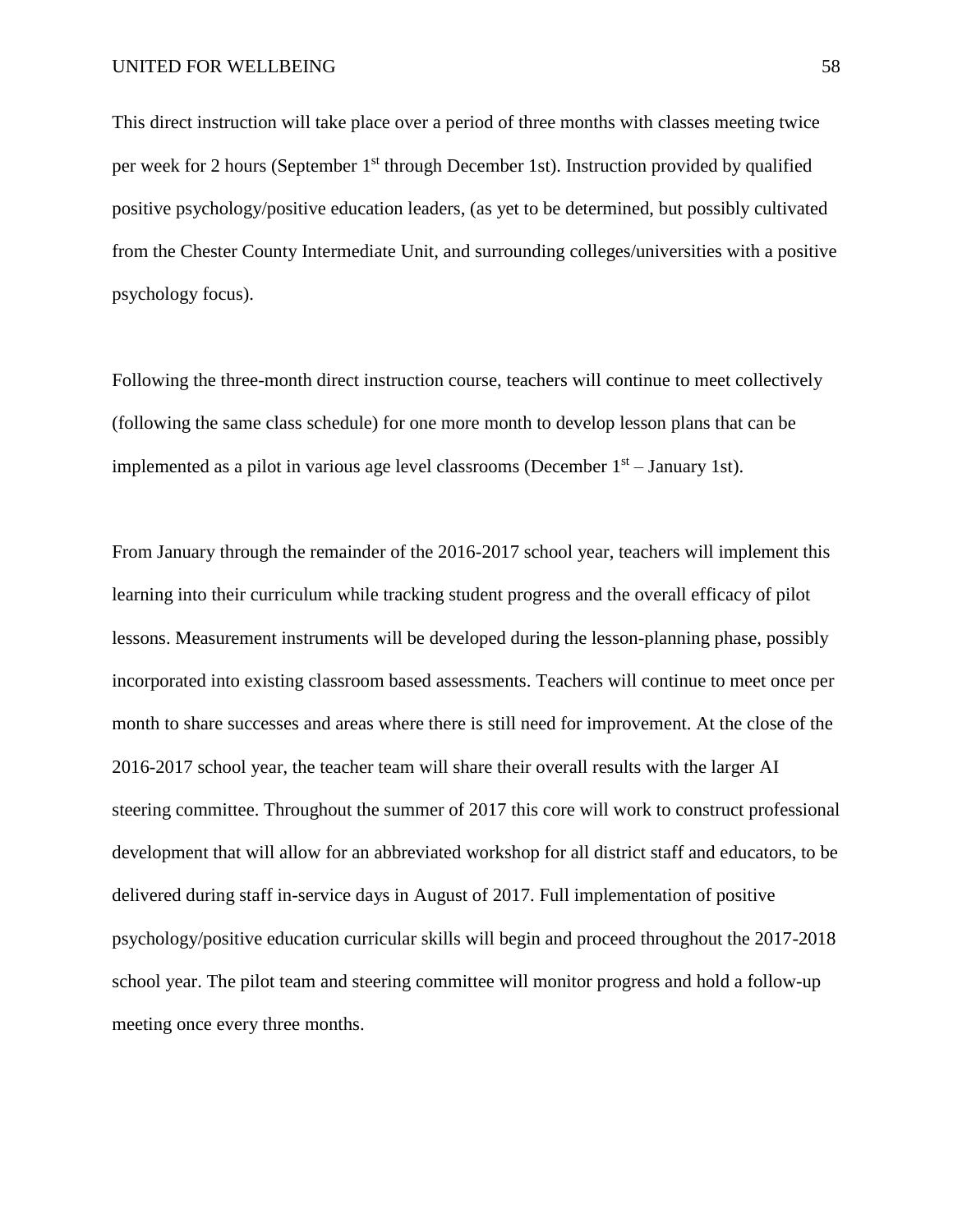All of this continuing work will be shared with the larger AI summit in September 2017, with a follow-up and full report of success based on empirical student data to be given at the second AI summit in September of 2018.

## Timeline:

- August 2016 Solicit teacher interest in training and pilot participation.
- September 2016 November 2016 Teacher participant training.
- December 2016 Teacher development of curricular pilot implementation.
- January 2017-May 2017 Teacher implementation and measurement of impact on student wellbeing.
- June 2017 Analysis of teacher collected data on student wellbeing and academic success.
- July 2017 Pilot participants work to develop full-scale professional development training for all regional school district staff.
- August 2017 Professional development delivered to all staff during pre-school inservice days.
- September 2017-May 2018 Implementation of curriculum developed by the pilot and steering committees.
- June 2018 Data analysis meetings and debrief with staff and committees.
- July 2018-August 2018 Development of plan to present information to the 2018 AI summit in September during the Kennett Mushroom Festival.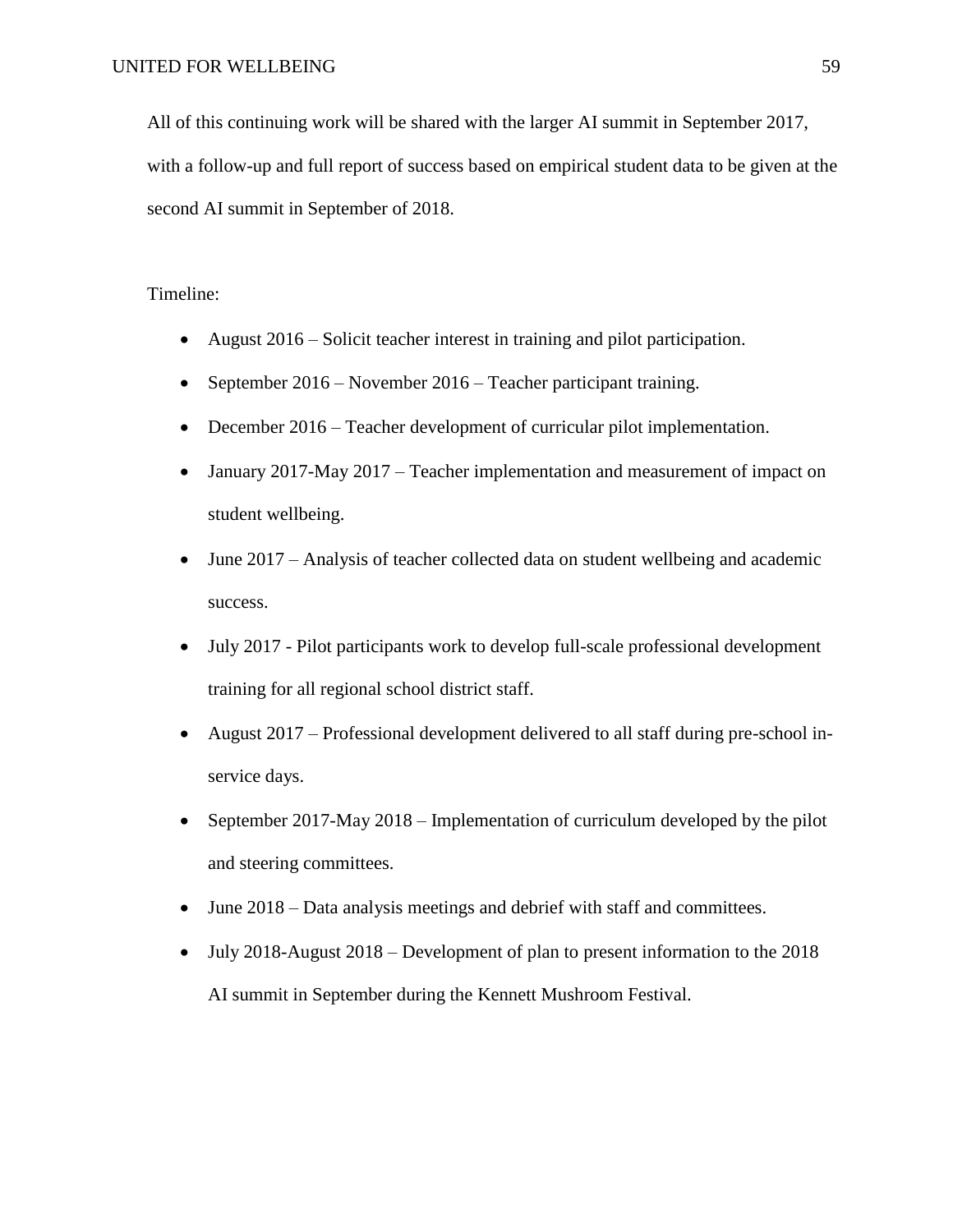Given the very large time commitment from the pilot teaching staff in conjunction with existing budgetary issues the districts will attempt to attain Act 48 credits for each teacher, as well as attempt to give occasional release time from classroom duties. There is the expectation that eventually this pilot group could become a certified training group for all of Chester County via the Intermediate Unit.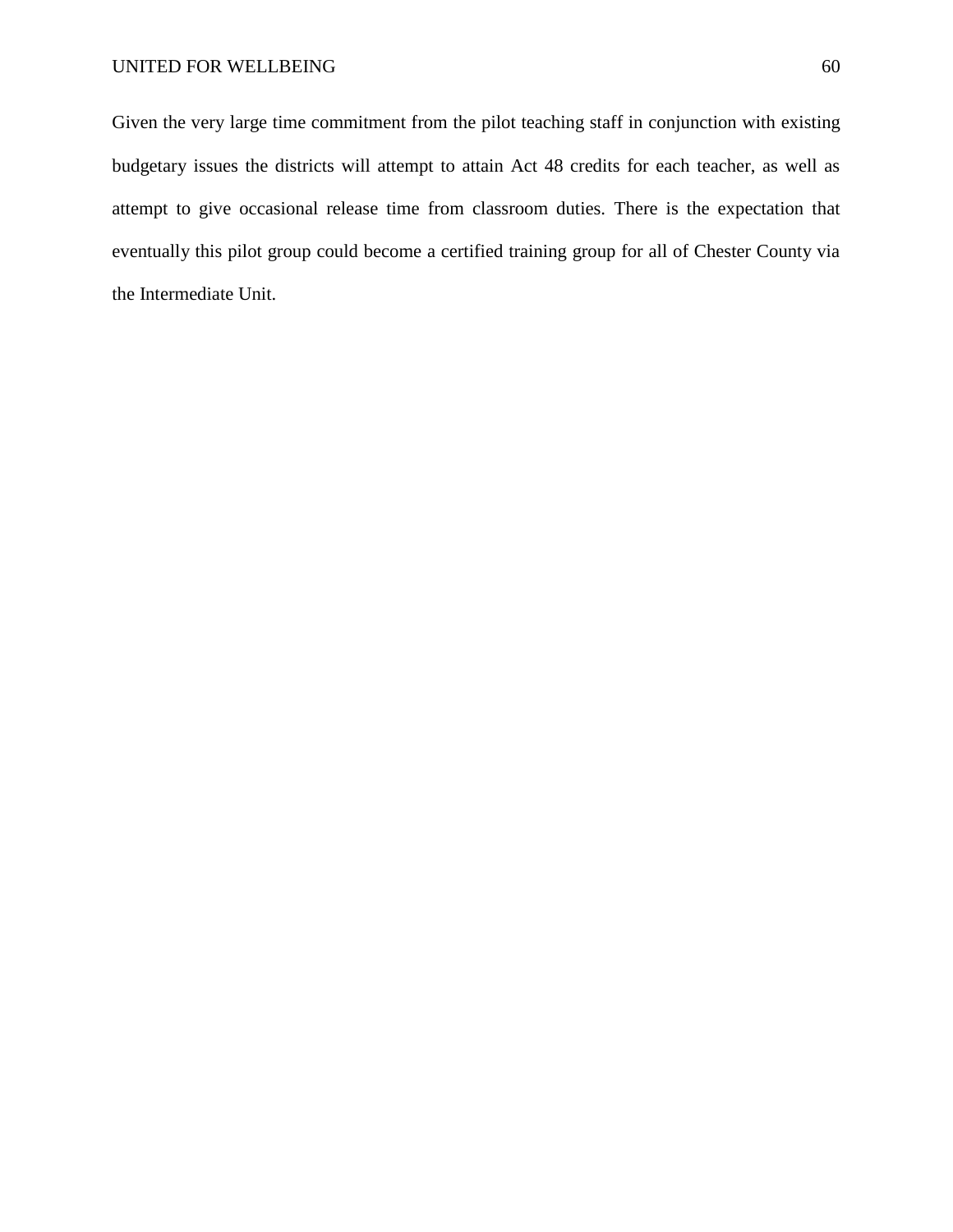### Acknowledgments

Thank you first and foremost to my amazing husband, Alex Litchfield. His unwavering support throughout this entire process has been my guiding star. Thanks to my children, Hannah and AJ, and my mother Lorraine for all of their encouragement. My colleagues at AGIS have been endless cheerleaders for me this entire year, lifting me up when I was down and picking up my slack whenever I was falling behind. Special thanks go to Brenda for supplying me with countless cups of coffee and homemade cookies. Thank you to all my students who have made me realize the importance of a sense of community coupled with positive psychology and positive education.

Of course the all-star members of the MAPP community – professors, assistant instructors, alumni, class members, and advisors must be offered the utmost of thanks! They made this an amazing ride to be treasured forever.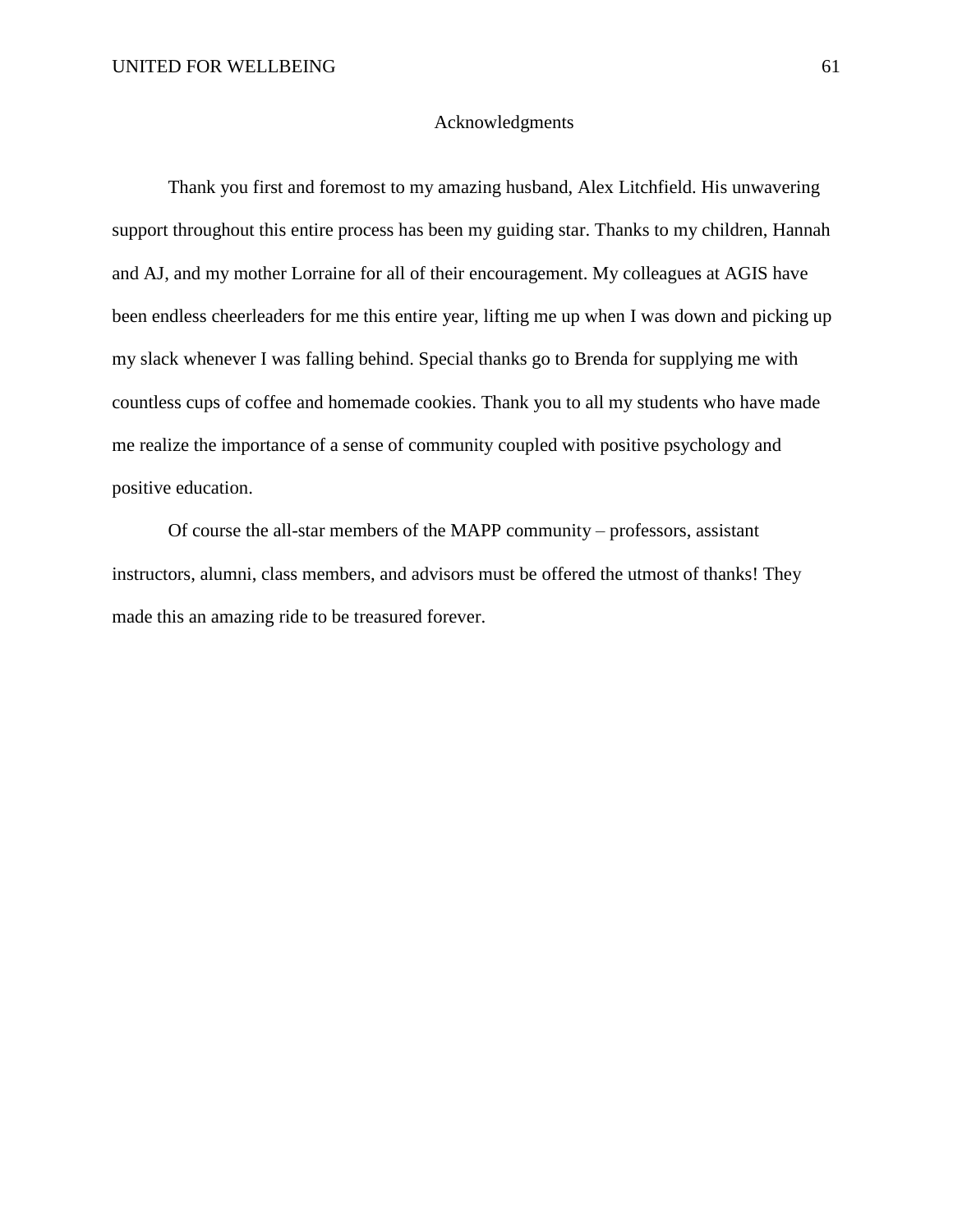#### References

- Aldred, R. (2011). From community participation to organizational therapy? World café and appreciative inquiry as research methods. *Community Development Journal, 46*(1), 57- 71.
- Akdere, M. (2005). Appreciative inquiry: a field study of community development. *Systemic Practice and Action Research, 18*(1), 21-34.
- American Psychological Association. (2012). Working with immigrant-origin clients: An update for mental health practitioners. *Based on the Report of the APA Presidential Task Force on Immigration: Crossroads: The Psychology of Immigration in the New Century.* http://www.apa.org/topics/immigration/report.aspx
- Arnold, M. L., Newman, J. H., Gaddy, B. B., & Dean, C. B. (2005). A look at the condition of rural education research: Setting a difference for future research. *Journal of Research in Rural Education, 20*(6), 1-25.
- Arsht, S. S. (2014). *"This is how worklife should be": Quality connections, positive relationships, and positive organizational climate.* (Doctoral dissertation). Retrieved from ProQuest. (3641252).
	- ASCD, The Association for Supervision and Curriculum Development. (2007). The learning compact redefined: A call to action. A report of the commission on the whole child. Retrieved from:

[http://www.communityschools.org/aboutschools/what\\_is\\_a\\_community\\_school.aspx](http://www.communityschools.org/aboutschools/what_is_a_community_school.aspx)

Baumeister, R.F., Gailliot, M., DeWall, C.N., & Oaten M. (2006). Self-regulation and personality: How interventions increase regulatory success, and how depletion moderates the effects of traits on behavior. *Journal of Personality, 74*(6), 1773-1801.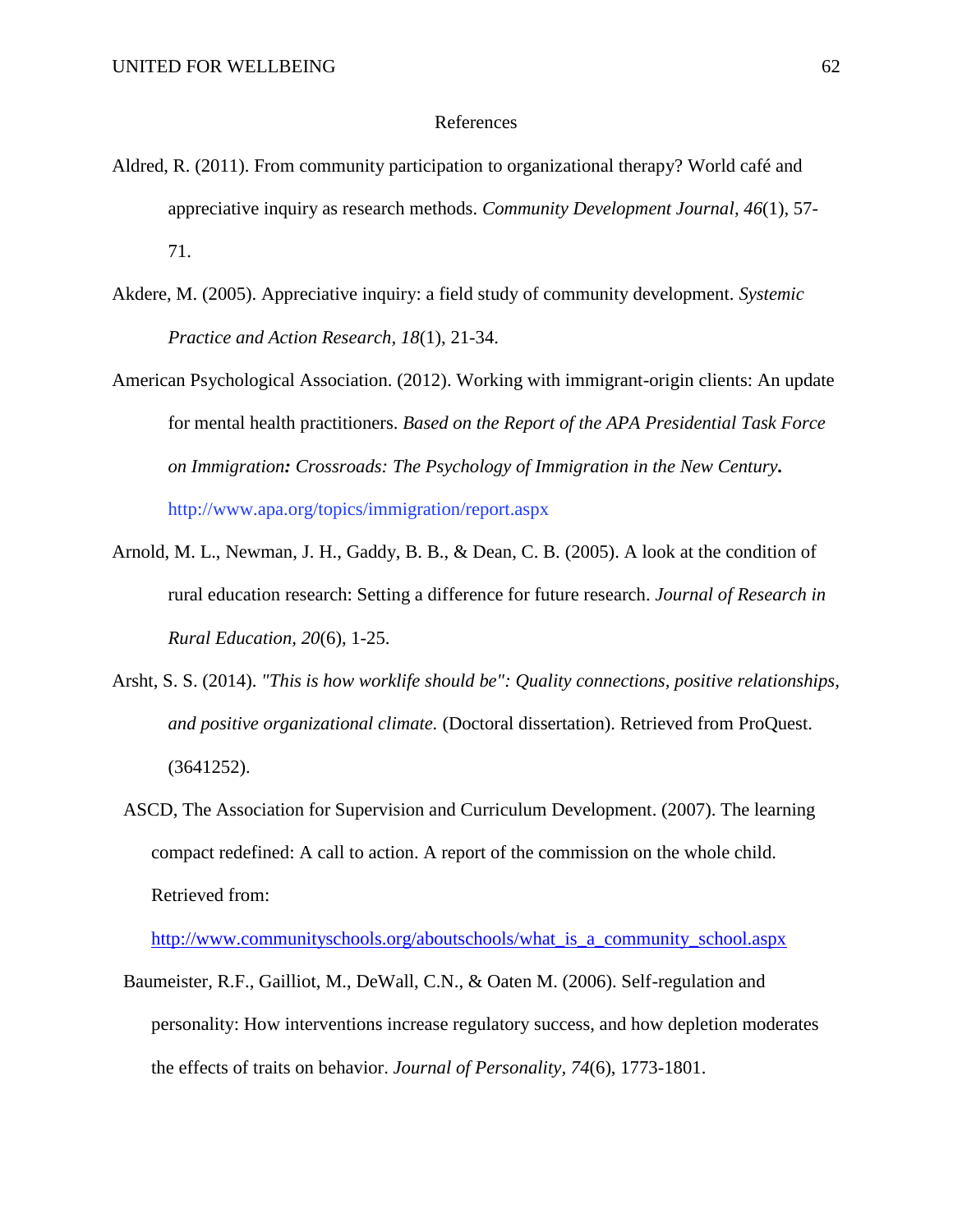- Biswas-Diener, R., Kashdan, T.B., & Kashdan, & Minhas, G. (2011) A dynamic approach to psychological strength development and intervention. *The Journal of Positive Psychology, 6*(2), 106-118.
- Brown, K. W., & Ryan, R. M. (2015). A self-determination theory perspective on fostering healthy self-regulation from within and without. In S. Joseph (Ed.), *Positive psychology in practice: Promoting human flourishing in work, health, education, and everyday life* (2nd ed.) (pp. 139-157). Hoboken, NJ: Wiley.
- Cain, S. (2013). *Quiet: The power of introverts in a word that can't stop talking*. New York, NY: Crown Publishing.
- Calabrese, R., Hester, M., Friesen, S., & Burkhalter, K. (2010). Using appreciative inquiry to create a sustainable rural school district and community. *International Journal of Educational Management, 24*(3), 250-265.
- Calabrese, R., San Martin, T., Glascow, J. & Friesen, S. (2008a). The power of an appreciative inquiry 4-D cycle in a non-AYP middle school: positive direction for eighth-grade teachers. *Journal of Research for Educational Leaders, 4*(2), 17-42.
- Caruso, D., Salovey, P., Brackett, M., & Mayer, J. D. (2015). The ability model of emotional intelligence. In S. Joseph (Ed.), *Positive psychology in practice: Promoting human flourishing in work, health, education, and everyday life* (*2nd ed.*) (pp. 545-558). Hoboken, NJ: Wiley.
- Chiswick, B.R. & Miller, P.W. (2002). Immigrant earnings: Language skills, linguistic concentrations and the business cycle. *Journal of Population Economics, 15*(1), 31-57.

Coalition for Community Schools (2016). Retrieved June 27, 2016 from:

[http://www.communityschools.org/aboutschools/what\\_is\\_a\\_community\\_school.aspx.](http://www.communityschools.org/aboutschools/what_is_a_community_school.aspx)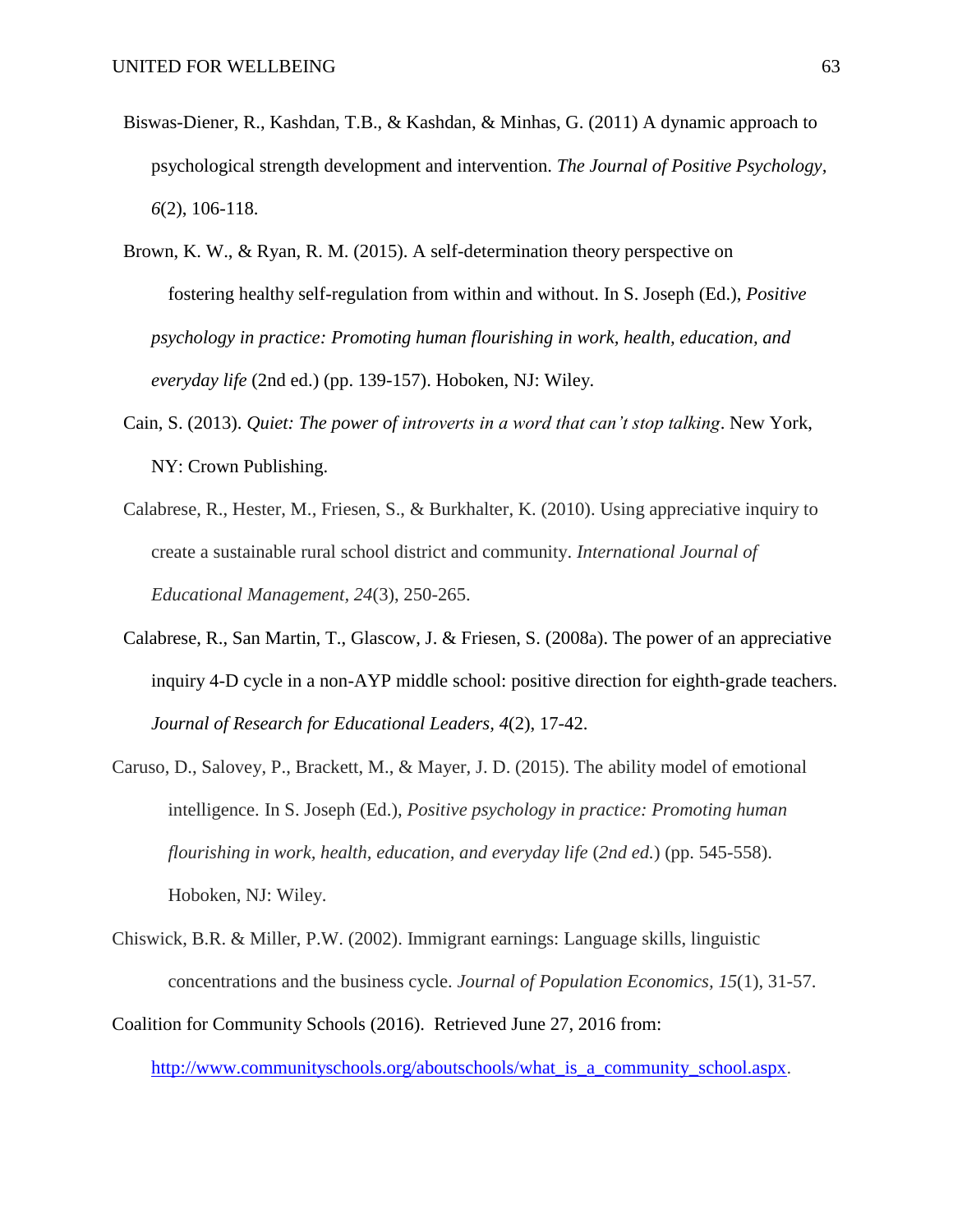- Cooperrider, D. (2016) *Appreciative Inquiry: Discovery and design of positive institutions* [Power point slides]. Retrieved from Lecture notes Online Web site: [https://canvas.upenn.edu/courses/1306507/pages/onsite-1-class-materials-appreciativ](https://canvas.upenn.edu/courses/1306507/pages/onsite-1-class-materials-appreciativ-inquiry-david-cooperrider?module_item_id=12572352)[inquiry-david-cooperrider?module\\_item\\_id=12572352](https://canvas.upenn.edu/courses/1306507/pages/onsite-1-class-materials-appreciativ-inquiry-david-cooperrider?module_item_id=12572352)
- Cooperrider, D.L., Whitney, D., & Stavros, J.M. (2008) *Appreciative inquiry handbook for leaders of change.* Brunswick, OH: Crown Custom Publishing, Inc.
- Csikszentmihalyi, M. (1990). *Flow: The psychology of optimal experience.* New York, NY: Harper Perennial.
- Dutton, J.E. (2003). *Energize your workplace: How to create and sustain high-quality connections at work*. San Francisco, CA: Jossey-Bass.
- Dutton, J.E. (2016). *High Quality Connections: A Keystone to Positive Institutions*. [Power Point slides]. Retrieved from [https://canvas.upenn.edu/courses/1306507/pages/onsite-4-class](https://canvas.upenn.edu/courses/1306507/pages/onsite-4-class-materials-high-quality-connections-jane-dutton?module_item_id=12572387)[materials-high-quality-connections-jane-dutton?module\\_item\\_id=12572387.](https://canvas.upenn.edu/courses/1306507/pages/onsite-4-class-materials-high-quality-connections-jane-dutton?module_item_id=12572387)
- Ewing, H. T. (2012). *An interpretative phenomenological analysis of positive transformation: Fostering new possibilities through high-quality connections, multi-dimensional diversity, and individual transformation.* (Doctoral dissertation). Retrieved from PsychInfo. (2012-99240-141).
- Festinger, L. (1950). Informal social communication. *Psychological Review, 57*(5), 271-282.
- Filleul, M. (2009). [Appreciative Inquiry: From positive narrative to systemic change.](http://upenn.summon.serialssolutions.com/2.0.0/link/0/eLvHCXMwtV3PS8MwFA6iF0HEH1PnD8jBmxTXJk1SGQORTfEwRAYTLyVJWybIHGM7-N_7XpO2cyDowUtpU5rS74UvL-l73yPkUvEQCNGywAI_BhyXOyq2POCFSDRjphClpccv7PU-ee6zflOVtWn7V0tDG9gaM2f_YO26U2iAc7A5HMHqcPyV3cGtRMEKp-ftA31x2T_APJKnMkQLbgz13Et-g-_pVMvfbJNq0GzWV_EfV6WMQc3hA0whXL77bJ_Pb3sHDTfV0gdNN-vDwRNmyALwgdgqYTqNUT8w-Ar7OZ2WNf3q_qMSQAooyCqZwOoawbgRdAf_J6yKTOB7nERA-UAdgb5ZxSn6SWy0R3a9u05vHc77ZCOfHmCla_85h2TYnfRWIe9eT3oU2jzyeHlDEXtaYU9r7Onig1bYU4d9i4wG_dHdQ-BrVAQ55ywoTCZkpDtacxPZOD) *Education Canada, 49*(4), 38.
- Fleming, D. (2001). Narrative leadership: Using the power of stories. *Strategy & Leadership, 29*(4), 34-36.
- Fowler, J. H., & Christakis, N. A. (2009). Dynamic spread of happiness in a large social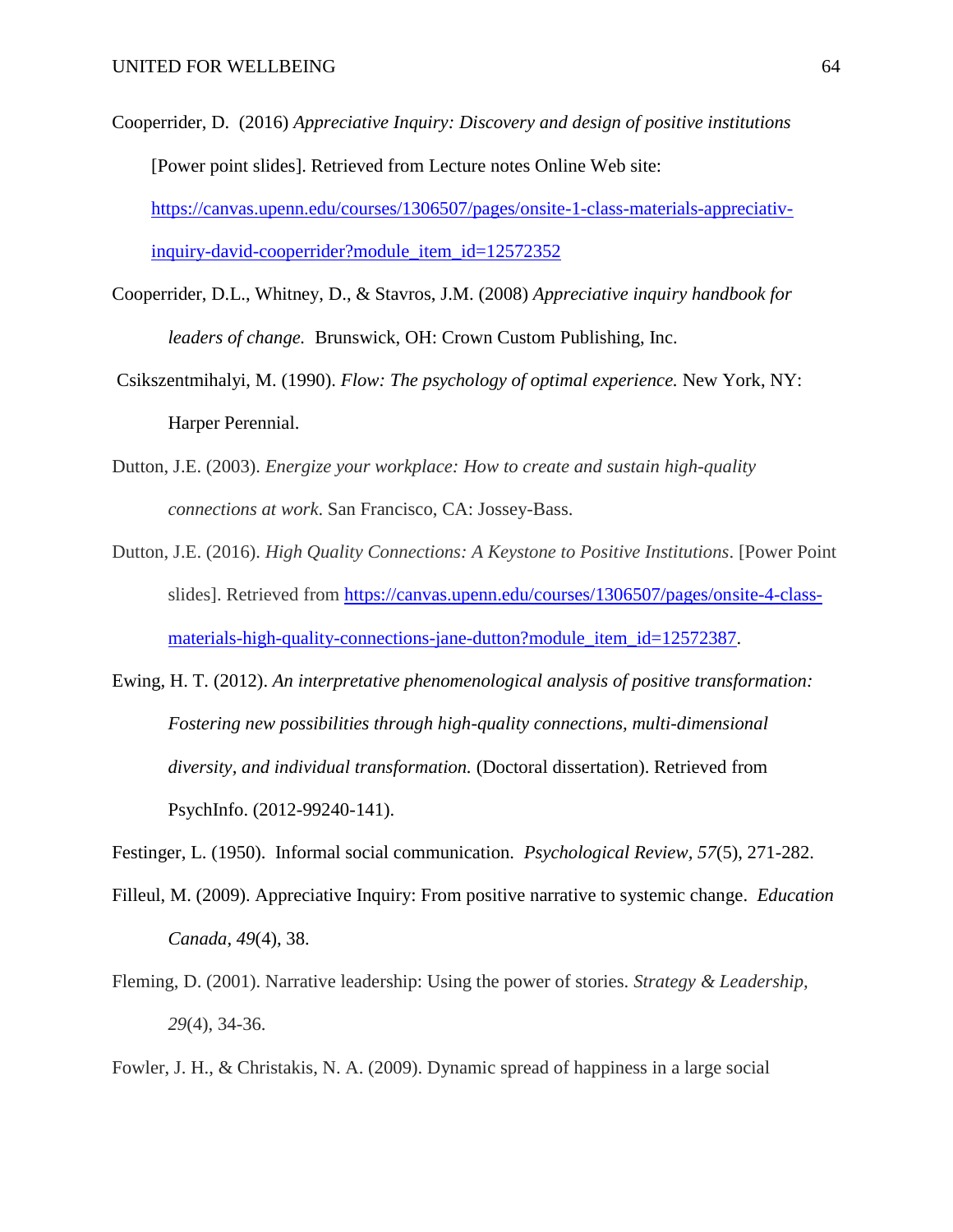network: Longitudinal analysis over 20 years in the Framingham Heart Study. *British Medical Journal, 337*, a2338.

- Frederickson, B. (1998). What good are positive emotions? *Review of General Psychology, 2*(3), 300-319.
- Gable, S. G. & Gosnell, C. L. (2011). The positive side of close relationships. In K. M. Sheldon, T. B. Kashdan and M. F. Steger (Eds.), *Designing positive psychology: Taking stock and moving forward* (pp. 265 – 279).
- Gergen, K.J. (1985). The social constructionist movement in modern psychology. *American Psychologist, 40*(3), 266-275.
- Gergen, K.J. (2010). The acculturated brain**.** *Theory & Psychology, 20*, 795-816.
- Grant, A. M. (2013). *Give and take: A revolutionary approach to success.* New York, NY: Viking Penguin.
- Haidt, J. (2006). *The happiness hypothesis: Finding modern truth in ancient wisdom*. New York, NY: Basic Books.
- Haidt, J., Seder. J. P., & Kesebir, S. (2008). Hive psychology, happiness, and public policy. *Journal of Legal Studies, 37, 2*(2).

- Hewstone, M. (2015). Consequences of diversity for social cohesion and prejudice: The missing dimension of intergroup contact. *Journal of Social Issues, 71*(2), 417-438.
- James, W. (1899). The gospel of relaxation. *Talks to teachers on psychology and to students on some of life's ideals* (pp. 117-119). Cambridge, MA: Harvard University Press.

Henry, J. (2012, April 22). Public school to create chain of 'happy academies'. Retrieved January 27, 2016, from [http://www.telegraph.co.uk/education/educationnews/9218310/Public](http://www.telegraph.co.uk/education/educationnews/9218310/Public-school-to-create-chain-of-happy-academies.html)[school-to-create-chain-of-happy-academies.html](http://www.telegraph.co.uk/education/educationnews/9218310/Public-school-to-create-chain-of-happy-academies.html)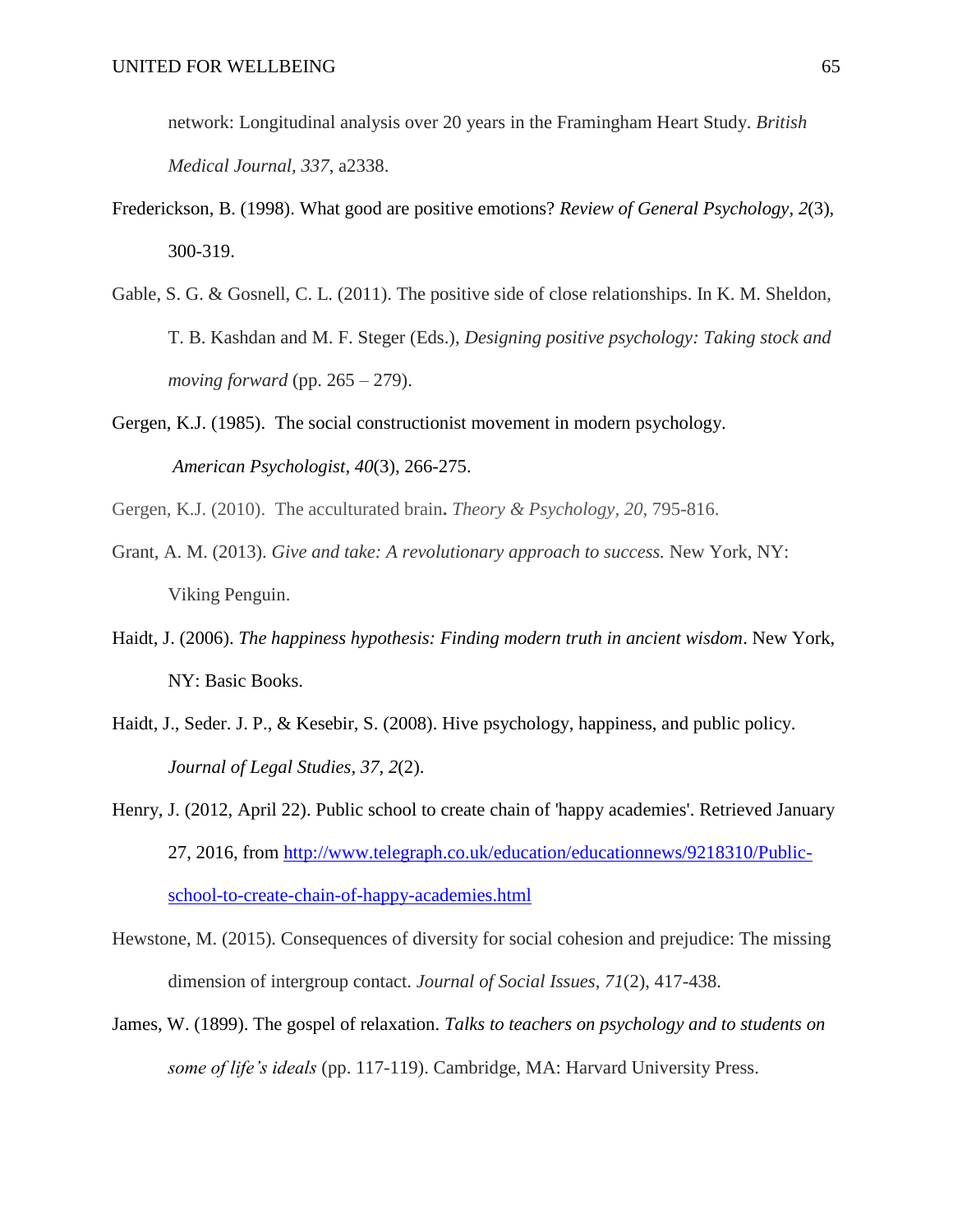- Lyson, T.A. (2002), What does a school mean to a community? Assessing the social and economic benefits of schools to rural villages in New York.*Journal of Research in Rural Education, 17*(3), 131.
- Maddux, J. E. (2009). Self-efficacy: The power of believing you can. In C. R. Snyder  $\&$  S. J. Lopez (Eds.), *Oxford handbook of positive psychology* (2nd ed.) (pp. 335-343). New York, NY: Oxford University Press.

Maslow, A. H. (1954). *Motivation and personality*. New York, NY: Harper.

- Nakamura, J. & Csikszentmihalyi, M. (2014). The concept of flow. *Flow and the foundations of positive psychology,* 239-263. Springer Netherlands.
- Niemiec, R.M. (2016). *Character strengths using the VIA in applied settings* [Power point slides] Retrieved from [https://canvas.upenn.edu/courses/1306508/discussion\\_topics/4024569.](https://canvas.upenn.edu/courses/1306508/discussion_topics/4024569)
- Nyaupane, G.P., Poudel, S. (2012). Application of appreciative inquiry in tourism research in rural communities. *Tourism Management, 33*(4).
- Palincsar, S.A. (1998). Social constructivist perspectives on teaching and learning. *Annual Review of Psychology, 49*, 345-375.
- Parten, M.B. (1933). Social play among preschool children. *The Journal of Abnormal and Social Psychology, 28*(2), 136-147.

Pennsylvania Department of Education (2016). Dropout data and statistics.

<http://www.education.pa.gov/Data-and-Statistics/Pages/Dropouts.aspx#tab-1>

Peterson, C. (2006). *A primer in positive psychology*. New York, NY: Oxford University Press.

Peterson, C. & Seligman, M. E. P. (2004). *Character strengths and virtues*. New York, NY: Oxford University Press.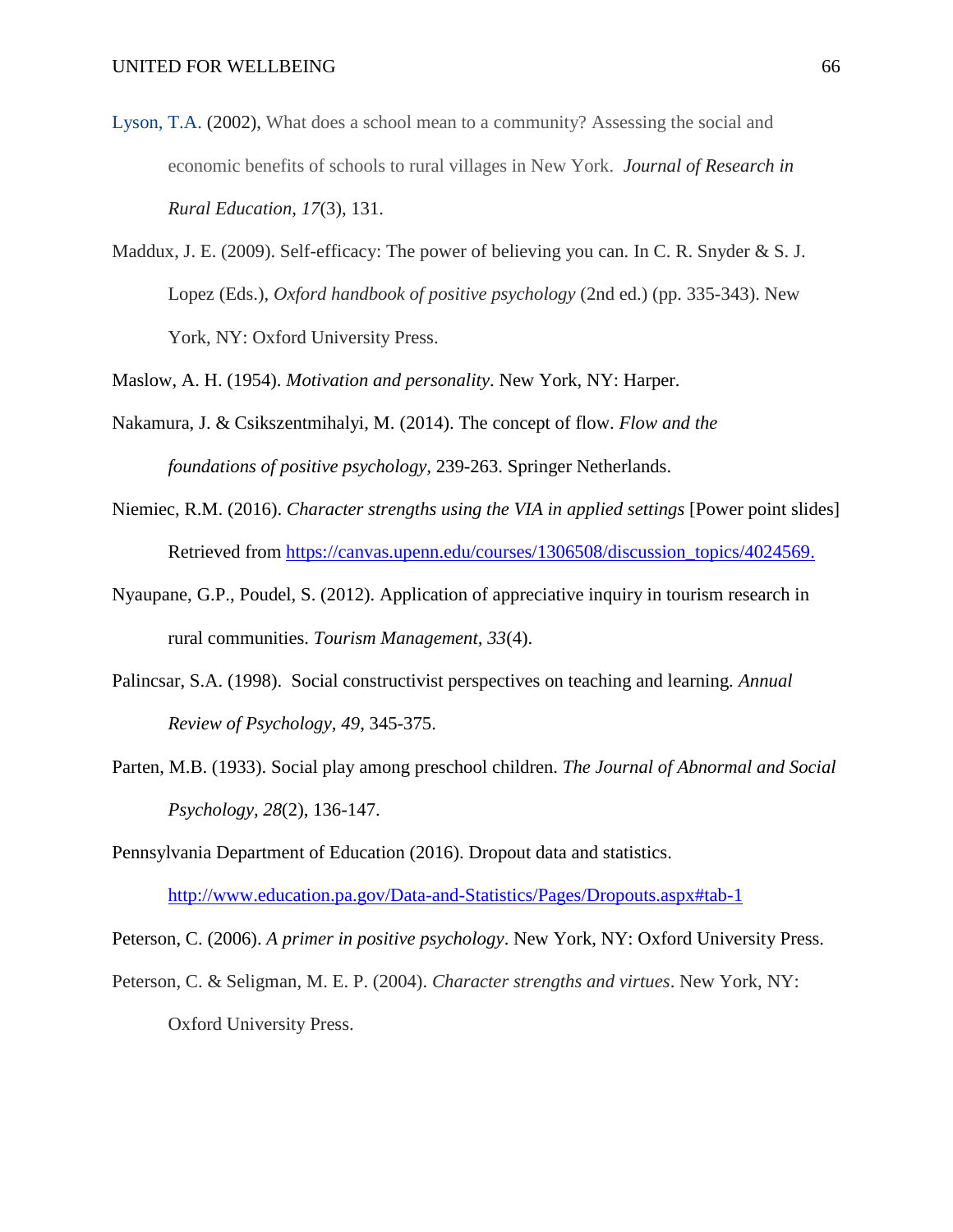- Portes, A. & Rumbaut, R.G. (2014). *Immigrant America: A portrait*. Oakland, CA: University of California Press.
- Public School Review, 2016). [http://www.publicschoolreview.com/pennsylvania/kennett](http://www.publicschoolreview.com/pennsylvania/kennett-consolidated-school-district)[consolidated-school-district;](http://www.publicschoolreview.com/pennsylvania/kennett-consolidated-school-district) [http://www.publicschoolreview.com/pennsylvania/avon](http://www.publicschoolreview.com/pennsylvania/avon-grove-school-district)[grove-school-district;](http://www.publicschoolreview.com/pennsylvania/avon-grove-school-district) [http://www.publicschoolreview.com/oxford-area-high-school](http://www.publicschoolreview.com/oxford-area-high-school-profile)[profile;](http://www.publicschoolreview.com/oxford-area-high-school-profile) [http://www.publicschoolreview.com/pennsylvania/unionville-chadds-ford](http://www.publicschoolreview.com/pennsylvania/unionville-chadds-ford-school-district)[school-district.](http://www.publicschoolreview.com/pennsylvania/unionville-chadds-ford-school-district)
- Putnam, R.D. (2105). *Our kids: The American dream in crisis*. New York, NY: Simon and Schuster.
- Putnam, R.D., Feldstein, L.M., & Cohen, D. (2003*)*. *Better together: Restoring the American community*. New York, NY: Simon and Schuster.
- Rebele, R.W. (in press). Being "otherish": Resolving the false choice between personal and prosocial goals. In R.J. Burke, K.M. Page, & C.L. Cooper (Eds.), *Flourishing in life, work, and careers: Individual wellbeing and career experience*. New Horizons in Management. Cheltenham, UK: Edward Elgar Publishing.
- Rios, R., Aiken, L. S., & Zautra, A. J. (2012). Neighborhood contexts and the mediating role of neighborhood social cohesion on health and psychological distress among Hispanic and non-Hispanic residents. *Annals of Behavioral Medicine, 43*(1), 50-61.
- Schmid, K.L., Phelps, E., Lerner, R.M. (2011) Constructing positive futures: Modeling the relationship between adolescents' hopeful future expectations and intentional selfregulation in predicting positive youth development. *Journal of Adolescence, 34,* 1127- 1135.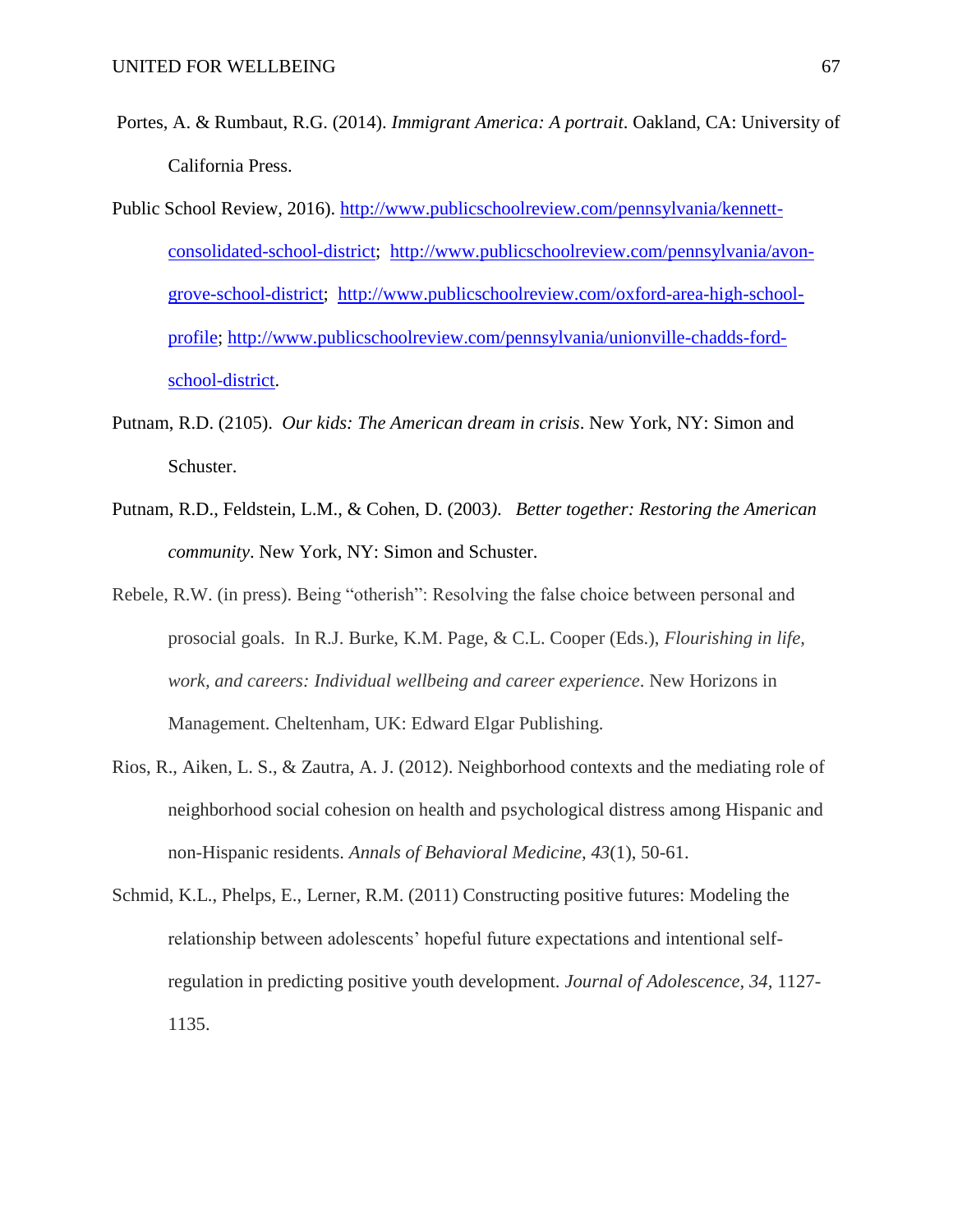- [Seligman, M.E.P.](http://www.optimalfunctioning.com/psychology/martin-seligman.html) (1998). Building human strength: Psychology's forgotten mission. *APA Monitor, 29*(1).
- Seligman, M.E.P. (2002). *Authentic happiness: Using the new positive psychology to realize your potential for lasting fulfillment*. New York, NY: Free Press.
- Seligman, M.E.P. (2011). *Flourish: A visionary new understanding of happiness and wellbeing.* New York, NY: Free Press.
- Seligman, M.E.P., & [Csikszentmihalyi, M. \(2000\).](http://proxy.library.upenn.edu:2675/index.cfm?fa=search.searchResults&latSearchType=a&term=Csikszentmihalyi,%20Mihaly) Positive psychology: An introduction. *American Psychologist, 55*(1), 5-14.
- Seligman, M.E.P., Railton, P., Baumeister, R., & Sripada, C. (2013). Navigating into the future or driven by the past: Prospection as an organizing principle of mind. *Perspectives on Psychological Science, 8*, 119-141.
- Statue of Liberty Ellis Island Foundation. (2015). Retrieved from [http://www.libertyellisfoundation.org.](http://www.libertyellisfoundation.org/)
- Stephens. J.P., Heaphy, E., & Dutton, J. (2011). High quality connections. In K. Cameron and G. Spreitzer (eds.), *Handbook of positive organizational scholarship* (pp. 385-399), New York, NY: Oxford University Press.
- Steyn, G.M. (2012). Reframing professional development for South African schools: An appreciative inquiry approach. *Education and Urban Society, 44*(3) 318.
- Telles, E.E. & Ortiz, V. (2008). *Generations of exclusion: Mexican Americans, assimilation, and race.* New York, NY: Russell Sage Foundation.
- Thibaut, J. (1950). An experimental study of the cohesiveness of underprivileged groups. *Human Relations, 3*(3), 251-278.